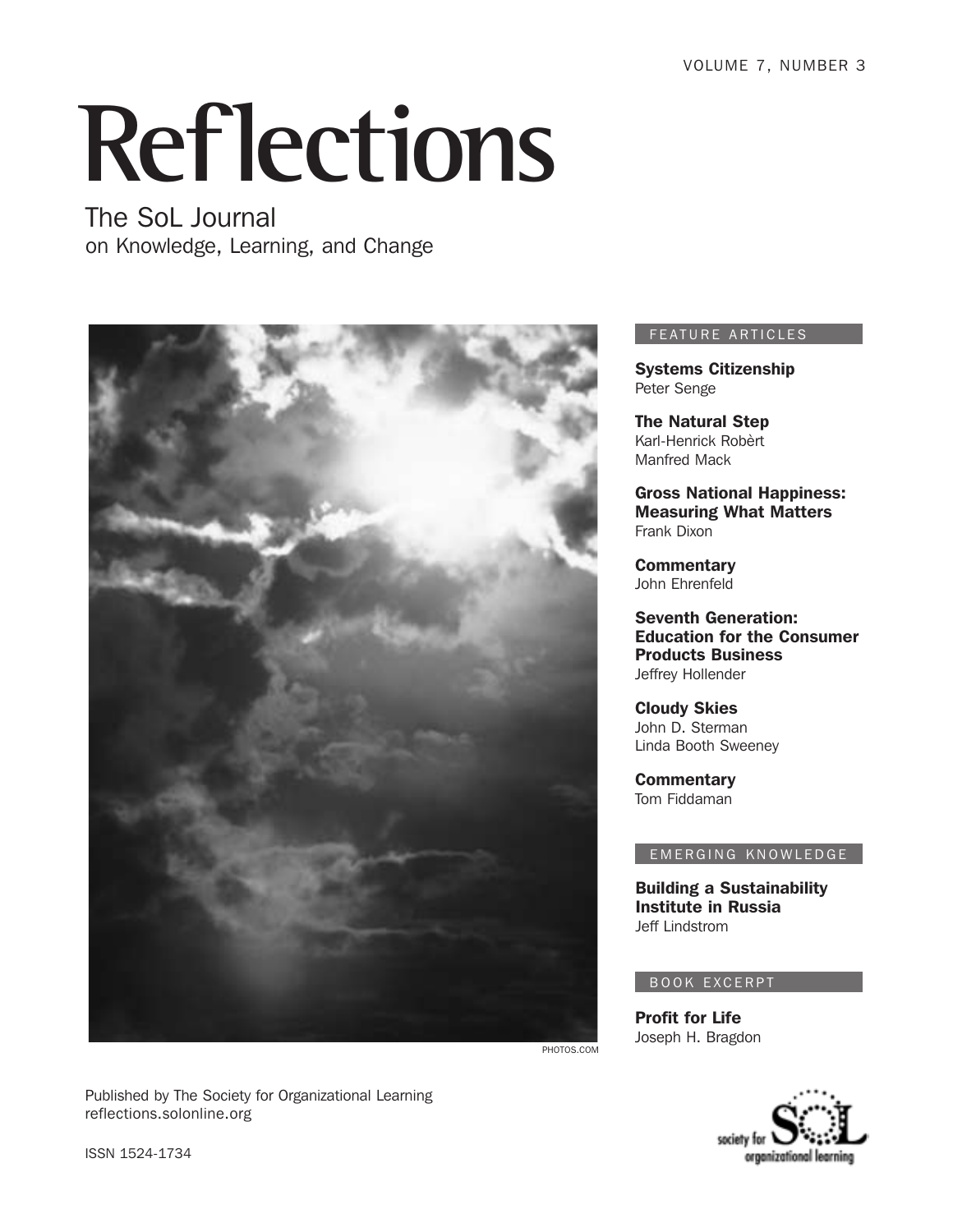

C. Sherry Immediato

### Sustainability is one of many focused areas of interest

within the SoL community, and the theme of this issue of *Reflections*. Many of our corporate members became interested in the subject of sustainability when they recognized that they needed to lessen or neutralize the environmental impact of their processes, services, and products. Their need and desire coalesced interest, and SoL has been home to the SoL Sustainability Consortium since 1999. The Consortium supports its members' intention to create value and change by combining the analytical rigor of systems thinking with insight into how social networks improve the triple bottom line (people, planet, and profit).

SoL has also spawned a number of related initiatives in which SoL members participate, including The European Sustainability Group, Project ELIAS, and the Sustainable Food Lab. In addition, SoL's newest publication, *Profit for Life* by Jay Bragdon, represents a commitment to promote research and dialogue on the relationship between corporate practices, social and environmental impact, and business results.

 In the opening feature of this issue, Peter Senge offers his view on "Systems Citizenship: The Leadership Mandate for This Millennium." When asked if the basic fundamentals for sound leadership remain the same in a changing world, Senge responds "yes." He offers a range of examples which highlight the fundamentals as he sees them: a deep capacity for systems intelligence, and building partnerships with the "other" in a context of openness of mind, heart, and will. These ancient and currently underdeveloped capacities are essential for helping us see the world we now inhabit, and to guide us in acting as good systems citizens.

 Karl-Henrik Robèrt was recently interviewed by Manfred Mack for *Les Cahiers de SoL* – SoL France's version of *Reflections*. "The Natural Step: A Vision for Sustainable Societies" offers an overview of a systemic effort to affect the systems intelligence to which Senge refers. Many readers will already be familiar with the start of The Natural Step, a grassroots initiative in Sweden which resulted in widespread awareness of four principles of sustainable societies. Robèrt describes their work with companies to adopt and integrate these principles into practice.

 Of course we all know that we tend to focus on and value what we measure. Inspired by the nation of Bhutan's measure of "Gross National Happiness," investment analyst Frank Dixon explores how we can measure real social wellbeing. In this article, based on an address to senior leaders in Bhutan, he summarizes the implications for an economy where social wellbeing is a critical indicator of success. Recognizing that significant social wellbeing requires collaborative effort between corporations, government and civil society, he offers "total corporate responsibility" as the way companies can and should work toward system level change in their role as system citizens. SoL research and Sustainability Consortium member John Ehrenfeld comments.

 In a recent conversation hosted by the Sustainability Consortium, CEO Jeffrey Hollender discussed his company's founding and evolving purpose. The article developed from that conversation, "Seventh Generation: Education for the Consumer Products Business," provides a good example of a practical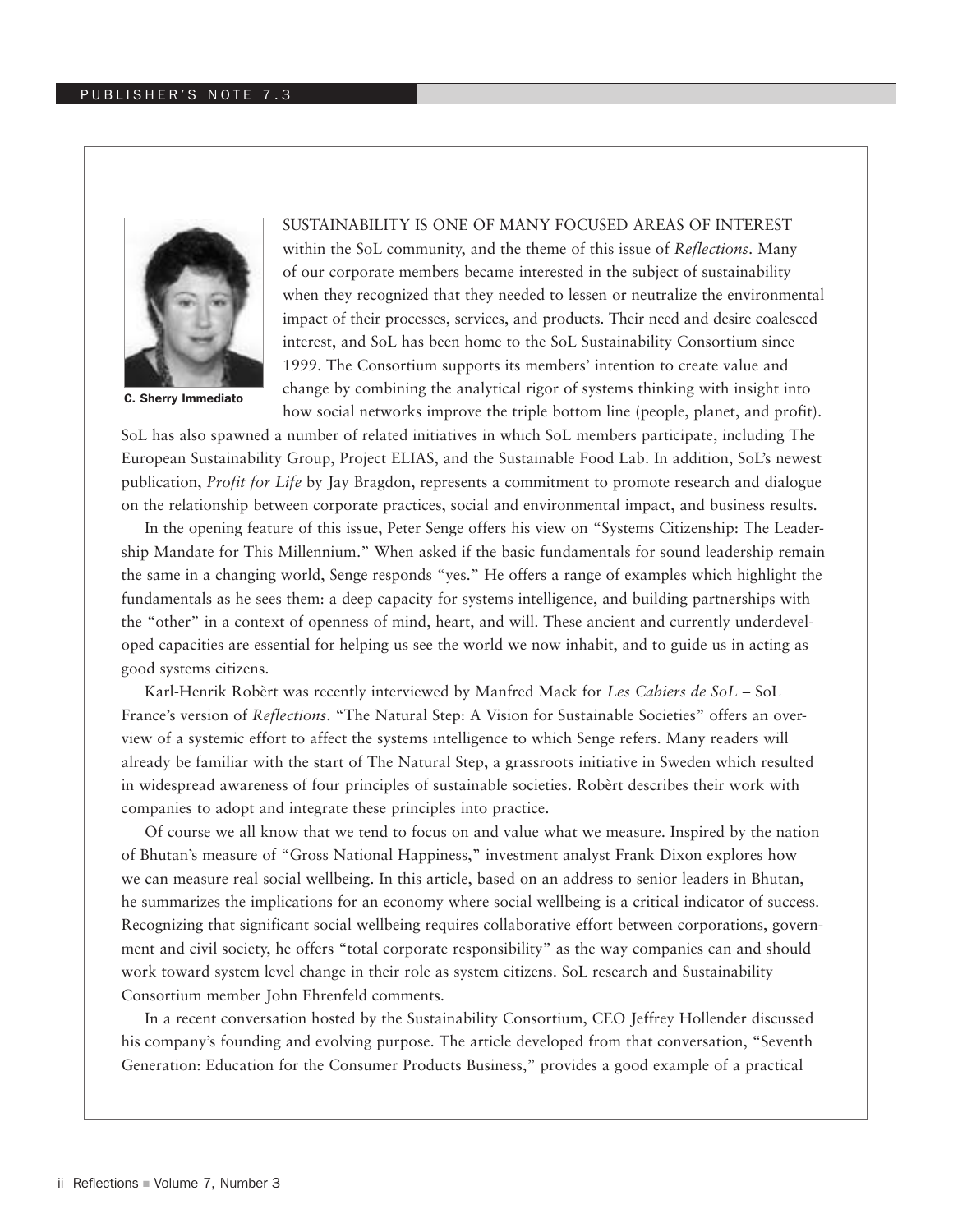approach to total corporate responsibility. He discusses the company's quest to continue to improve product design, product delivery and customer education. This ongoing process of reflection, conversation, experimentation, and correction is one they see as strengthening relationships within the company, and with customers and other stakeholders. Readers can download the audio from the original conversation on the *Reflections* website, and view the full list of conversations at the Sustainability Consortium website.

 While a clear corporate purpose can inspire innovations in management, we also need to consider how management education should change. In a contribution to *Reflections*' Emerging Knowledge Forum, Jeff Lindstrom, a SoL Connections member, shares the story of the birth of the Institute for Sustainable Development in eastern Russia. This new graduate program is a great example of thinking globally and acting locally, with a goal of establishing an international perspective while focusing on regional and national development.

 However we accomplish it, new forms of education remain an important leverage point for systems citizenship. John Sterman and Linda Booth Sweeney began research many years ago to investigate how well-educated people make sense of data that requires an underlying appreciation of basic systems principles. In "Cloudy Skies: Assessing Public Understanding of Global Warming," they document the results of their research, showing the reasoning and faulty logic that cause many to support "wait and see" attitudes toward climate change at the personal, corporate, and national levels.

 If indeed we decide that now is the time to act on climate change, and are persuaded that our action must be at a system level, what type of policy change should we pursue? Tom Fiddaman, this year's winner of the System Dynamics Society's Jay Forrester Award offers a commentary. In "Changing the Landscape for Profitable Control of Greenhouse Gases," he discusses the intended impact and unintended consequences of a variety of policy initiatives and their implications for management.

 Finally, we're delighted that there is good evidence to support what we've all believed to be true – that a commitment to life-sustaining business practices is actually good business. This issue's book excerpt features the introduction to Jay Bragdon's new book, *Profit for Life: How Capitalism Excels*. While we all recognize that there are many aspects of our economic system that do not encourage us to be good systems citizens, he reports on a group of firms – some of which will surprise you – that have been able to adhere to their values and produce the kind of financial results revered by conventional investors.

 One of SoL's guiding principles is titled "Aligning with Nature." This guiding idea speaks to how we learn not only from each other, but from the living world around us: "It is essential that organizations evolve to be in greater harmony with human nature and with the natural world." We hope the range of articles in this issue will help you both harmonize and influence the systems of which you are a part.

l. Shey Aundeats

C. Sherry Immediato Managing Director, SoL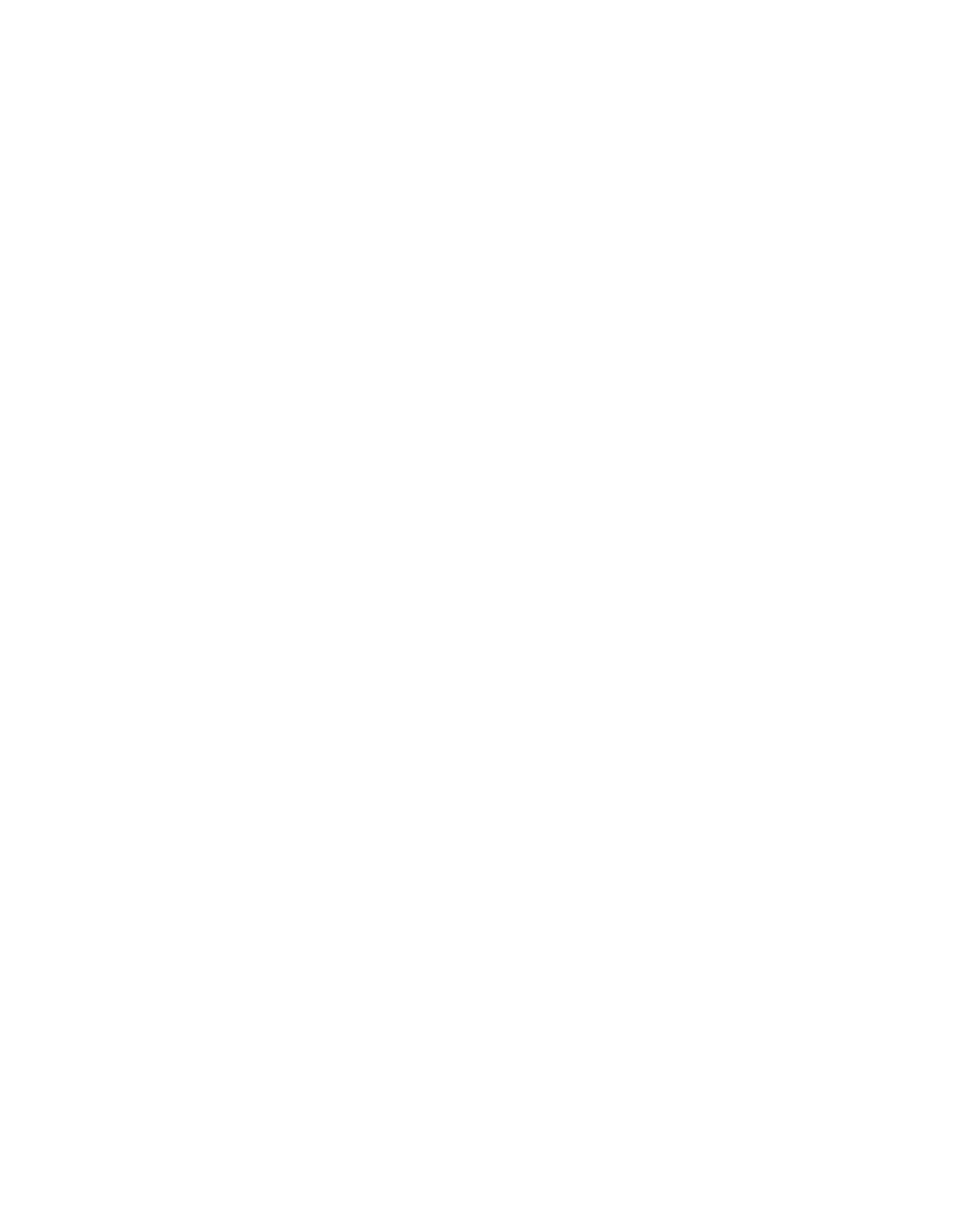### Systems Citizenship: The Leadership Mandate for this Millennium

Peter Senge



Peter Senge

F or all of human history, societies that endured appreciated that their economies could<br>be no healthier than the larger natural and societal systems upon which they depended.<br>Historian Jared Diamond, in Collapse: How Soci be no healthier than the larger natural and societal systems upon which they depended. Historian Jared Diamond, in *Collapse: How Societies Choose to Fail or Succeed*, has shown how many one-time flourishing cultures that forgot this truism passed into oblivion, often with surprising speed. But there is one big difference today. The society whose future is in question is increasingly a global society. Speaking at the fiftieth anniversary of Japan's entry into the post–World War II "Bretton Woods" monetary accords, World Bank Vice President for South East Asia Mieko Nishimizu pointed out just how unprecedented our interdependence has become:

The future appears *alien* to us. It differs from the past most notably in that the Earth itself is the relevant unit with which to frame and measure that future. Discriminating issues that shape the future are all fundamentally global. We belong to one inescapable network of mutuality: mutuality of ecosystems; mutuality of freer movement of information, ideas, people, capital, goods and services; and mutuality of peace and security. We are tied, indeed, in a single fabric of destiny on Planet Earth.

Policies and actions that attempt to tear a nation from this cloth will inevitably fail.

As individuals and organizations, we have never had to be concerned about how our dayto-day decisions, like the products we make and buy and the energy we use, affect people and larger living systems thousands of miles away, even on the other side of the planet. This is the real message of "globalization," and it is, indeed, an *alien* one for all of us. We've never been here before.

### Societies Waking Up

Societies and their governments around the world are waking up to the fact that industrial growth as we have known it is now encountering severe social and environmental limits, whose costs are getting harder and harder to ignore.

For example,  $CO<sub>2</sub>$  in the atmosphere is 30 percent higher than at any time in the past 400,000 years, and the rate of  $CO<sub>2</sub>$  emissions, which itself is rapidly rising, is approximately four or five times the rate at which  $CO<sub>2</sub>$  is being removed from the atmosphere through carbon sequestration, according to the September 2005 *Scientific American*. This means that stabilizing  $CO<sub>2</sub>$  in the atmosphere will require cuts in emissions of 75 percent or more, far beyond what the Kyoto protocols or any other current plan call for. While environmentalists have been warning about possible  $CO<sub>2</sub>$  effects on global climate for a long time, the human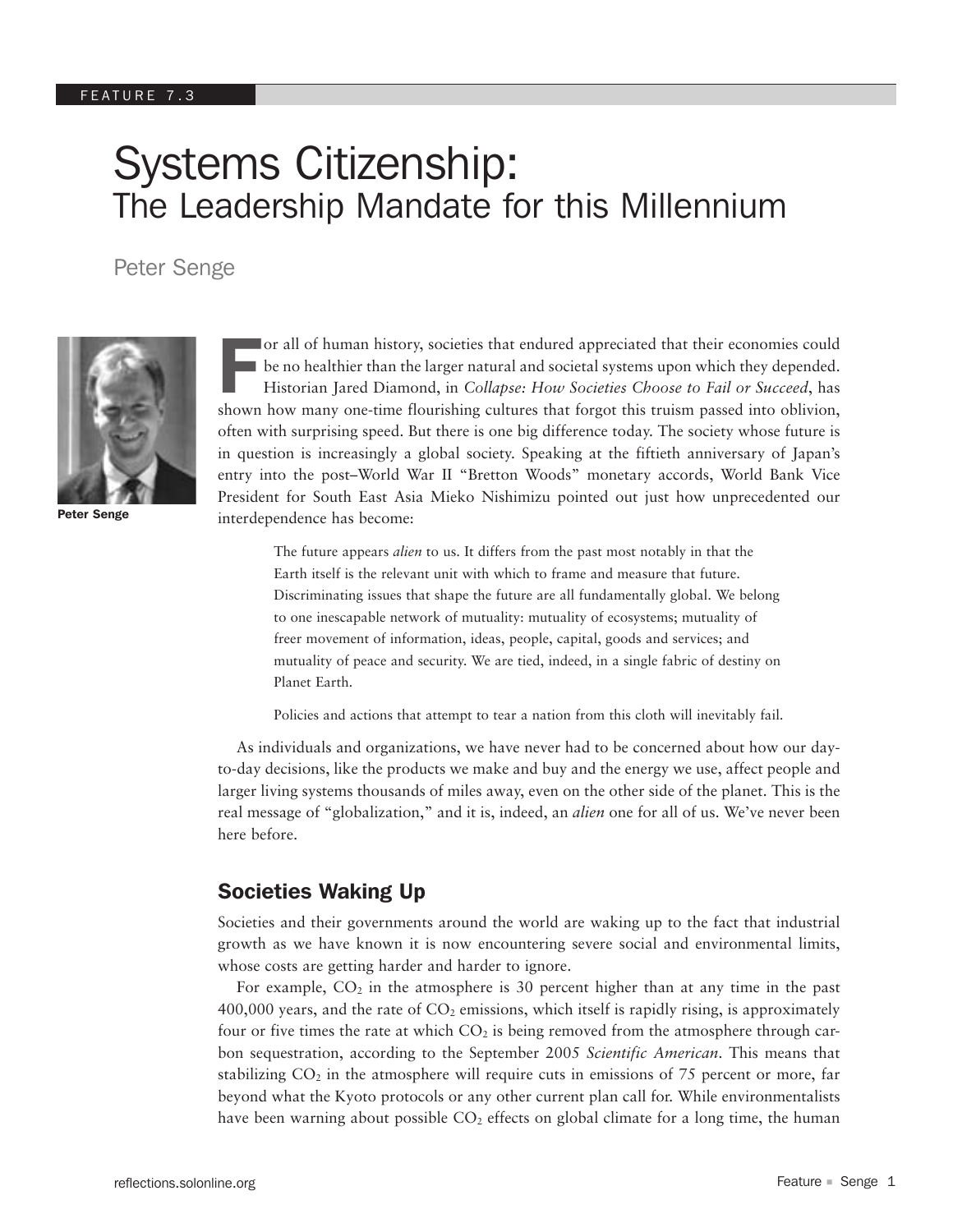and economic costs are starting to become hard to ignore for governments and insurance companies faced with the consequences of weather instability and spreading tropical diseases.

Or consider the simple fact that, to support the average American's lifestyle, we cause over one ton of waste to be generated, per person per day. Closely related to the volume of waste is the chemical footprint of manufacturing industries and the related toxicity of everyday products and the processes that produce them. Like the  $C_0$  effects, these costs are also starting to show up, in terms of waste disposal, cancers in middle-aged people that were unheardof two decades ago, and overall public health.

As these costs become recognized and their sources understood, they are starting to be allocated back to the businesses and industries where they originate. For example, the European Union (EU) recently began to require that makers of automobiles take them back for recycle or remanufacture at the end of their lifetime. Similar EU regulations are now in effect for many consumer electronics products. The EU has also begun a systematic phasing out of diverse sources of toxicity in products, starting with heavy metals like mercury, cadmium, and hexavalent chromium. These regulations are part of historic steps in the direction of making "extended producer responsibility" the norm for industry. Similarly, President Hu of China speaks frequently about an idea that takes extended producer responsibility to its logical conclusion: the "circular economy," an economy that works like natural systems, where there is no "waste" and all materials move in continuing cycles of reuse.

In short, whether it's weather instability, waste disposal, health effects of rising toxicity levels, or depletion of aquifers, fisheries, and agricultural topsoil, formerly "externalized" costs for businesses are starting to show up on the profit statements of insurers, health care providers, and producers of diverse products and services. The era of privatizing profit and socializing many social and environmental costs is passing. These costs are growing and they can no longer be regarded as somebody else's problems at some indefinite time in future. For more and more, the future is now.

The future appears alien to us.

### Insurers, Consumers, and Investors Taking a Stand

Ironically, the business stakeholders leading the charge in coping with privatized environmental costs are traditionally conservative insurers – because increasingly they are paying the bill. Writing in *Fortune* in January 2006, Eugene Linden says that "Corporate leaders could soon feel the heat too" regarding climate change. In 2004, Swiss Reinsurance, a \$29 billion financial giant, sent a questionnaire to companies that had purchased its directors-and-officers coverage, inquiring about their corporate strategies for dealing with climate change. D&O insurance protects executives and board members from the costs of lawsuits resulting from their companies' actions. If Swiss Re judges that a company is exposing itself imprudently to climate-related lawsuits, it may in effect say, in the words of Christopher Walker (who heads Swiss Re's Greenhouse Gas Risk Solutions unit), "Since you don't think climate change is a problem, and you're betting your stockholders' assets on that, we're sure you won't mind if we exclude climate-related lawsuits and penalties from your D&O insurance."

Social and environmental imbalances are also becoming salient to more and more consumers. For example, growing numbers of consumers are realizing that the terms of global trade often unfairly favor the rich. For example, Oxfam's report on global trade's "rigged rules and double standards" has catalyzed a growing "make trade fair" consumer movement in Europe,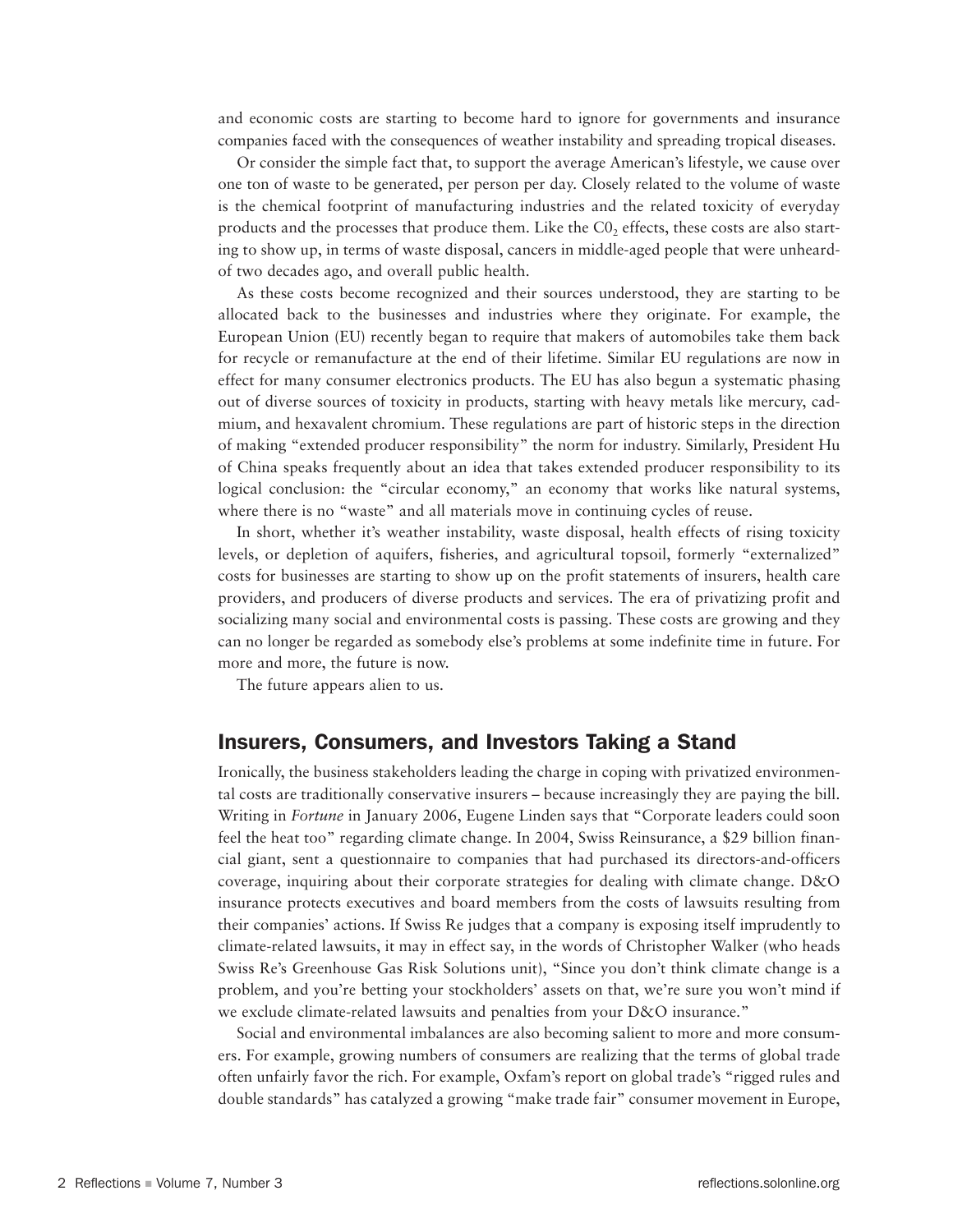

**iSTOCKPHOTO** 

which more and more businesses are watching closely as an indicator of shifting consumer values. Today, "Fair trade" coffee, once assumed to be a small niche product for well-off consumers, is the fastest-growing segment of the coffee business in the United States and Europe.

Even the presumed last bastion of business-as-usual growth at any cost, investors, are seeing the risks in present strategies and starting to be a force for change. Today, over 10 percent of equity capital in the United States goes through a social or environmental "screen," a number that has grown from virtually zero a decade ago. A small but increasingly influential group of investors are making sustainability the cornerstone of their thinking. I learned this firsthand from the president of one of the world's largest pension funds four years ago when, in a private meeting, he shared his 10 criteria for managing his investment portfolio: each an aspect of social and environmental responsibility that he regarded as the best indicators of "good management and long-term financial return. The current corporate social responsibility (CSR) movement seems to be just a first step in major shifts ahead, driven by one simple fact: As Frank Dixon, former research director of a major investment advisory firm, notes, "The current economic and political systems essentially force firms to be irresponsible and unsustainable by not holding them fully accountable for negative impacts on society."

*The terms of global trade often unfairly favor the rich.*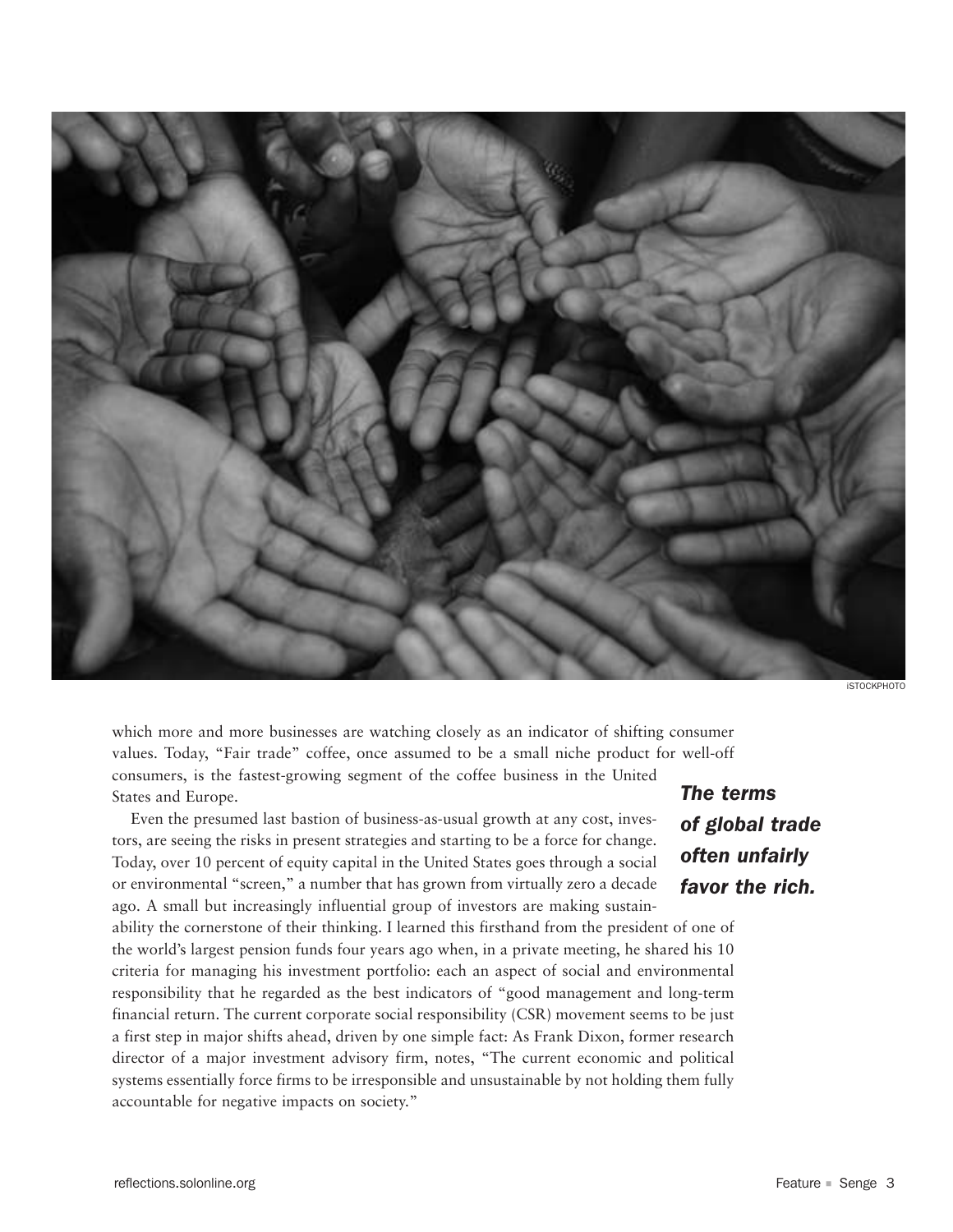### Businesses Discovering They Cannot Go It Alone

A small but growing group of global firms are seeing these historic changes in their environment as being truly strategic. In the fall of 2005, Wal-Mart CEO Lee Scott committed the company to long-term goals of zero waste, 100 percent renewable energy, and selling sustainable products. Six months earlier, GE's CEO declared the firm's intent to invest in a broad range of more sustainable products. By these actions, GE and Wal-Mart joined a small group of industry leaders who have been pursuing strategic opportunities relating to sustainability for many years. For almost a decade, Unilever, one of the largest consumer goods companies in the world, has had three strategic imperatives: sustainable agriculture, sustainable fishing, and water. In the late 1990s the company began working toward a global certification process

for sustainable fisheries, now established as the independent Marine Stewardship Council. BP and its CEO John Browne have spurred the oil industry to take global climate change seriously, starting with Browne's historic speech at Stanford in 1997, the first ever by an oil company CEO on the subject. But what even the most powerful firms cannot achieve in isolation is limited.

*The global food system is the world's greatest generator of poverty.*

The goals of these companies, in Dixon's words, "cannot be achieved without large-scale change in areas including supply chain, regulatory and consumer awareness." All businesses sit within much larger commercial systems, and it is these systems that must change, not just individual company policies and practices. In a real way, the most important role of leading organizations like GE,

Wal-Mart, Unilever, and BP is to catalyze development of larger learning communities and to, as Dixon says, "proactively work with others to achieve system changes." And the partners in these larger communities will be not only other companies *but NGOs and governmental organizations as well.* There is very little historical precedent for such learning partnerships. But then, there is very little precedent for learning challenges of the scope we now face.

For example, in 2002, Unilever, Oxfam, and the Kellogg Foundation began conversations about the challenges of shifting global agriculture systems. Despite little public recognition in rich northern countries, the global food system is arguably the greatest generator of poverty, and consequently social and political instability, in the world today. Prices for agricultural commodities have fallen 30 percent to 90 percent over the past 50 years, making cheap food readily accessible for the rich northern societies and simultaneously making living incomes increasingly inaccessible in poorer food-producing countries. For example, a 2002 Oxfam report showed how falling prices for coffee have created a "crisis for 25 million coffee producers around the world," many of whom "now sell their coffee beans for much less than they cost to produce." Rich northern countries spend \$500 billion dollars a year in subsidies to protect their farmers against falling prices, something that is not possible for poorer southern countries.

Only by getting enough of the key players in this system working together is there any chance of reversing the tragic "race to the bottom." Today, the "Sustainable Food Lab" involves more than 50 major businesses, NGOs, and governmental organizations working together to "bring sustainable food practices into the economic mainstream." While there is a long way to go, an extraordinary and diverse network of committed actors has developed and a host of initiatives demonstrating alternatives have been launched. For example, a "business coalition for sustainable agriculture" that includes many of the largest food businesses wants to establish clear and agreed-upon standards for sustainability that could guide all. Others are working to make the total distribution of profits in food supply chains visible to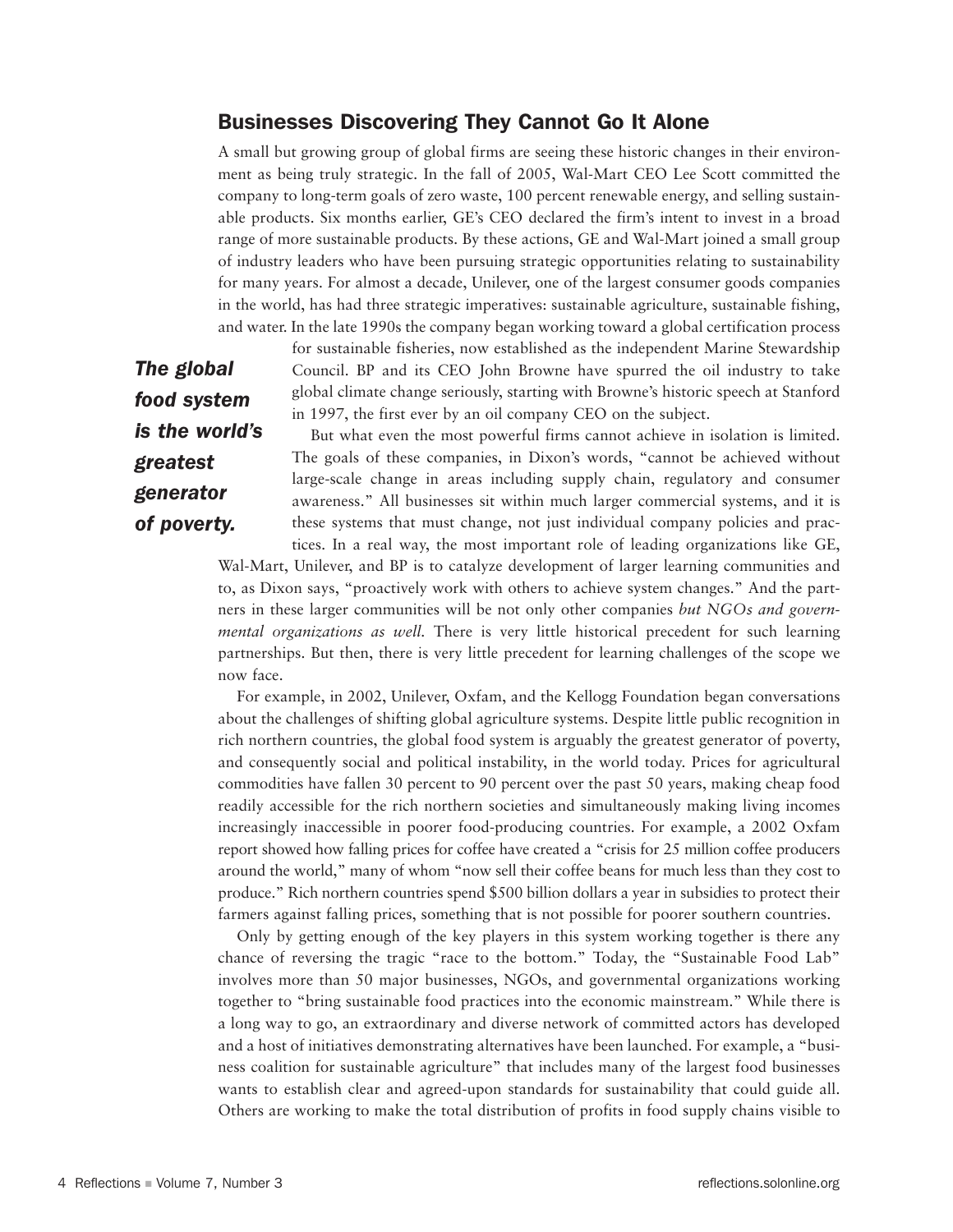all key actors – including consumers. Imagine going to the grocery store and seeing two bins of green beans: one 30 percent more expensive than the other. Atop each is a picture showing where the money goes in each supply chain, along with an assessment (verified by an independent body) of the extent to which each provides a living income to all the players, including the farmers. Which would you purchase?

### What Does All This Mean for Leadership?

A simple, penetrating question led me to write this article: "Are the basic fundamentals for sound leadership the same and we are just responding to a different world, or are the fundamentals shifting?" After some thought, my response is an unequivocal, "yes."

For me the fundamentals start with a set of deep capacities with which few in leadership positions today could claim to have developed: systems intelligence, building partnership across boundaries, and openness of mind, heart, and will. To develop such capacities requires a lifelong commitment to grow as a human being in ways not well understood in contemporary culture. Yet, in



PHOTOS.COM

other ways, these are the foundations for leadership that have been understood for a very long time. Unfortunately, this ancient knowledge has been largely lost in the modern era.

### *Systems Intelligence*

Problems like those created by our global food systems are largely invisible because people do not know how to see such systems. "The inability of leaders to see the systems and patterns of interdependency within and surrounding our organizations threatens our future," says Ford's former CIO and head of strategy, Marv Adams. "Many big problems that could be solved are sitting there unsolved because of this failure."

Two particular systems thinking skills are vital: *seeing patterns of interdependency* and *seeing into the future.* It is one thing to say "we are interdependent," and it is another to actually understand what this means *specifically*, especially for problems created by the present systems that no one knows how so solve. Before the members of the Food Lab could work together effectively, they needed to share understanding of the systemic forces driving the "race to the bottom" and how they were all part of creating these forces: as companies pursuing business-as-usual business models with little regard for the effects on farming families and communities or on environmental systems, as farmers unable to moderate pressures for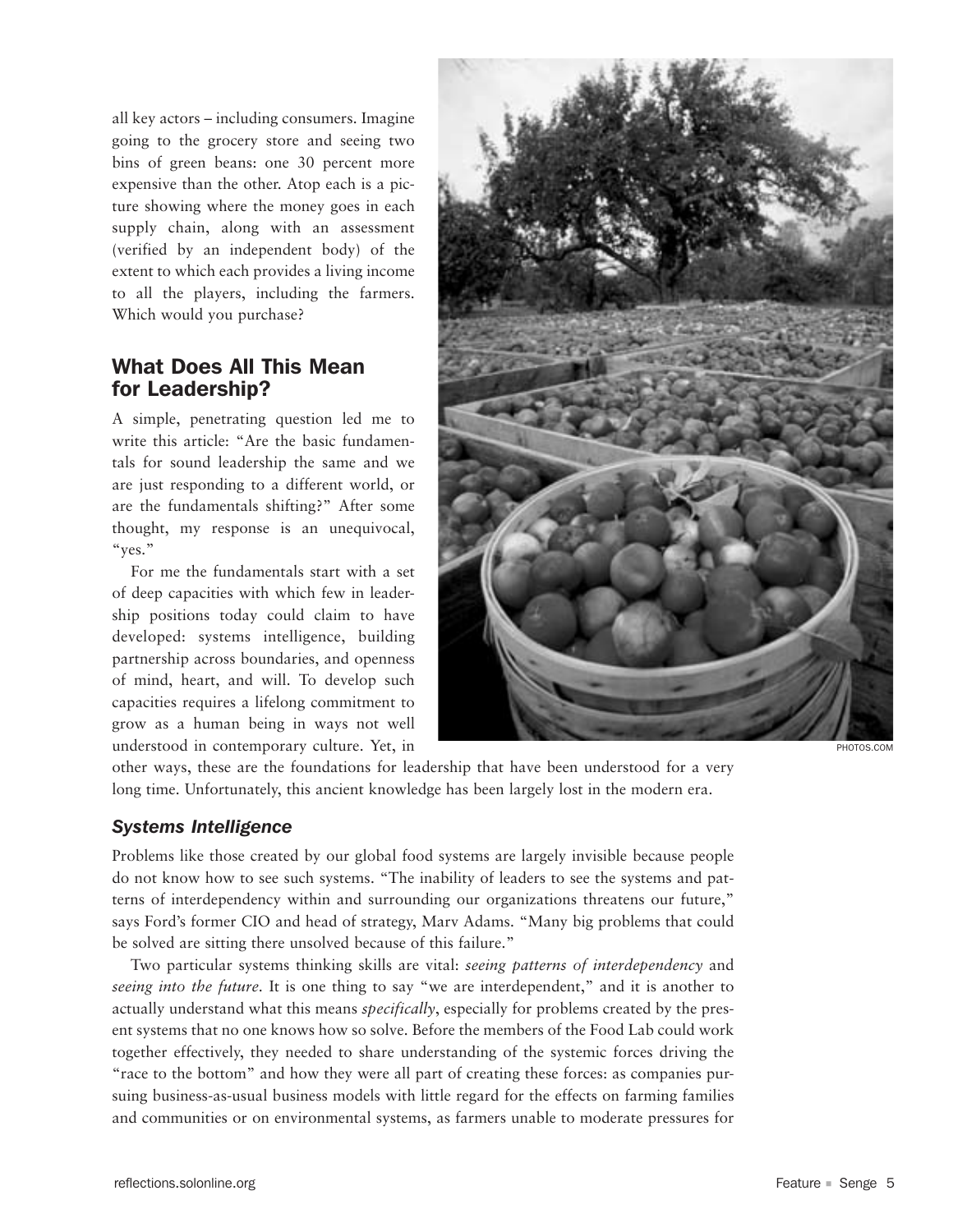continual production growth, and all of us as consumers whenever we buy food at the cheapest price with little thought as to where the food comes from.

Once people start to see systemic patterns and understand the forces driving a system, they also start to see where the system is headed if nothing changes. The power of the "race to the bottom" metaphor for the Food Lab participants is that it helps everyone think about what "the bottom" means to them and their organizations, and to realize why this is not a future in

which they want to live.

*Once people start to see systemic patterns and understand the forces driving a system, they also start to see where the system is headed if nothing changes.* 

"Seeing into the future" is not a prediction in the statistical sense; it is simply seeing how a system is functioning and where it is headed. Today, the world is in desperate need of seeing into the future regarding problems like  $CO<sub>2</sub>$  emissions and climate change, the globalization of food and other industries, and the spread of poverty. The inability or unwillingness to see where we are headed is a massive failure of leadership foresight.

### *Building Partnerships with "The Other"*

In some ways the most challenging aspect of the Food Lab has been simply getting such diverse actors to be willing to work together. "Doing something about sustainable agriculture will require bringing parties together that normally do not cooperate," says Andre van Heemstra, recently retired member of the Unilever management board. This not only means diverse businesses collaborating across complex supply chains, it means leaders from NGOs and government who would never normally work with business counterparts.

Transforming larger systems will not arise from the traditional transactional relationships that characterize interactions among business, government, and NGOs. "The relationships among leaders across normal boundaries might be the most crucial ingredient to major change," says Hal Hamilton, director of the Sustainable Food Lab. Building genuine partnerships takes time and real commitment. it is not just that those who might form potential partnerships have never worked together; they have mostly fought each other, often seeing one another as the primary obstacle to progress as they defined it. When they have interacted, it has been almost entirely to pressure one another to achieve their individual aims. It took many months of close work in a process that fostered deep reflection and candor before participants in the Food Lab found themselves developing real connections, trust, and respect for each other, gradually recognizing that their strength as a team *came from their differences*.

This same challenge of working with those who are very different from us arises within organizations as well. "Organizations are coercive systems," as Edgar Schein says. They tend to enforce a party line, either overtly or subtly. Listening to the periphery, those who do not share the views of the management mainstream, is a skill that more and more leaders will need because, more and more, the management mainstream will have only limited understanding at best of the forces shaping change.

### *Openness*

Leaders who can build partnerships for seeing larger systems must also be open to not having all the answers. There is no "right model" for a complex system. To all intents and purposes, the global food or energy systems are infinitely complex. Good system models like those used in the Food Lab are by their nature incomplete and flawed. The criterion by which they must be judged is usefulness, not absolute accuracy.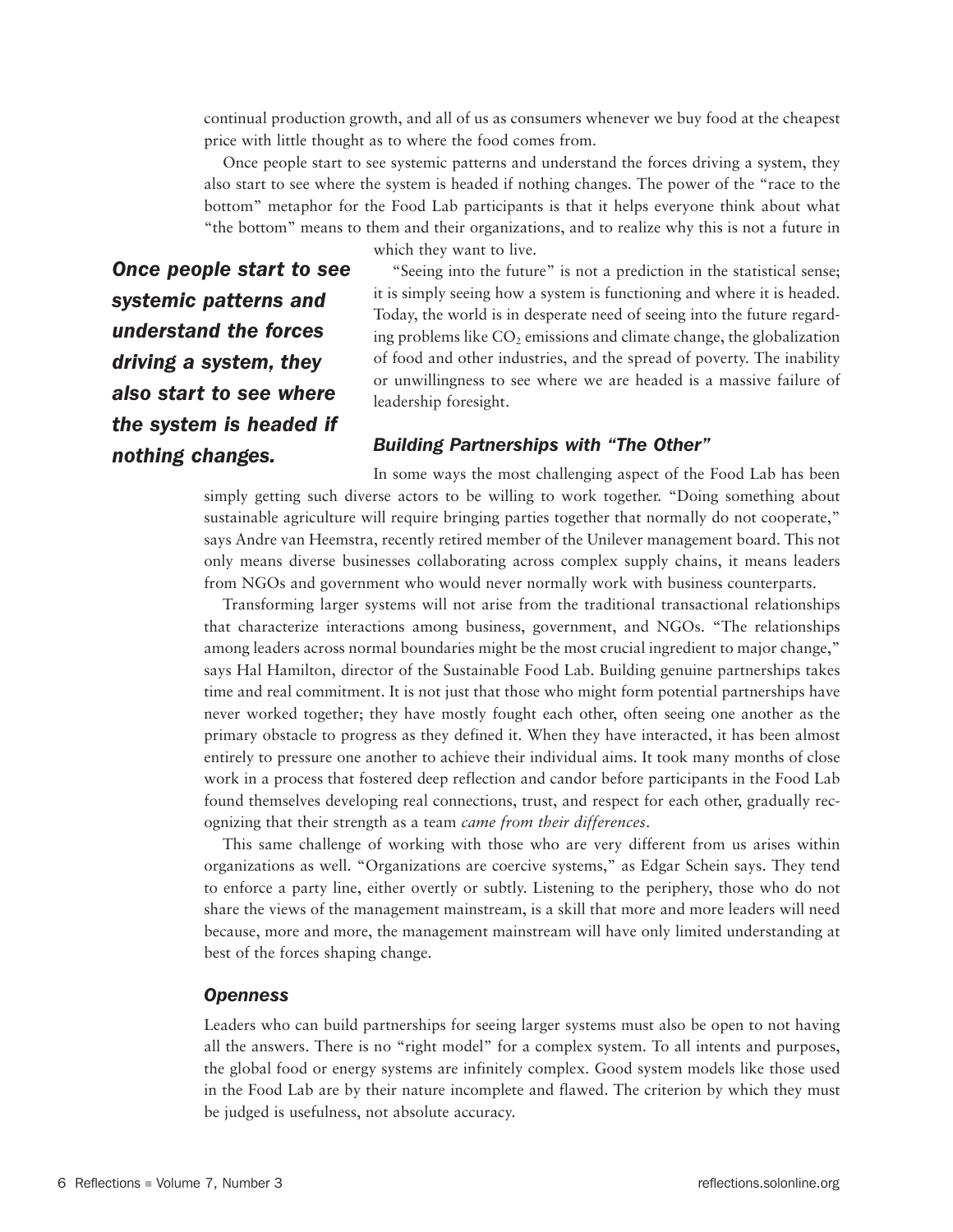

PHOTOS.COM

This means that effective leaders must cultivate open-mindedness in order to challenge continually their own favored views and to learn how to embrace multiple points of view in the service of building shared understanding and commitment. This is easy to say but

extraordinarily difficult to do. The Sustainable Food Lab was designed so that its members have to continually face their very different ways of seeing. For example, after a visit with a small farmers cooperative, a list of observations from the team included the following items: "hard working, very political, not sustainable, very sustainable, needs to be modernized, needs time to mature, an excellent model." One lab team member commented, "I am so amazed that this number of people can look *To become a leader, first become a human being.*

at the same thing and see something so different. . . . There is so much I don't understand about others' perspectives."

But open minds ultimately also require open hearts, becoming vulnerable to see how *we are all part of the problem*. If people do not see how they are part of the problem, they will remain in blaming mode and never tap the deeper forces for partnership and change. Their attitude will always be that "they need to change," an especially disempowering signal when it comes from leaders at the top of an organization.

The third opening, of the will, involves discovering that our deepest commitments arise almost despite ourselves. It involves letting go of the last remnants of what Otto Sharmer in the book *Presence* calls "our small 's' self" and letting come "the future that comes into being through us and with what we are here to do." This opening has been described by countless poets and mystics—indeed it is one of the oldest and most universal aspects of diverse spiritual traditions. It is what George Bernard Shaw called, "The true joy in life, the being used for a purpose you regard as a mighty one." Or, as one of the Food Lab team members said, "We had come to a profound place of connection, with one another and with what we are here to do."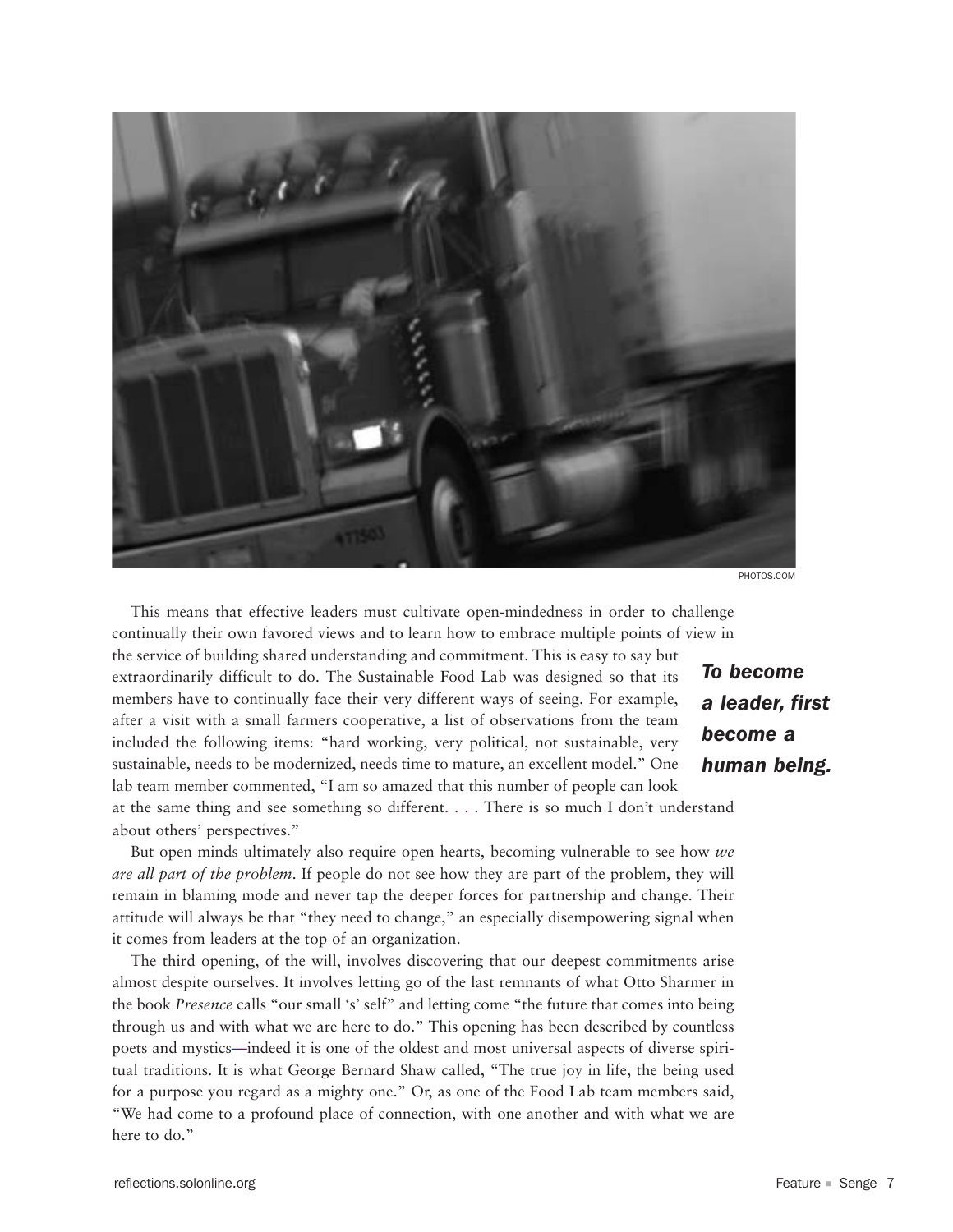Speaking in ways like this may seem romantic for today's times, but the subtle developmental processes behind these three openings have been understood for a very long while and the loss of them may be a major reason we now struggle. In the famous "The Great Learning," Confucius described "seven meditative spaces" through which those seeking to become leaders must pass in letting go of old ideas and identities and coming to a place of stillness and peace where the mind no longer imposes itself on reality. He summarized by saying that to become a leader, "One must first become a human being." The meaning of this simple assertion remains hidden so long as we think we understand humanness. On the other hand, if we regard the human as a great mystery, if we understand humanness as being connected to the universe in ways that we can barely imagine, if we believe that the journey to discover and actualize who we actually are is the journey of our lifetimes, then there may be some chance that the leadership required for this new millennium will come forward.

### **ABOUT THE AUTHOR**

Peter Senge is a senior lecturer at the MIT Sloan School of Management, and the founding chair of SoL. A renowned pioneer in management innovation, he is the author of the widely acclaimed *The Fifth Discipline: The Art and Practice of the Learning Organization* (Doubleday/Currency 1990). *reflections@solonline.org*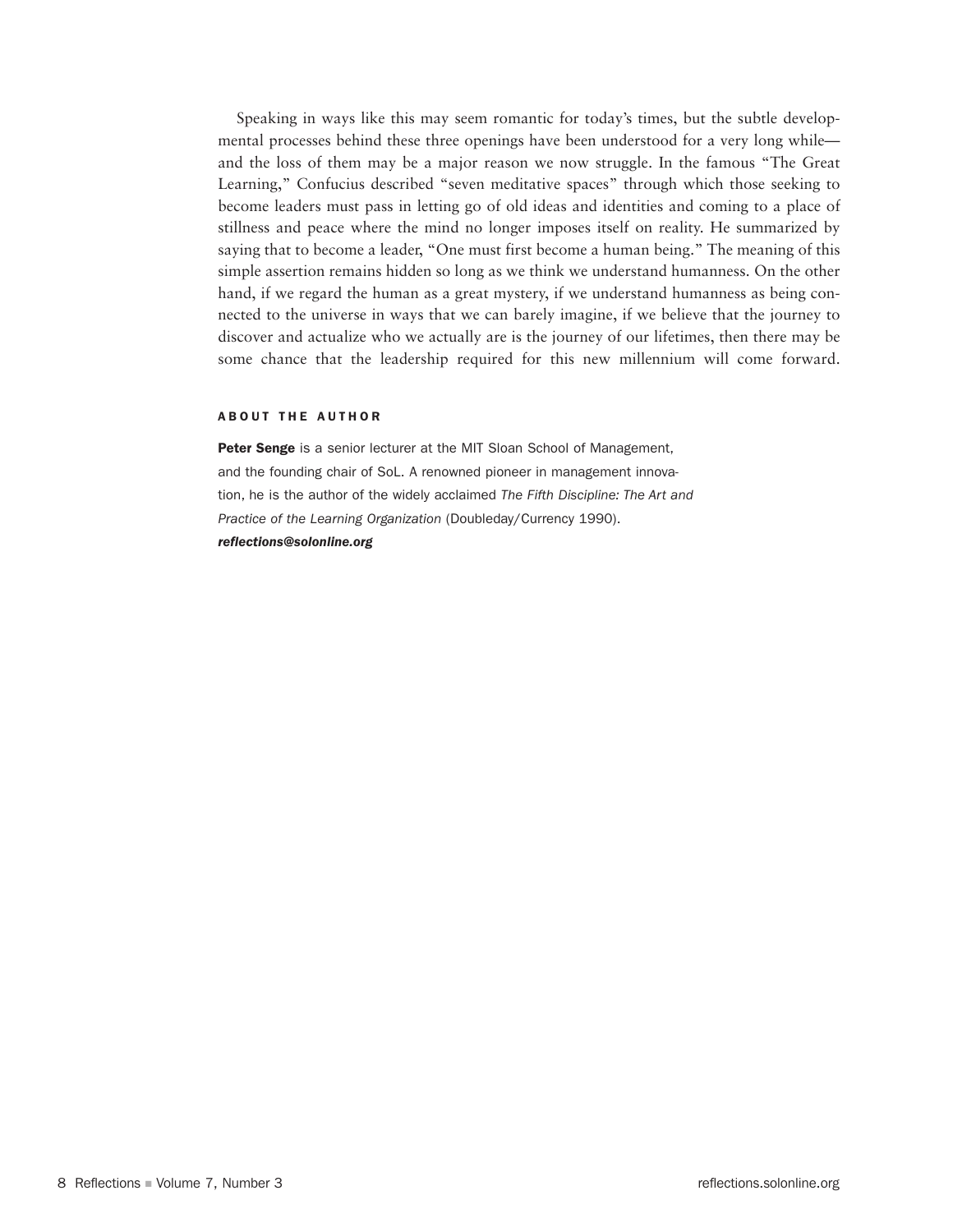### The Natural Step: A Vision for Sustainable Societies

A conversation with Karl-Henrik Robèrt and Manfred Mack



Karl-Henrick Robèrt



Manfred Mack

Sol France wanted to discuss the idea of shared vision with Karl-Henrik Robèrt<br>because the originality and power of his undertaking have made him a striking inno-<br>vator and inspirator in the sustainability arena. Trained a because the originality and power of his undertaking have made him a striking innovator and inspirator in the sustainability arena. Trained as a medical doctor, Robèrt was a cancer scientist at the University Hospital of Huddinge in 1989 when he launched an initiative aimed at making his country, Sweden, a model of sustainable development. He began by pulling together scientists who, through an innovative consensus-building approach, collaborated in crafting a description of the basic scientific principles underlying sustainability in language which the general public could easily comprehend. The approach lent the effort enormous credibility and engendered strong support. The text the scientists created became the basis for a booklet and audio-cassette which were sent to every household and school in Sweden. The project was financed by a network of major Swedish companies to which Robèrt had "sold" the idea. Later, the work of the scientists enabled the development of a strategic methodology designed to help companies and local communities identify and implement measures to prevent environmental degradation. Today, The Natural Step Institute is established in a dozen countries, and helps many large enterprises and municipalities develop strategies to preserve the health of our societies and the planet. We know of few examples for which a shared vision approach has produced such a powerful impact.

*— Manfred Mack*

SoL: *Could you give us an overview of the main aspects of your work and of the approaches you have conceived?*

Karl-Henrik Robèrt: It is a long story, but it boils down to the idea that leaders today, to be qualified as competent, need to integrate new understandings focused on systems thinking. They must acquire shared representations regarding the notion of sustainable development. What does sustainable mean? The term was invented because our societies develop in ways that intrinsically include design errors that, despite all of our progress, lead to an increasingly negative impact of human activity on our habitat, the Earth; therefore, we need to rethink these approaches to insure the durability of our societies. If the current erosion continues, it will, as a consequence, lead to a major collapse of the system, including the global human society.

We came to visualize this trend toward erosion as a funnel. We say that each company, each community, is somewhere in this funnel, the walls of which are leaning more and more inward. This metaphor expresses the general decrease in manoeuvering space. At TNS, we recommend a reflection process that helps decision-making and behavior so that these organizations and our societies move through the funnel toward its exit.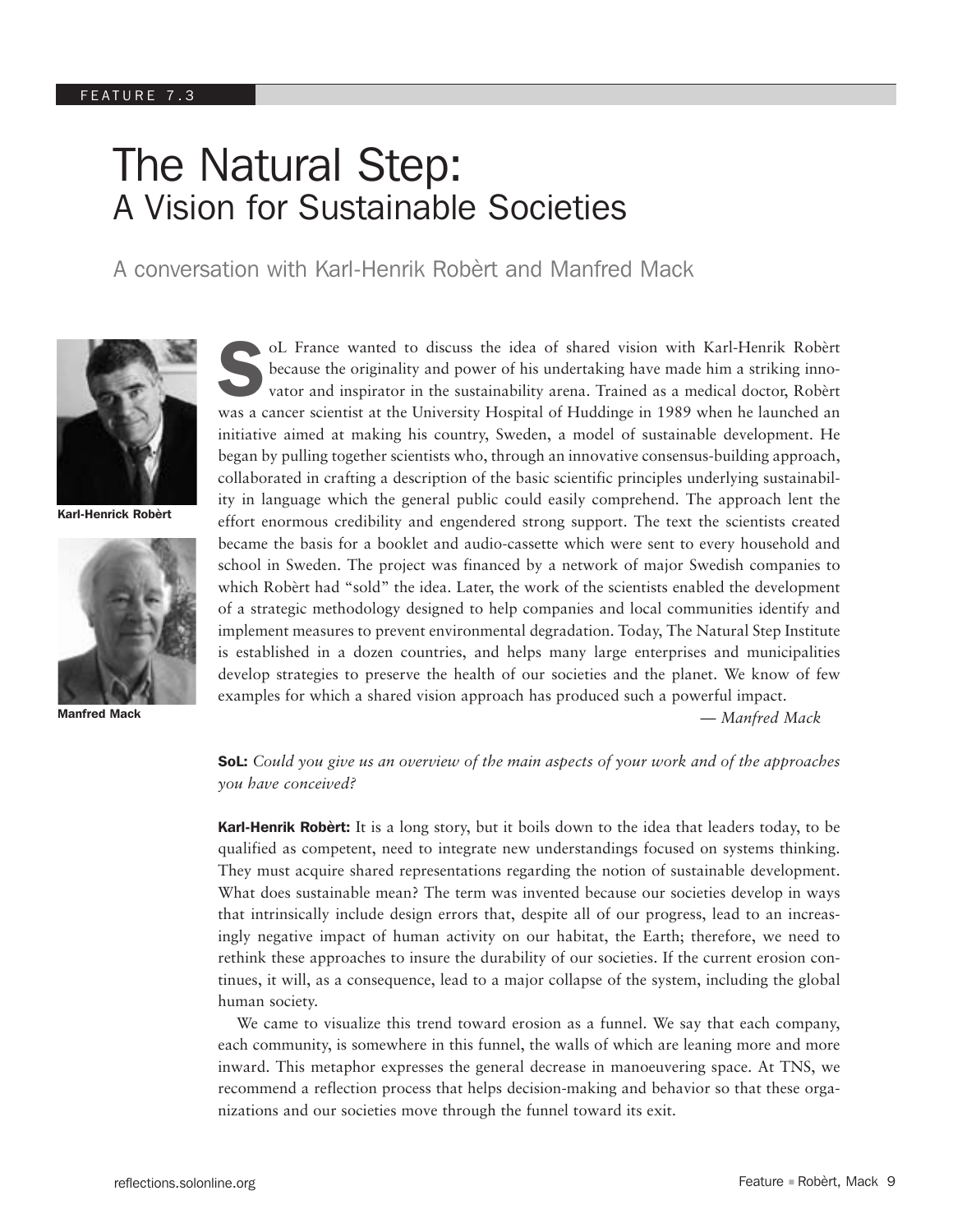What are the main reasons for the funnel's walls leaning inward, for the loss of manoeuvering space?

*The future must be invented; it is not an extension of the past.*

There are several explanations. The first is reductionism, which is the tendency to try to reduce a complex problem to its individual elements and to deal with each one by one. Thus, there are efforts to deal with deforestation, with overexploitation of fishing zones, with water pollution, etc., without trying to understand the deep causes which are the source of these multiple problems. What we need is a common perspective, a global vision.

A second explanation for the coming closer of the walls has to do with our dominant work methods, which are forecasting and problem solving. We start with the present to anticipate the future (forecasting); we look at present problems and seek solutions to these problems for the future. We thus manage to build the future as an extension of

the past. In a world that is changing and, worse, one that is deteriorating, such approaches are erroneous.

We need to find a way to act in the present, from the perspective of a desired future, a shared vision. We call this approach backcasting.

### A Future Described in the Form of Basic Principles

SoL: *In the TNS approach, how does one go about describing, inventing, imagining such a "desired future"?*

KHR: Here is where we, at TNS, have made a real breakthrough. The planet is an extraordinarily complex system. Each expert has his or her own opinion on how it works, but each is based on a viewpoint which has to do with his or her domain of expertise. How can one, in such a situation, describe a desired future on which all can agree? Again, we have proposed a way to visualize our approach: the image of a tree. It is an illusion to try and imagine a future at the level of details, symbolized by the leaves. It is possible to arrive at a more plausible description of the future by adressing the level of the trunk, in other words, the basic principles which are at the source of everything else.

This is where the work I did with our network of scientists really proved to be useful. By going through a process, which I will describe later, we defined four basic principles (see box below) for sustainable societies. We believe that these principles are necessary for sustainability, general so that they can be understood by experts and enterprises from different fields, concrete so that they really guide planning and actions, and distinct to allow comprehension and make it possible to monitor the transition towards sustainability. If these principles are not followed, human activity will continue to have negative consequences regarding the environment and society, thus further reducing our manoeuvering space.

SoL: *When I look at these four principles, two questions and a remark come to mind. First, how did you arrive at these definitions of the four principles? And, second, how do you work with companies in applying these principles? Listening to you, one becomes conscious of the difficulty that one is likely to encounter in establishing a link between individuals and the interactive processes with our planet, which are part of the way we live and over which we feel that we have little influence.*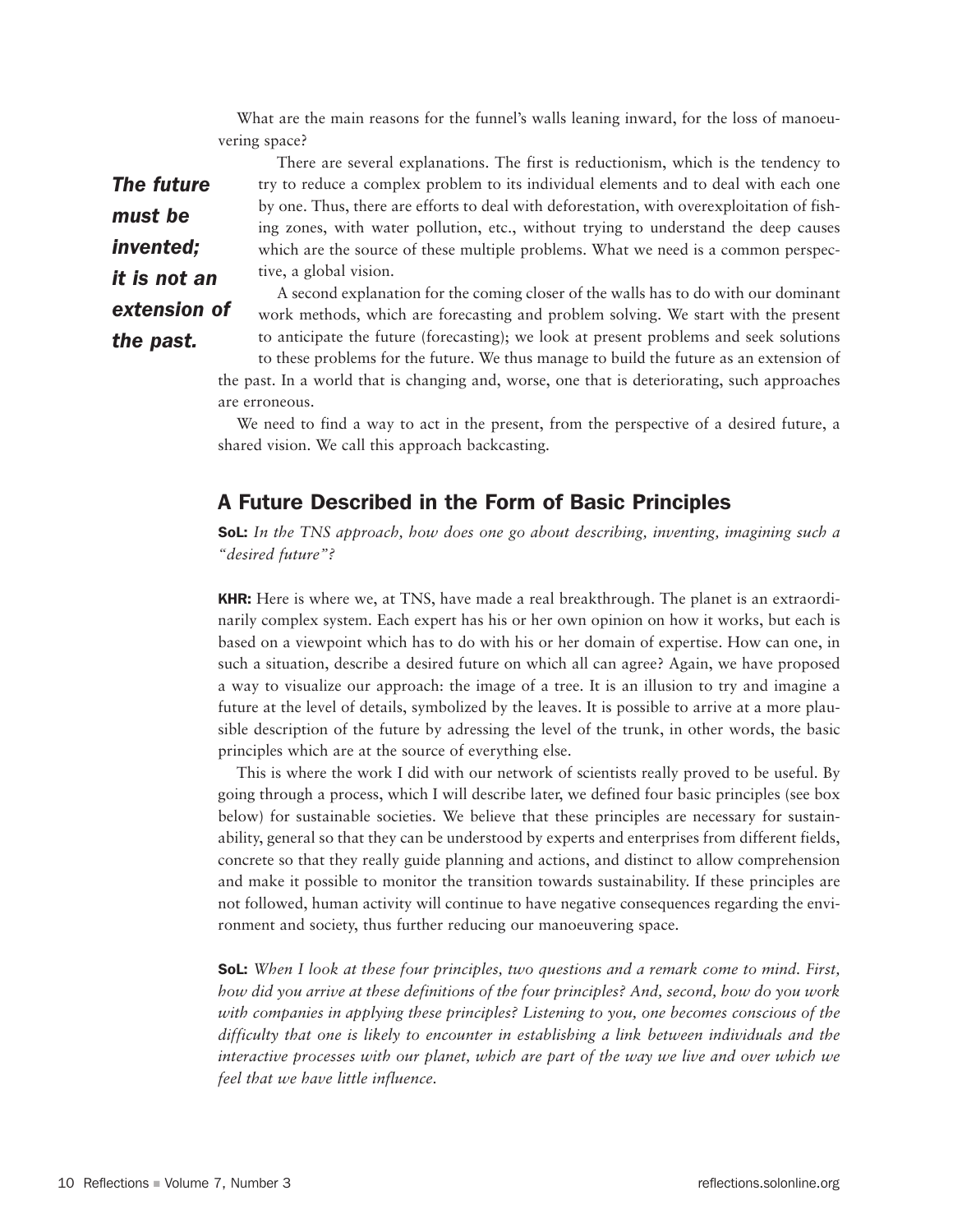### The Four Basic Principles ("System Conditions") for Sustainable Societies

In the sustainable society:

1. Nature is not subject to systematically increasing concentrations of substances extracted from the Earth's crust. Concentration tends to increase because such substances are dispersed outside the Earth's crust faster than the pace at which they would naturally return to it (through burying or through absorption as part of slow processes after fossilization), thus causing a dangerous increase in concentration of elements in the biosphere.

2. Nature is not subject to systematically increasing concentrations of substances produced by society. Concentrations tend to increase because the substances are spread faster than the pace at which they can be broken down and transformed into new resources for nature.

3. Nature is not subject to systematically increasing degradation by physical means (including disproportionate extractions and manipulation of ecosystems). Examples of disproportionate extractions include clearcutting of forests over excessive areas and over-fishing in seas and lakes. Examples of manipulation of ecosystems include, modification of groundwater levels, soil erosion by poor management of forests or cultures, and risks from the utilization of GMOs (genetically modified organisms).

4. Human beings are not subject to conditions that systematically diminish their capacity for meeting their needs. It is necessary, while following the preceding three principles, not to allow the abuse of economic and political power to erode the capacity of people to meet human needs world-wide: subsistence, protection, participation, leisure, affection, understanding, creation, identity, and freedom. (Needs as defined by Manfred Max-Neef, Chilian economist).

*— Adapted by Manfred Mack*

**KHR:** You are right, and it is precisely the need to build such a link that has made it so important to have our network of scientists play their role. In our work with them in producing the big mailing to all Swedish households, we did not arrive at the formulation of the four principles. We started by writing a text that gave an overall description of the system, with emphasis on the cycles of nature and the self-benefit that would follow from becoming part of the solution rather than the problem. I wrote the first draft myself and then handed it out, progressively, to about fifty scientists who were among the most reputable in Sweden. In sending out this document, I was inviting them to a dialogue. They were asked to comment on, or modify, the draft and return it to me.

After 23 successive versions, we finalized the document in December 1988. We now had a solid platform on which to build the next part of our approach. And at the same time, I had invented a consensus-building process that we later refined. It was, one could say, another way of creating a shared vision. Since they had participated in the writing of a foundation document, my scientific partners of course agreed to its content!

I used the same approach, starting in 1992, to produce a first version of the four principles for sustainable societies. These principles evolved through the consensus-building process to arrive at the version presented above, unchanged since 2002. It is important, however, to emphasize that this does not mean that these principles will stay unchanged forever. The Natural Step approach is open and the principles will evolve if it is shown to be necessary. It is on the basis of this second platform, written in more concrete terms than the first, that we developed our strategic methodology we call backcasting and the other tools that companies use to begin acting.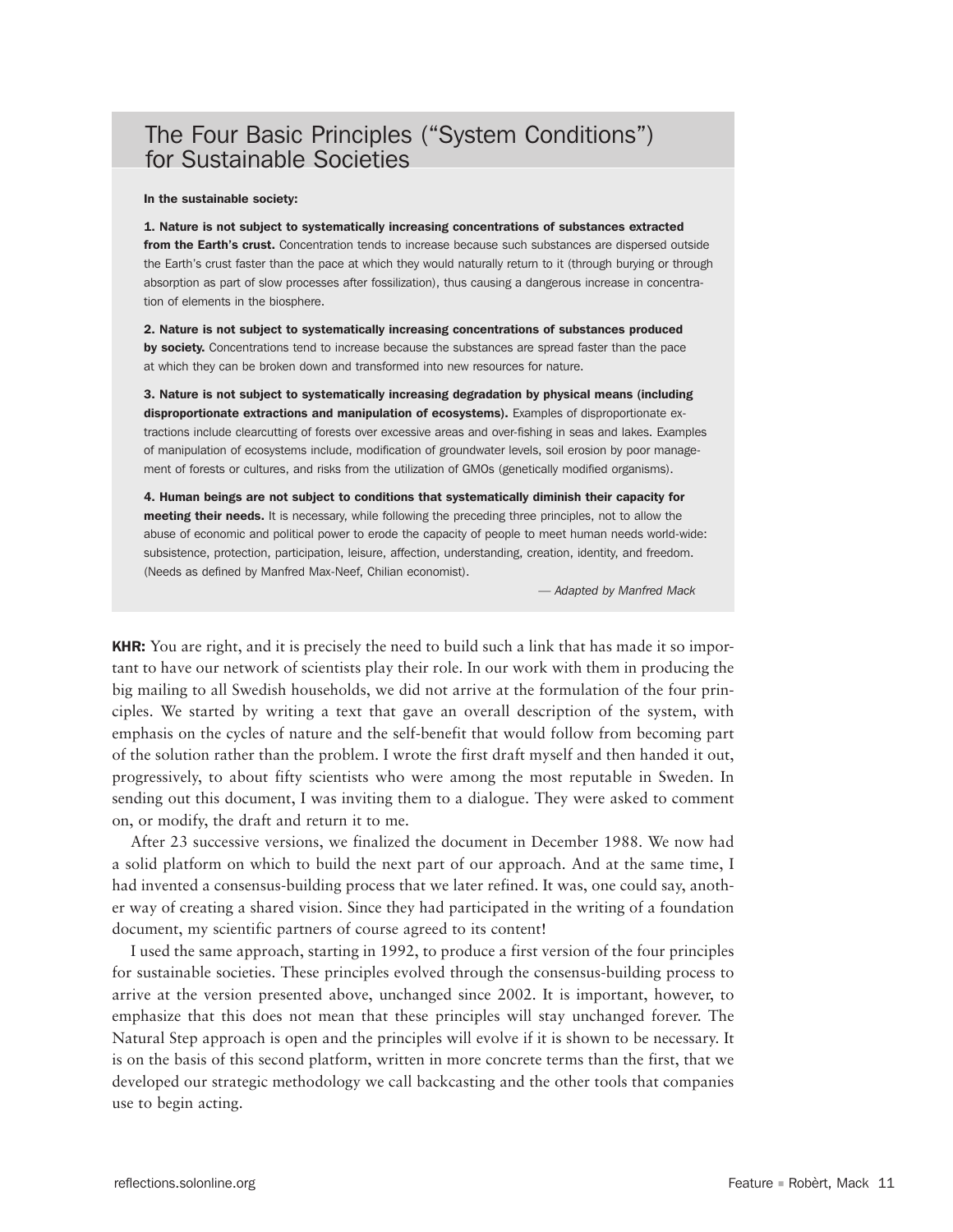### Tools to Translate the Principles into Concrete Action

SoL: *Could you describe the methodology and the corresponding tools used and, if possible, illustrate the way they are applied in companies?*

KHR: The basic set of tools is derived from the elements and the "pictures" that I already talked about: the funnel, the tree, knowing that for the latter, the focus will be on the trunk and the backcasting process.

We start by organizing a seminar for the top executives. We present to the management team what we call the TNS Framework, which includes our approach, the basic principles and going through the funnel metaphor. We also discuss how to develop strategies that are approaching the company's visions, informed by the sustainability constraints and will systematically decrease the company's financial risks and foster redesign and innovation toward new markets. We invite members of the management team to imagine that their company has come out of the far end of the funnel. The objective is, based on such a desired future, to assess the present situation (backcasting) in order to move strategically toward the exit of the funnel, guided by the "compass" represented by the four principles.

The approach then proceeds through 4 steps:

1. Make sure the methodology and the corresponding rules of the game have been assimilated. Be certain that the participants have a shared understanding.

2. Assess the present situation of the company in relation to the desired future. Practices that are critical with regard to the four basic principles for sustainability are listed, as are assets and conditions that will be favorable in solving the problems.

3. Imagine solutions which will need to be implemented by the company in the future so that the basic principles are followed, without, for the time being, worrying about necessary means (financial, technical, organizational).

4. Select, from the solutions suggested in step 3, the initial actions to be launched now (backcasting) in such a manner that they will (1) take the company in the right direction, (2) act as "flexible platforms" which make other improvements possible (to avoid costly deadends later on), and (3) enable money-making in the short and medium term so that a virtuous cycle is set in motion.

The management team is encouraged to become actively involved in the process starting on day one of the seminar. It is important for the participants to become aware of the fact that it is possible to trace a strategic path, which, in the future, will enable the company to operate while being fully in agreement with the four basic principles and also be able to generate financial profits.

### Create the Conditions for Wide Participation

Normally, following this seminar, management decides to extend the approach to the whole company organization. To do so, we train most of the managers and the employees in the application of the framework, the final objective being that all salaried personnel play an active role in the general transformation of the organization. The Scandic Hotel Group is a good example. All 5,000 workers were trained in applying the TNS approach and they generated some 2,000 ideas for action, of which 1,500 were implemented in the first year.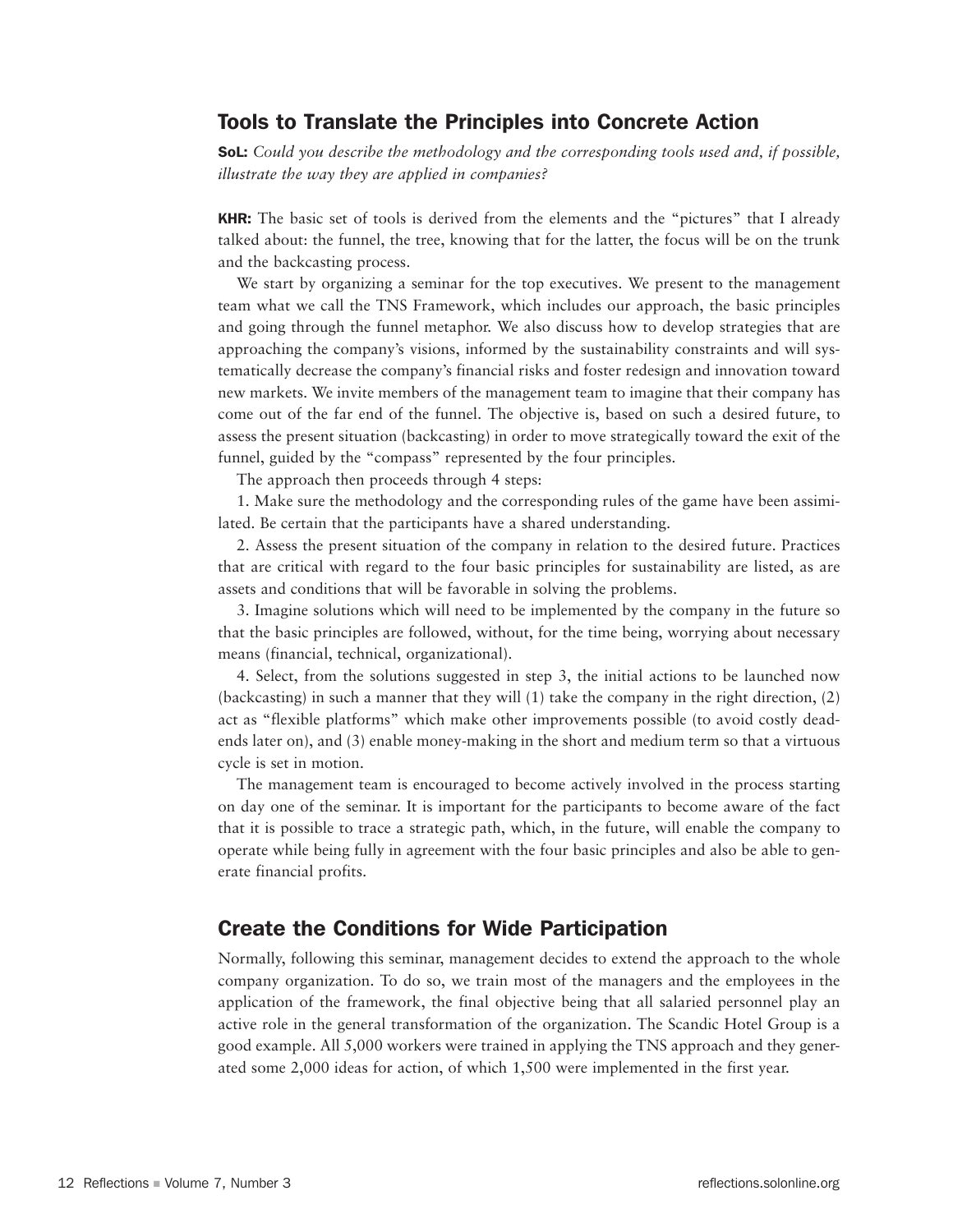

PHOTOS.COM

SoL: *Could you explain what you meant by "flexible platforms," mentioned in your description of step 4 of the approach?*

KHR: These are, in most cases, actions which are good solutions to a problem that needs to be dealt with immediately and which, at the same time, can accomodate an array of different subsequent solutions which brings the company closer to its "desired future." An example would be a measure to save energy, and thereby fossil fuels, in order to be able to afford a transition to renewable energy later on. If such savings are made in a way that "marries" the company to fossil fuels for the future, it is a mistake. And vice versa, it is important to not unnecessarily "lock on the target" too early in a process, but to launch moves that can be furthered along optional development paths.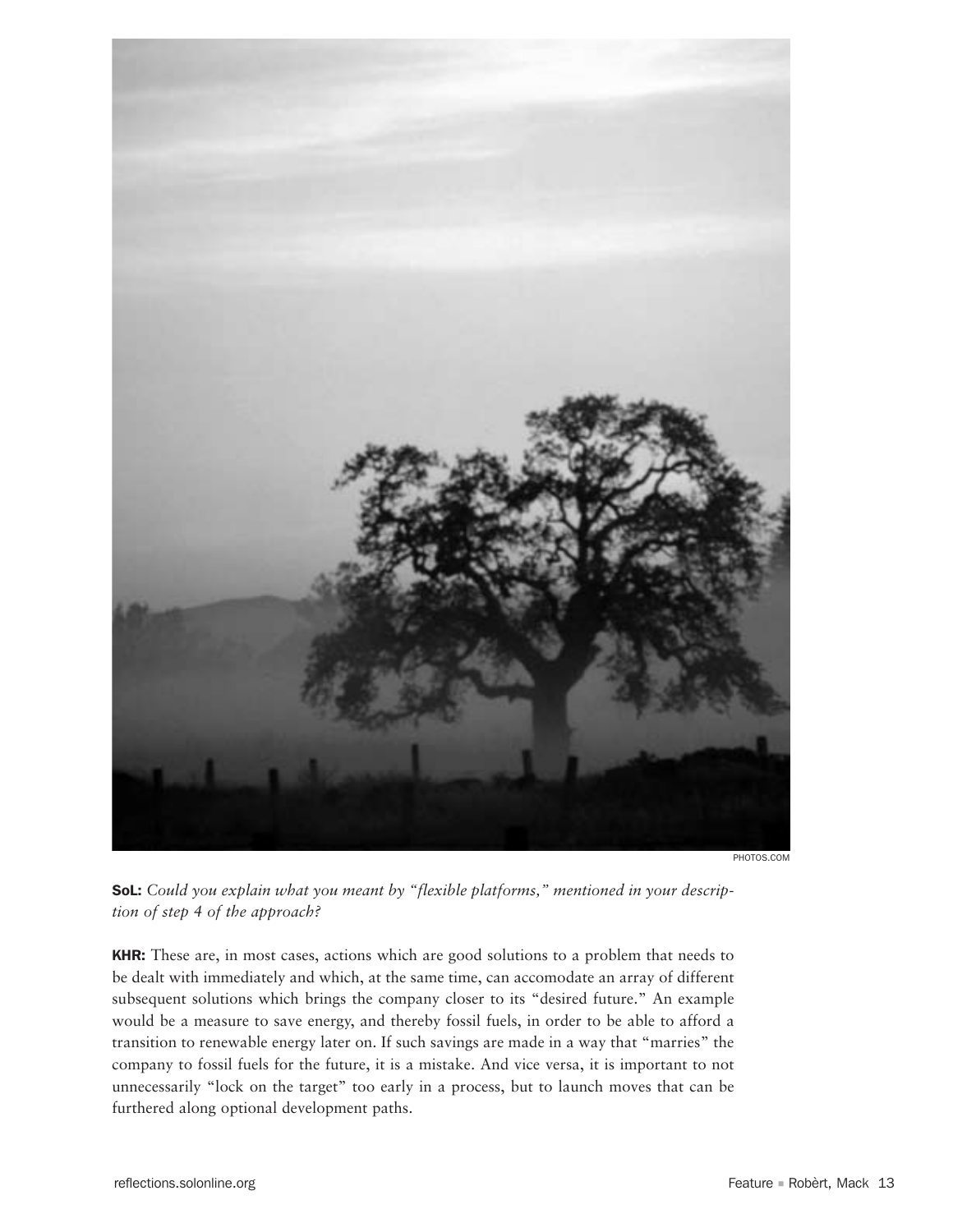### SoL: *Which companies have successfully implemented the TNS approach?*

KHR: Quite a large number. Among these we can speak of IKEA, Electrolux, Scandic (Hotels), McDonalds (Sweden), Carillon (UK), Banco Real (Brazil), Interface (U.S.), and Matsushita (Japan). The approach has also been applied by several local communities, including the municipality of Whistler in Canada which will host the next Winter Olympic Games. The TNS approach made it possible for policy makers, businesses and a large part of the local population to define and implement a regional development plan that took into account actions both global (climate changes which, longer term, could affect the whole economy of the community) and local (ensuring that persons hired to do local jobs could be housed near their place of work despite high real estate prices). The way Whistler applied the TNS framework to lay out this plan is documented in their "2020 vision" statement. For this undertaking, Whistler was awarded first place in the "Planning for the Future" category of a United Nations sponsored, international competition called the "LivCom" Awards.

### SoL: *What impressive results! And what about TNS's future projects?*

KHR: So far, in the twelve countries in which we operate, we have worked with one organization at a time. We believe that in order to have a more significant impact, it is necessary to get several sectors of activity to work together. We are therefore going to launch programs that go in the direction of multidisciplinary and multi-sectoral cooperations.

### **ABOUT THE AUTHOR**

Manfred Mack is a Swiss-American residing in Paris, holding a Columbia University Business School MBA. He is a strategy and organizational transformation consultant and has authored three books on evolving leadership and value development capabilities. A founding member of SoL France, he is responsible for the editorial team of "Les Cahiers de SoL France."

More information about The Natural Step can be found at *http://www.naturalstep. org/com/nyStart/* . Other articles by SoL members about The Natural Step can be found online in the SoL Library.

This interview first appeared in *Cahiers*, the SoL France journal.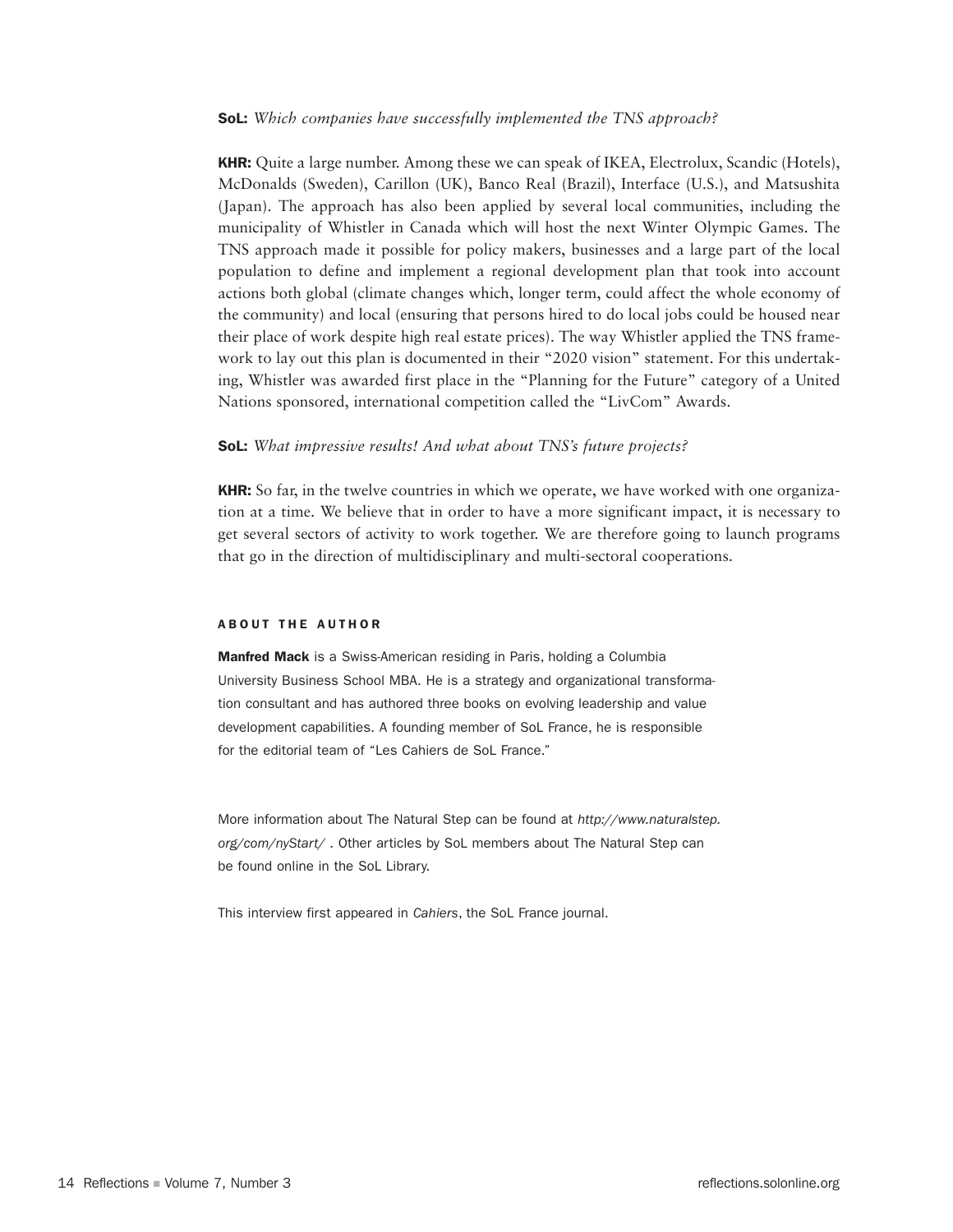### Gross National Happiness: Measuring What Matters

### Frank Dixon



Frank Dixon

This article is adapted from a paper presented at the Gross National Happiness conference in Thimphu, the capital city of Bhutan, in February, 2004. Frank Dixon was invited to speak about GNH from a business and economic perspective. The conference was sponsored by UNDP and organized by the Center for Bhutan Studies, a Bhutanese policy group. Attendees included members of the Royal Family, the Prime Minister, senior Bhutanese government officials and Western experts in various fields. The GNH program was established by the King of Bhutan in 1972. The four pillars of GNH are: sustainable and equitable socio-economic development, good governance, preservation and promotion of cultural heritage, and environmental preservation. The original paper, and additional articles by Dixon, can be accessed online through the SoL Library.

hutan's interest in developing a Gross National Happiness index (GNH) reflects great wisdom. GNH is intended to be a more accurate measure of social well-being than Gross National Product (GNP), the primary indicator of so wisdom. GNH is intended to be a more accurate measure of social well-being than Gross National Product (GNP), the primary indicator of social well-being in Western nations. GNP is a crude measure that counts many social negatives as positive (ie: incarceration, illness). It fails to count services that enhance social well-being (ie: parenting, volunteering), degradation of critical assets (ie: forests, water, air), and intangible factors, such as happiness (the ultimate goal of many people). It probably is no coincidence that Western economies are rapidly degrading environmental life support systems and making many people unhappy (as indicated by factors including growing obesity and anti-depressant drug use). What doesn't get measured doesn't get managed.

### Systems Perspective

Western economic systems have produced great improvements in many areas including technology, medicine, and the provision of essential and non-essential goods and services. However, as industrial economies continue to grow in a finite world, the overall impact of these systems is increasingly negative. Inefficient use of resources, high levels of pollution and numerous social disruptions resulting from industrialization have caused human society to be grossly unsustainable.

Unsustainability is driven largely by the failure to adopt and act from a systems perspective. A cell cannot survive apart from the body. So the relevant perspective for human health is at the total body level. In the same way, a human cannot survive apart from the Earth. So the relevant perspective for human survival and prosperity is global. Every person, plant, animal and thing on this planet is part of one interconnected system. This total system is too complex for any one person to understand. As a result, systems are broken into parts (reductionism) and studied in isolation rather than in relation to each other.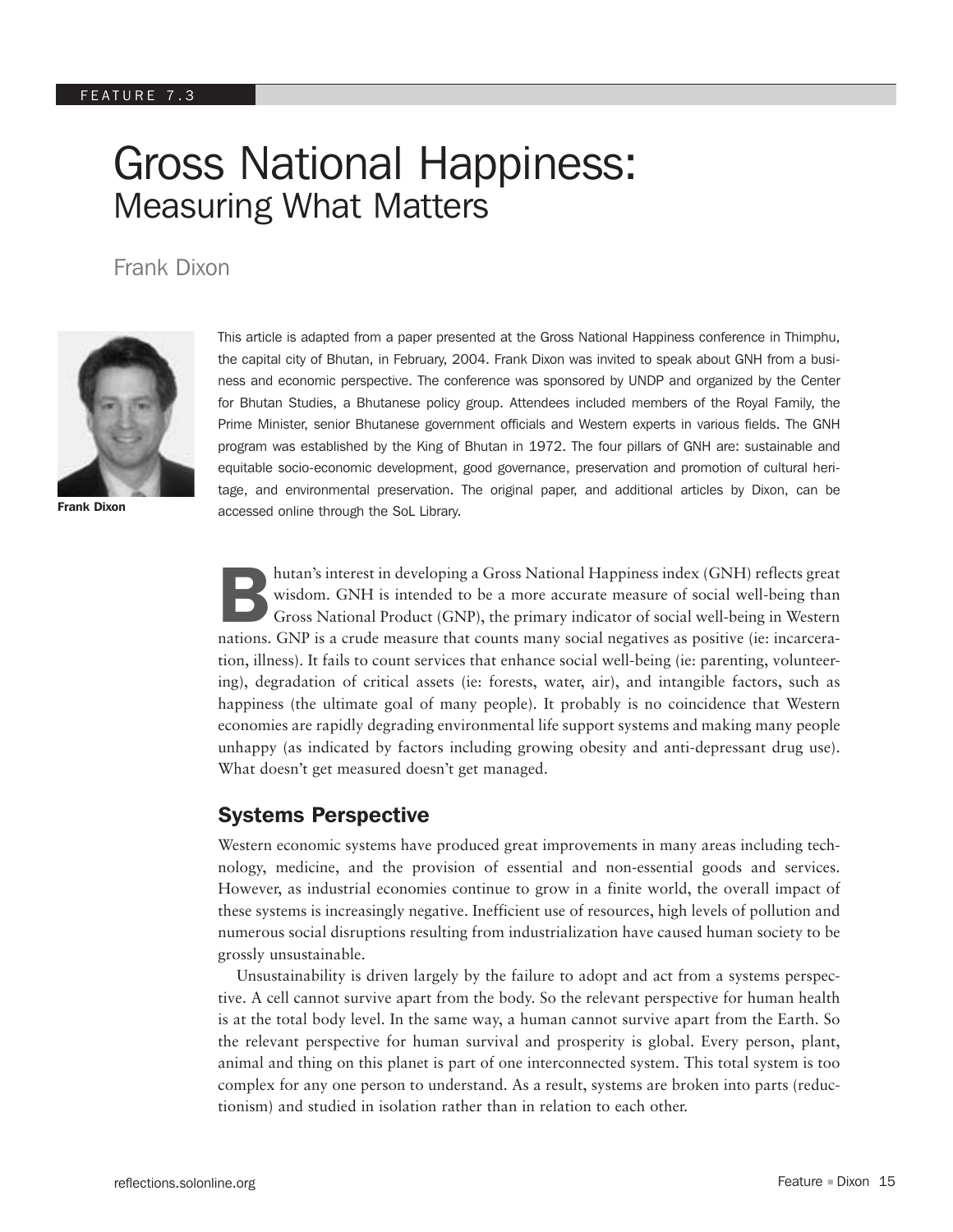Modern economic and business theories were developed from this limited perspective. Firms are seen as being separate from each other and the rest of society. It is believed that they must compete with each other for scarce resources. Modern economic theory also says profits must grow indefinitely: Failure to grow equals death. However, in the real world,



© BABASTEVE

failure to restrain growth equals death. Encouraging subcomponents of a system to compete with each other and grow indefinitely is analogous to cancer in the human body. Ultimately, the cancer kills the host, then dies itself. Despite the best of intentions, this is exactly what modern economic systems are doing to the Earth.

This shortsighted action on the part of humans is completely understandable. Nearly all academic knowledge has been developed from the perspective of the individual human mind (since that is the mechanism doing the

contemplating). However, as noted above, this is not the relevant perspective for human survival and prosperity.

The wisdom of Buddhism is in seeing beyond the illusion that the individual is separate from the rest of the world (fostered by the five senses) to the reality that everything is interconnected (a reality being shown by quantum physics and other branches of science). Through the experience of millions, Buddhism and other traditional religions have shown that expanding one's perspective from being an isolated individual to being part of one interconnected system leads to a more fulfilling, sustainable and effective existence.

This wiser, larger perspective is as relevant for business and other human organizations as it is for the individual. Businesses actually are part of one interconnected system (whether they realize it or not). Raising business consciousness means helping firms understand and act upon this knowledge of interconnectedness. From this perspective, firms maximize their own well-being by working to maximize the well-being of the overall system.

### Gross National Product

In all fairness, GNP was never intended to be a measure of overall social well-being. Instead, it was intended to be a measure of economic growth. Western economic theory makes the assumption that economic growth will enhance social well-being. In some ways this is true, for example when basic human needs are better met. However, GNP is an incomplete measure. It does not account for the environmental and social degradations that often accompany economic development.

Social well-being is a complex measure consisting of many tangible and intangible factors. The measure cannot be reduced to one quantitative, monetized number. GNP is a misleading indicator of social well-being because it counts growth of many social negatives as positive, such as incarceration, medical costs, anti-depressant use, environmental damage, and related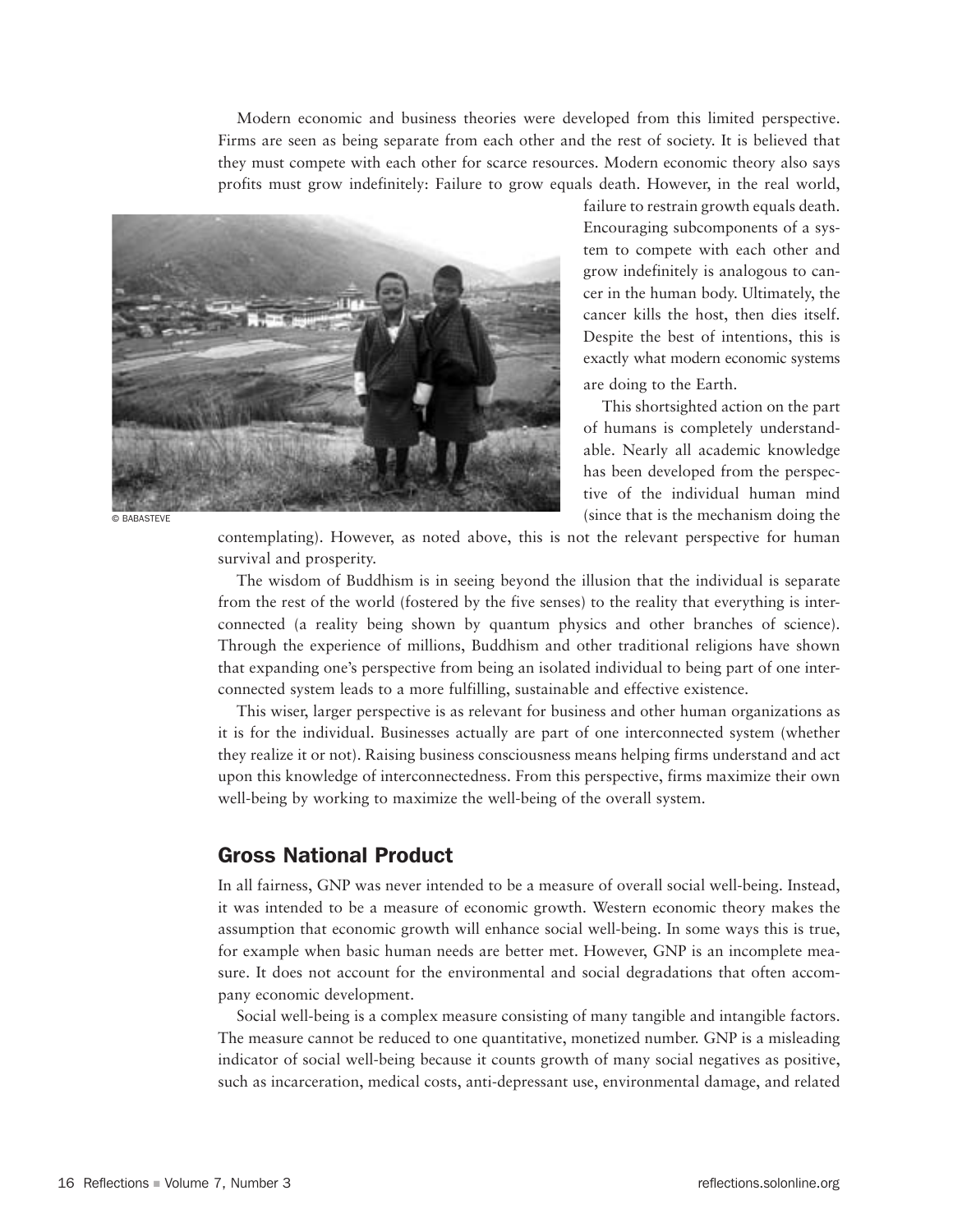### Western System Flaws

Many things that appear to be logical from the individual person, company, and country perspective are not logical from a system perspective. For example, time-value-of-money, a foundational economic concept, makes sense to the individual because it's better to have resources, such as food, today rather than in the future. But this concept also says that people and resources beyond 50 to 100 years are worthless, therefore, protecting them would be a foolish economic decision.

Additional system flaws include things like limited liability structures, which provide unlimited upside potential to investors, but cap the downside by transferring risk mostly to low- and middle-income taxpayers. This is a major factor driving the widening gap between rich and poor. The failure to incorporate externalities into prices causes nearly all prices in our market system to have very large distortions, which drives waste and inefficiency. The demand for ongoing economic growth in the finite Earth system makes it difficult for human society to voluntarily achieve stability and balance. And by giving priority to only one aspect of society's success (economic growth – GNP), other aspects are not adequately addressed. This causes the overall well-being of society to decline.

In the political area, the ability of regulated entities to influence regulators through campaign finance, lobbying, and other processes makes it effectively impossible for government to hold firms fully responsible for negative impacts on society. Failure to hold firms fully responsible in a competitive market means firms must negatively impact society to remain in business. Companies attempting to fully mitigate negative impacts would put themselves out of business because costs would become too high relative to firms that were not fully mitigating.

remediation. The measure also does not value many of the services which contribute to social well-being, such as parenting, mentoring, and volunteer work.

GNP also fails as a measure of social well-being since it does not account for assets. Businesses gauge financial condition and performance by using a balance sheet and income statement. Using GNP to measure social well-being (or even economic performance) would be like a firm using only an income statement to measure financial condition. A more accurate indicator of social well-being would decline when assets, such as forests, clean air, and clean water, were consumed. Finally GNP fails as an indicator of social well-being because it does not measure intangibles, such as inner peace and happiness (factors that many consider to be the ultimate goal of life).

It is critical that an alternative to GNP be developed in large part because society tends to manage what is measured. If humanity does not measure the state of its life support systems or the happiness of people, these issues will continue to be low priority. Failing to measure environmental and social conditions will drive further declines and cause human society to become even more unsustainable.

### Developing and Implementing Gross National Happiness

In most important areas, Bhutan appears to be ahead of many Western nations. The country is one of the few regions where humans live at or near a sustainable level. In addition, the country seems to have higher levels of happiness as measured by family stability, lack of violence, and other metrics. However, life is hard for many Bhutanese. Western technology, products and know-how could help improve living conditions and better meet basic needs in many cases. The difficulty will be gaining these benefits while avoiding the environmental and social degradations that nearly always accompany Western-style development.

Development is a misleading word since it implies improvement. Countries often wind up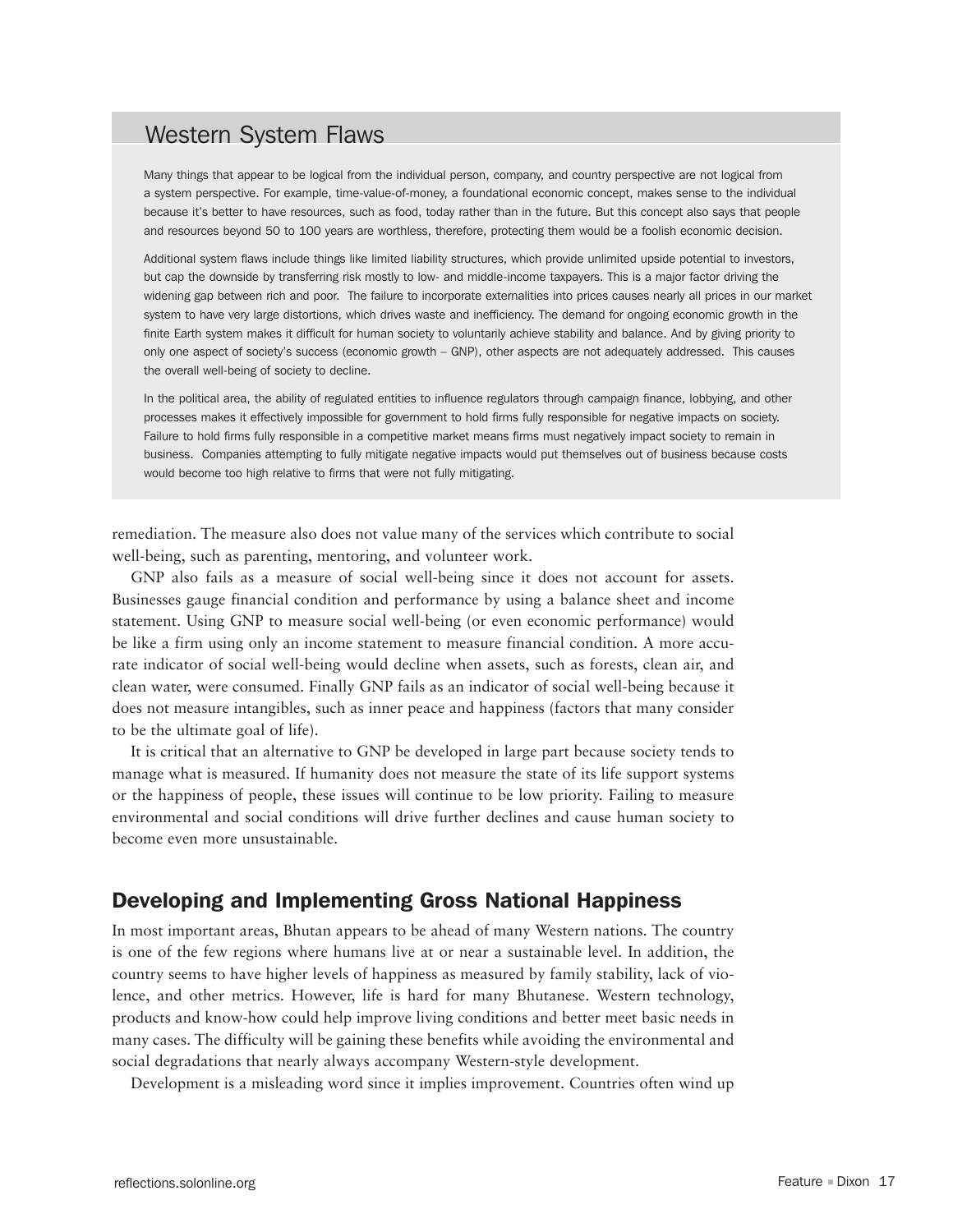### Total Corporate Responsibility

In the corporate responsibility (CR) and sustainability movements, nearly all efforts to lower environmental and social impacts have focused on corporate-level issues. But most impacts are systemically driven, and therefore cannot be mitigated without system change. Total Corporate Responsibility (TCR) integrates corporate-level CR efforts with mid-level and high-level system change efforts. Mid-level efforts focus on lowering sector-specific environmental and social impacts. This involves working with suppliers, regulators and other stakeholders as well as raising public awareness. High-level efforts involve addressing broad economic, political and social system flaws.

Wal-Mart is one company that illustrates the successful integration of mid-level system change efforts. The company is implementing an aggressive CR strategy, working with suppliers and other partners to improve environmental performance in specific sectors, functional areas, and geographic regions. Gazeley Ltd, a wholly owned but independently operated Wal-Mart subsidiary based in the UK, is going even further by implementing TCR and integrating high-level system change efforts. A global real estate developer of distribution warehouses, Gazeley provides Wal-Mart and many other clients with environmentally-superior facilities that lower energy use and carbon emissions by as much as seventy percent. To drive mid-level system change, the company is working with suppliers, contractors and other partners to improve environmental and social performance. To address high-level issues, the company is implementing a collaborative system change effort, called the Sustainable Systems Initiative (SSI).

Through SSI, Gazeley is working with business, government, academic, NGO and civil society leaders to articulate a vision of a sustainable world, identify systemic barriers to sustainability, and develop practical means of addressing them. While dialogue is a key aspect of collaborative efforts, the strong focus of SSI is on generating quick wins that build enthusiasm and support for addressing longer-term, more complex issues.

More on TCR can be found at *www.globalsystemchange.com.*

worse off in many ways from their exposure to Western ideas, marketing, technology and business practices. For example, Western business models force companies to focus primarily on growth. To increase sales, advertising is used to get people to buy products, often by making them feel inadequate without the advertised product.

In many cases, this type of advertising causes young people in developing countries to lose interest in their parents' values – values that have sustained these cultures for many years. As a result, young people often move from villages to cities where they frequently cannot find work. Through this process, advertising and Western media can cause social degradation by divorcing a country from its traditional values.

Economic development is often prompted by Western corporations seeking new markets and new sources of raw materials. Financial institutions, such as the World Bank, provide funding for infrastructure construction, which in turn provides revenues to Western firms. To pay off debt, developing countries are often compelled to adopt an export-oriented economy, which is usually built upon export of their natural resources.

Through corruption, weak legal systems and intense economic pressure, countries often wind up selling their resources for much less than market value. This infrastructure-debtexport cycle can cause living conditions to worsen as economies shift from meeting internal needs to generating foreign exchange through exports. In addition, this process frequently results in severe environmental degradation and disruption of indigenous cultures.

GNH can be the measurement component of an overall plan to maximize social wellbeing. The first step in developing GNH would be to identify a preferred society in the greatest detail possible. This information would be used to identify the relevant components and metrics of GNH. Finally, a practical plan for achieving GNH goals would be developed and implemented.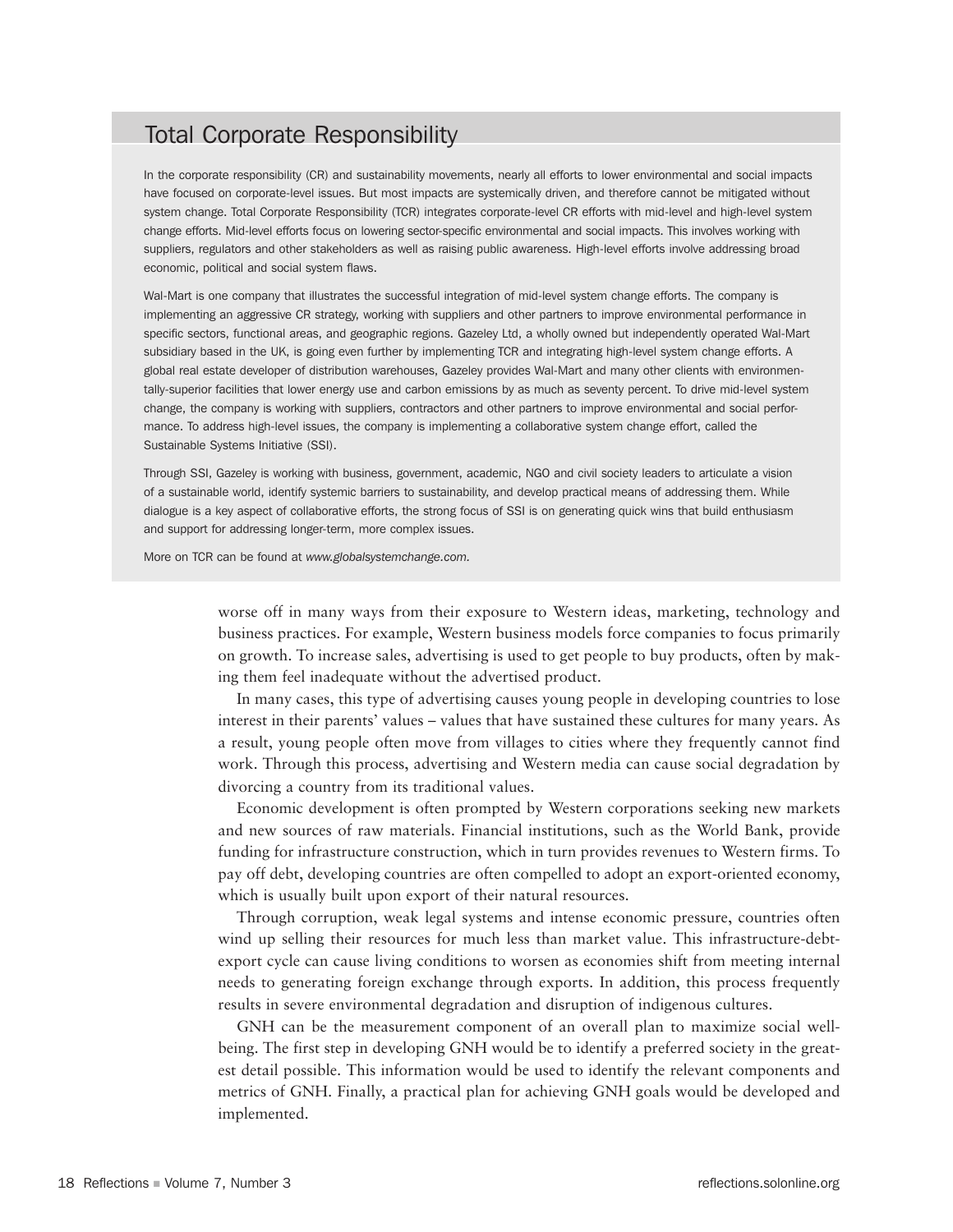### Establishing Goals

With input from all stakeholder groups in Bhutan, the components and goals of a preferred society should be identified. Social goals and priorities are implicitly known and conveyed through cultural processes in Bhutan. However, it will be important to make these goals more specific as Bhutan considers Western-style development. Having more specific social goals

and priorities will help Bhutan determine which development actions would enhance social well-being and which would degrade it.

Social goals should be established in great detail. The process would comprehensively look at all tangible and intangible aspects of society. Goals would be established in areas including education, health care, housing, clothing, food and nutrition, shelter, environmental and habitat protection, parents spending time with and raising children, arts, business practices, infrastructure, legal and regulatory issues, and reported levels of happiness.

This process could be achieved through various mechanisms. For example, an interdisciplinary group



© BABASTEVE

of experts might develop a report that addresses all these issues and makes proposals over the short, mid and long-term. This would serve as a starting point for dialogue among Bhutanese stakeholder groups. Over time, a consensus document could be produced that would guide development of GNH.

### Developing GNH Metrics

Using the ideal state defined above, specific metrics can be identified to measure performance on every tangible and intangible aspect of social well-being. For each metric, current performance would be quantified and short, mid and long-term goals would be established. This process may be highly complex as many intangible factors will be difficult to quantify. As a result, proxies will be needed to track performance for some intangible factors.

Complexity will be further increased by the likely need to develop alternative means of measuring success. Literacy and education provide good examples of this. Illiteracy is high in Bhutan. This would be seen as bad from a Western perspective. However, Bhutanese children may be far better educated on the most important aspects of life than American children. Bhutanese children spend much more time with their parents. In doing so, they learn cultural values, social skills, and the agricultural and other skills needed to sustain them over their lives.

In the U.S. education system, children must learn the same set of knowledge (math, science, English, etc.). A competitive grading system teaches children to see peers as obstacles to their success (which weakens social skills). It also makes children feel inadequate if they are not good at a subject in which they may have no interest. This system encourages conformity, rather than encouraging children to find their own unique passions and interests to build their lives upon.

In addition, children are made to sit for up to seven hours per day, five days per week and listen to an adult talk to them, something few adults would want to do. Children are meant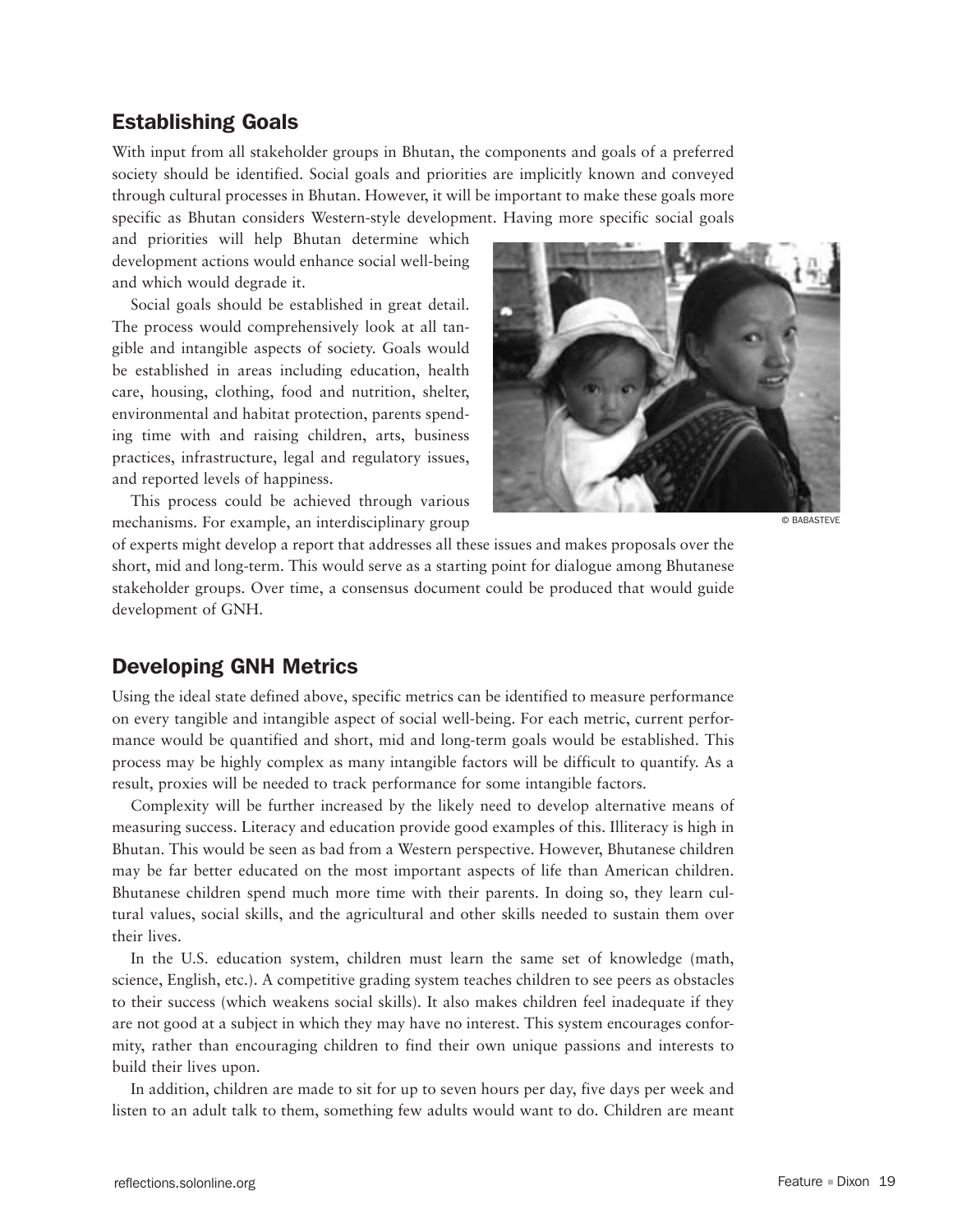to be moving around and learning by doing. To an increasing degree, when children won't sit still in class (ie: when they act naturally), they are given powerful drugs that numb their minds into obedience and passivity.

Add to this obesity, drug use, teenage pregnancy, depression, suicide and weak academic

*In the U.S., children see an average of over 100,00 commercials and advertisements by the time they graduate from high school.*

performance relative to other nations and it appears Bhutanese children are far better educated than American children. This illustrates why it is critical to identify the preferred state of society and use this to guide selection of performance metrics. Simply accepting Western social performance standards might be a mistake.

Once metrics and performance standards have been established, they can be assembled into an overall GNH measure. Rather than attempting to render the state of society down to one number like GNP, GNH would provide a suite of performance indicators. The performance of society is highly complex and needs to be expressed on many dimensions. By following this approach, GNH would provide a far more accurate measure of social wellbeing than GNP.

### Developing a Strategy to Achieve GNH Goals

The above process of identifying ideal and actual social performance will reveal performance gaps. Through a stakeholder dialogue process, these gaps can be prioritized. This process could be expedited if the expert report noted above contained suggestions for prioritizing areas needing improvement. Again, this report could serve as a basis for initiating stakeholder dialogue.

A specific action plan for maximizing GNH cannot be developed until social performance gaps are identified and prioritized. Once these are established, the following guidelines may be useful in developing a successful plan.

### *Minimize the Need for Foreign Exchange*

As noted above, less developed countries often pay a high environmental and social price for incurring debt and developing an export-oriented economy. This is why it is important to understand the trade offs that would occur from importing Western products and technology. Development strategies should be focused on getting the benefits of Western technology and products without having to pay high social costs. For example, rather than importing products, Bhutan may be able to work with other parties to build low cost factories that produce the desired products in Bhutan. This would create jobs and minimize import costs, thus reducing the need for foreign exchange.

Because Bhutan would be developing a more effective and sustainable economic system that could be used as a model by other nations, it is likely that several parties would help in this process. For example, foundations, non-governmental organizations, high net worth individuals, national governments and other organizations probably would provide some funding for such projects. These organizations could also help in developing creative strategies for minimizing the cost of factory construction and sourcing raw materials.

An emphasis should be placed on importing or building only products and technologies that are environmentally and socially responsible. Priority probably should also be given to essential goods and services, rather than non-essential items. Areas to consider might include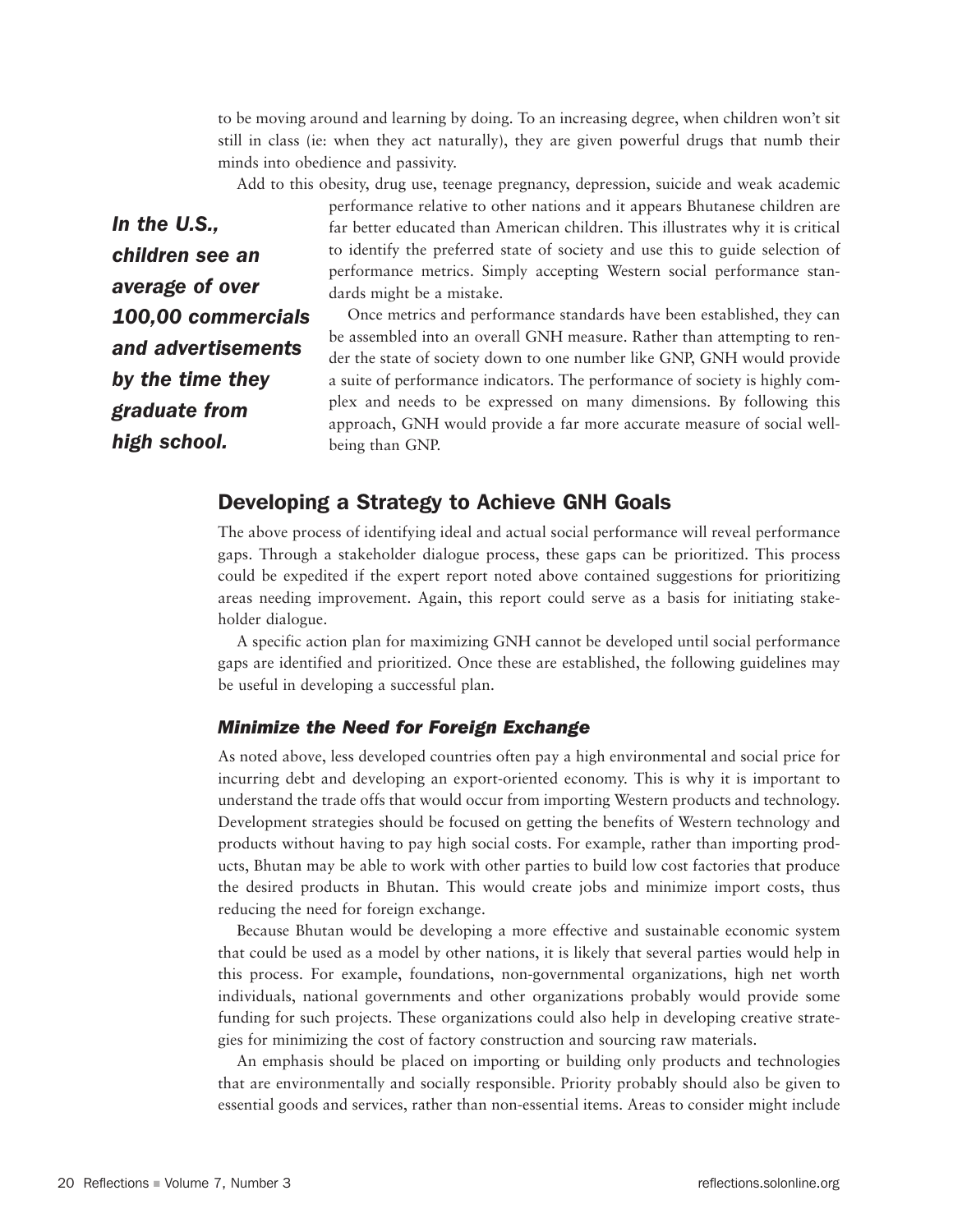renewable energy, housing, organic agriculture and foods, clothing and medical care.

### *Develop More Effective and Sustainable Business Models*

In the West, especially the U.S., the means have become the end. Society appears to be focused on helping business prosper (as indicated by the short-term focus of government, the corruption of social values through advertising and many other factors). However, business is meant to serve society rather than dominate it.

Guiding principles, laws and regulations should be established to ensure that business always serves rather than dominates Bhutan. These principles should ensure that business is always held fully responsible for negative environmental and social impacts. If quantification of impacts is difficult (as it might be with intangible social impacts), a panel of unbiased experts would estimate the cost and include this in prices. In this way, being fully responsible would be the profit-maximizing path. As noted above, not holding firms responsible forces them to be irresponsible.

Another key guiding principle is that there should be no pressure for businesses to grow. Instead, firms should be incentivized to seek optimal size and become more efficient over time. This process could be modeled after the infinitely more sophisticated natural systems of

which humanity is a part. In nature, systems grow then level off, achieving an optimal balance with other systems. Of course, it is much simpler to say firms should always grow. But this simplicity is destructive. The more difficult and sophisticated approach is to take a systems view and determine firms' optimal roles and sizes in the region(s) they serve.

In addition, as firms become more efficient, they should be delivering more value at a lower cost. This implies the ideal state for a business whose size has stabilized would be to have revenues declining. This raises concerns about the ability to attract investment. However, these and other problems can be solved if solving them becomes a priority for society.

Nature is amazingly sophisticated and complex. Being part of nature, humans have the ability to replace their overly simplistic and destructive economic and business systems with ones that are more sophisticated and sustainable.

### *Prohibit Western-Style Advertising*

The primary goal of Western nations is economic growth (as indicated by the focus of government and business and by the method used to measure success, the GNP). To achieve economic growth, businesses must continually sell more goods and services. Failing to do this often means organizational death in Western economic systems.

To continually increase sales, businesses use advertising to compel consumption. This is often done by taking advantage of human needs for love, self-esteem and acceptance by peers. Cultural messages define what it means to be successful and how one can be accepted by peers. Traditionally these messages were communicated by parents and the larger community. Traditional cultural messages taught and encouraged young people to be honest, kind, and respectful to elderly people.

Advertising takes advantage of the strong influence cultural messages have over the way people live their lives. It often seeks to redefine social standards for the purpose of selling products. Rather than encouraging young people to be fair, honest and respectful (something firms make no money on), advertising usually implies that the way to be successful and

*Emphasis should be placed on importing or building only products and technologies that are environmentally and socially responsible.*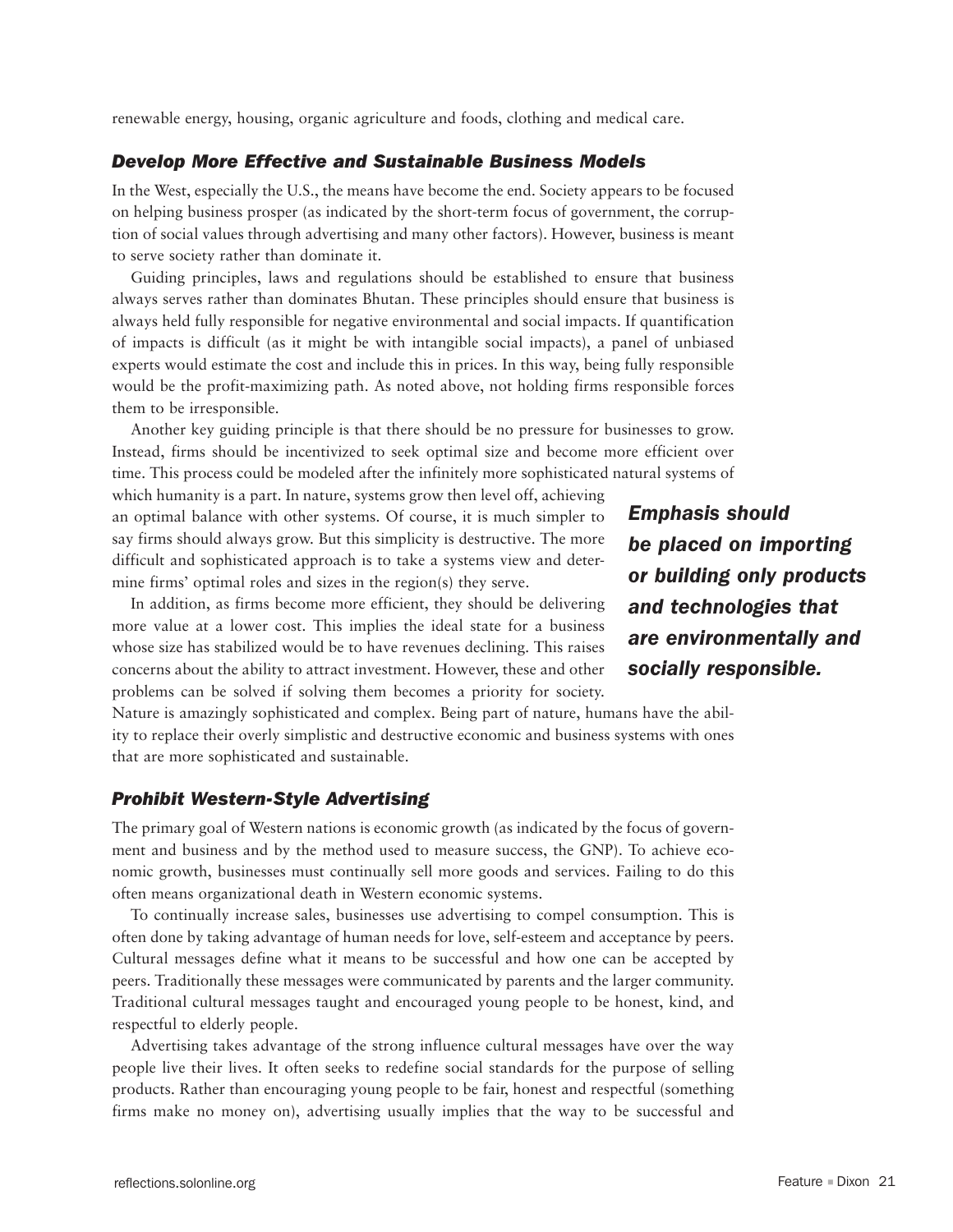admired by peers is to buy and consume certain products. Ads often show attractive people having a good time by owning or consuming the advertised product.

In the U.S., children see an average of over 100,000 commercials and advertisements by the time they graduate from high school. Each of these is a mini-sermon on the religion of materialism. They tell young people that the way to be accepted is to be attractive and to buy certain products. This drives an obsession with appearance, especially among young girls. This in turn drives depression, eating disorders, obesity, drug use and other compulsive behaviors. As a result, advertising is one of the most destructive influences in Western society.

It is highly likely that Western advertising would be very destructive to the Bhutanese culture. Values are not fully formed until people mature. Therefore, young people are vulnerable to commercial messages that define success by appearance and material prosperity. The capacity for discernment and wisdom generally is acquired as one matures and goes through life experiences. As a result, it is often difficult for young people to see the emptiness that lies behind a life based only on material prosperity. Because of this, every society should keep tight control over the cultural messages communicated to young people. Bhutan should guard against having their young peoples' values corrupted by commercial messages – messages designed to make them feel empty so they will buy something to fill the void.

If business has no artificially induced need to grow, then advertising is not needed to compel purchases. There are other ways to let people know that products and services are available. For example, public service announcements could be used, or honest advertising with no implicit or explicit suggestion that purchasing the product would enhance one's status in society.

Jealousy and competitiveness are characteristics of the immature, unwise, ego-based human mind. These characteristics would exist regardless of the presence of advertising. However, Western-style advertising greatly increases these traits in society, and greatly lowers social well-being. As a result, Western-style advertising should be prohibited in Bhutan.

### *Infrastructure, Jobs, Barter*

Other guidelines for development in Bhutan relate to infrastructure, jobs, and barter. The Western development model often includes infrastructure development projects such as roads and railways. While these obviously provide benefits to society, there are also costs. For example, industrial nations often promote transportation enhancements in developing coun-

### *Wisdom must increase if humanity is to become sustainable.*

tries to facilitate resource extraction. This frequently leads to environment degradation. In addition, building roads can increase pressure to switch to an unsustainable fossil fuel-based economy.

This is not to suggest that Bhutan should not increase the comfort and convenience of its people. But only that it should carefully consider the costs and benefits of doing so. For example, it may decide that priority should be given to strong families, community-based

living and inner prosperity. If this is the case, then it may be better to pursue a slower infrastructure development path, rather than the aggressive path usually sought by Western nations.

To provide jobs, especially for young people, Bhutan might consider developing a conservation corps and other groups like those developed in the U.S. during the New Deal. These would provide adventure and experience to young people. Projects might include environmental restoration and protection, some infrastructure development, sustainable agriculture, and housing.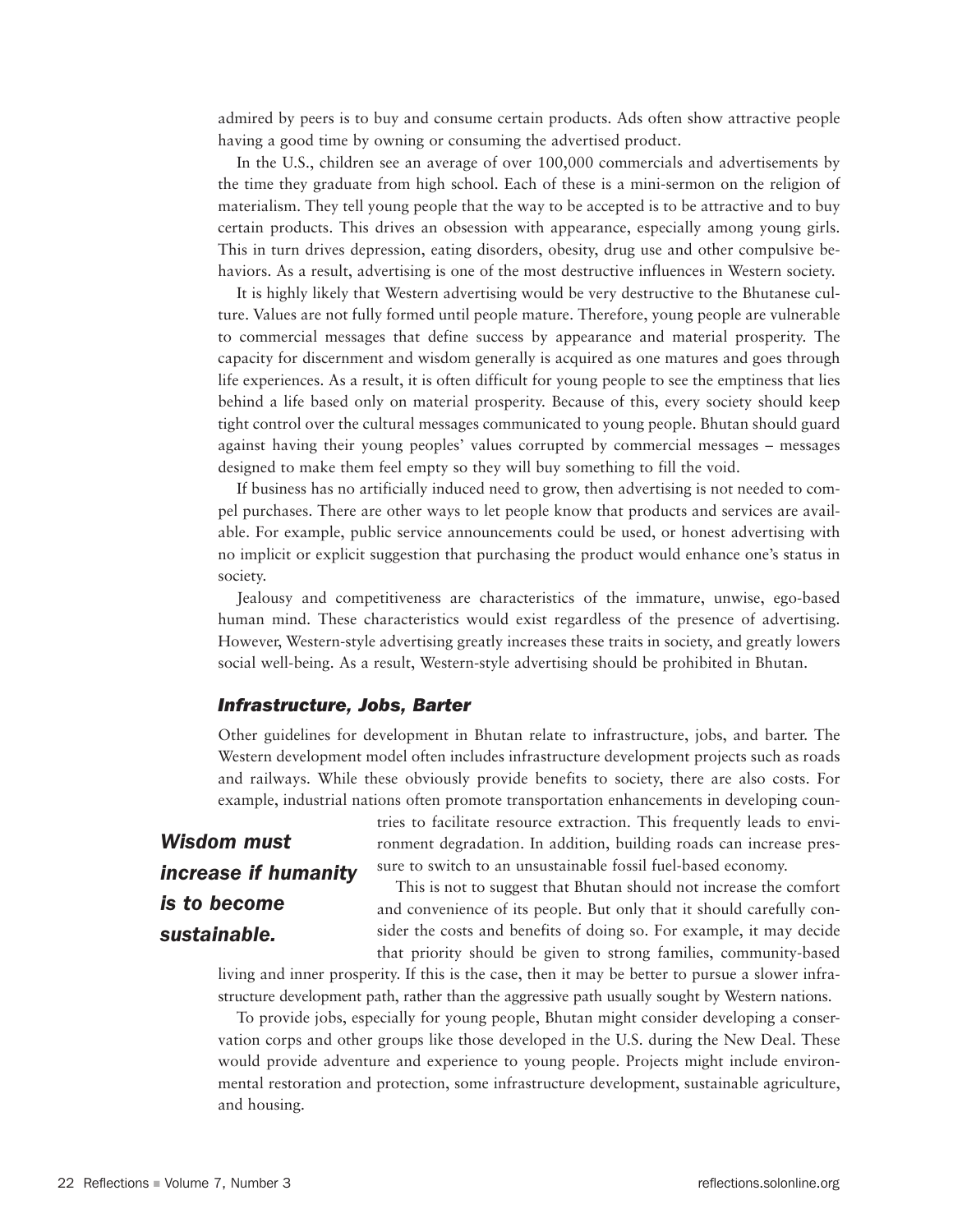Much good work also has been done around the world in developing sustainable business and economic models, such as those based on greater use of bartering. Bhutan should consider sustainable economic systems that have worked in other regions.

### **Conclusion**

Western economic systems are unsustainable because they were developed from a reductionistic perspective that does not take the whole system into account. From a broader perspective, one sees that the economy and business are not separate from any other part of society

or the total Earth system. From this perspective, it is understood that all impacts must be considered and factored into prices. The system now operating in the West is a destructive form of capitalism that sends grossly distorted price signals, makes illogical growth assumptions, under-values future generations, and compels irresponsible behavior by not holding firms fully responsible.

Bhutan could greatly benefit other nations by demonstrating that it is possible to develop an economy based on a total system perspective. Wisdom must increase if humanity is to become sustainable. Wisdom involves recognizing that all things are interconnected and acting from this perspective. Bhutan can help Western nations recognize this by showing how a more effective and sustainable economy can be developed.

*By developing GNH, Bhutan will show other nations that it is possible to organize society in a sustainable manner, one that reflects great wisdom.*

Western economies have demonstrated great creativity and progress in technology, medicine, business and other areas. In addition, Western nations have sacrificed greatly to support democracy, human rights and freedom from oppression and tyranny around the world. In the U.S., business and political leaders appear to be strongly committed to doing what is best for society. However, economic and political systems often force wellintentioned leaders to do the wrong thing for children, the environment, and society overall.

Western economies are so large and entrenched that it will be difficult to improve their destructive, unsustainable systems. However, these systems can only negatively impact the environmental and social realms for so long before there is a price to pay. There is no free lunch. Sooner or later system change will be forced upon Western nations if they cannot develop the wisdom to act first.

Change is difficult. People often defend a destructive system because uncertainty is frightening to the human ego. If feels safer to stick with a destructive, familiar system rather than to deal with the uncertainty involved in trying to improve it. Frequently people will irrationally defend a destructive system by pointing out its benefits. It is as if they are saying Western economic systems should be allowed to continue degrading life support systems and making people unhappy because they provide benefits.

There appears to be a profound lack of leadership wisdom, especially in the U.S. (driven by the subjugation of leadership free will to the omnipresent need to maximize earnings and economic growth). Given the young and immature nature of the U.S., this is perhaps understandable as wisdom is acquired through age and maturity. It should be made clear however that there is great wisdom in the American people, as there was in the work of its Founders. Many U.S. citizens strongly disagree with the policies of their government. Unfortunately, at the highest levels of government and business, a simplistic corporate structure forces leaders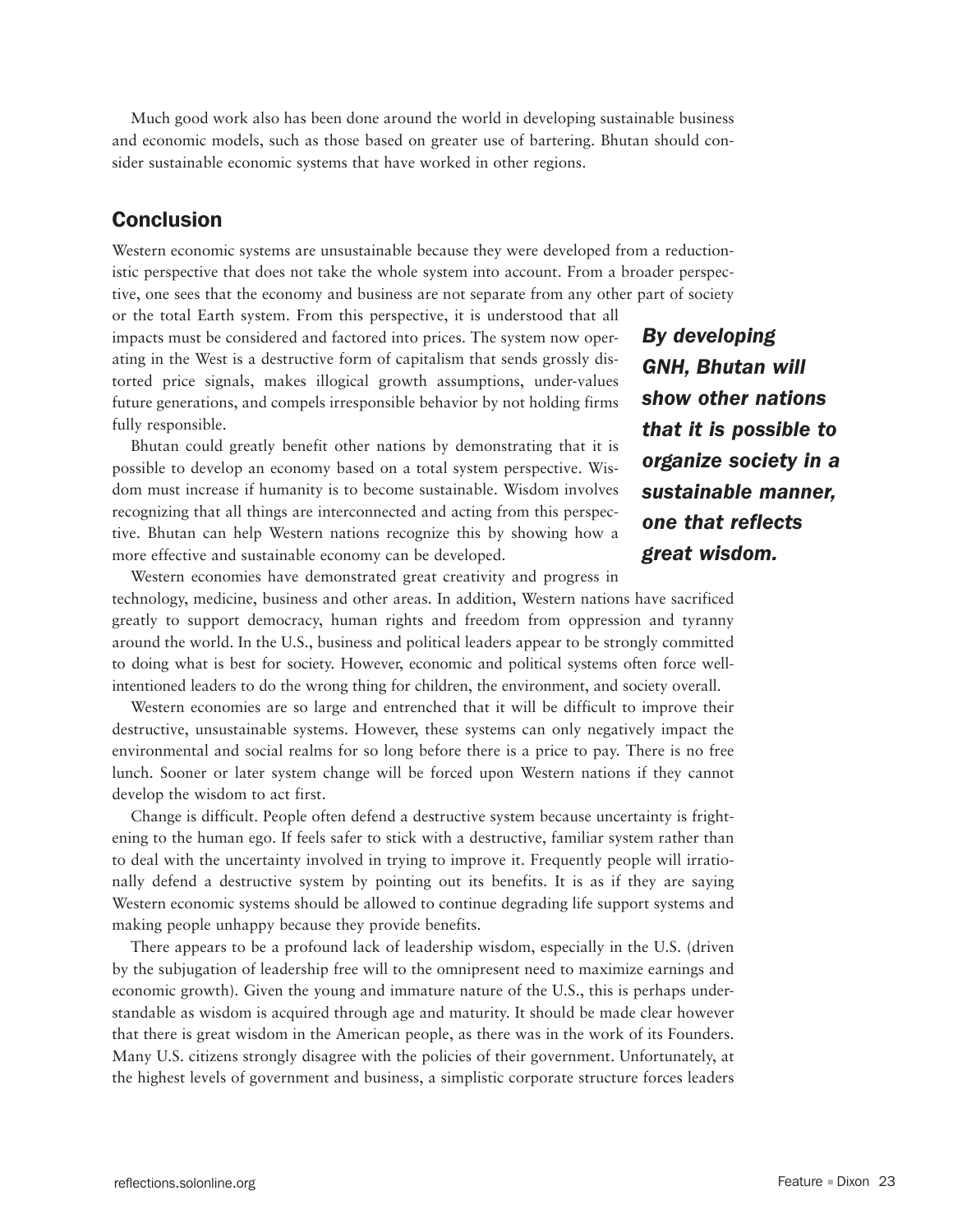to place short-term profits above all else and often not act on their best intentions. Wisdom is lacking in the U.S. system, not in its people.

Bhutan also has problems. However, Bhutan appears to be more advanced in key areas than many Western nations – it is sustainable (or nearly so) and its people appear to be happier. GNH can help Bhutan address internal issues and further enhance social well-being. And, by developing GNH, Bhutan will show other nations that it is possible to organize society in a sustainable manner, one that reflects great wisdom.

### **ABOUT THE AUTHOR**

Frank Dixon is an author and consultant specializing in sustainability and system change. As the head of research for Innovest, he oversaw the sustainability analysis of more than 2,000 firms. He is currently advising Wal-Mart and other firms on sustainability and has an MBA from the Harvard Business School. *fdixon@globalsystemchange.com*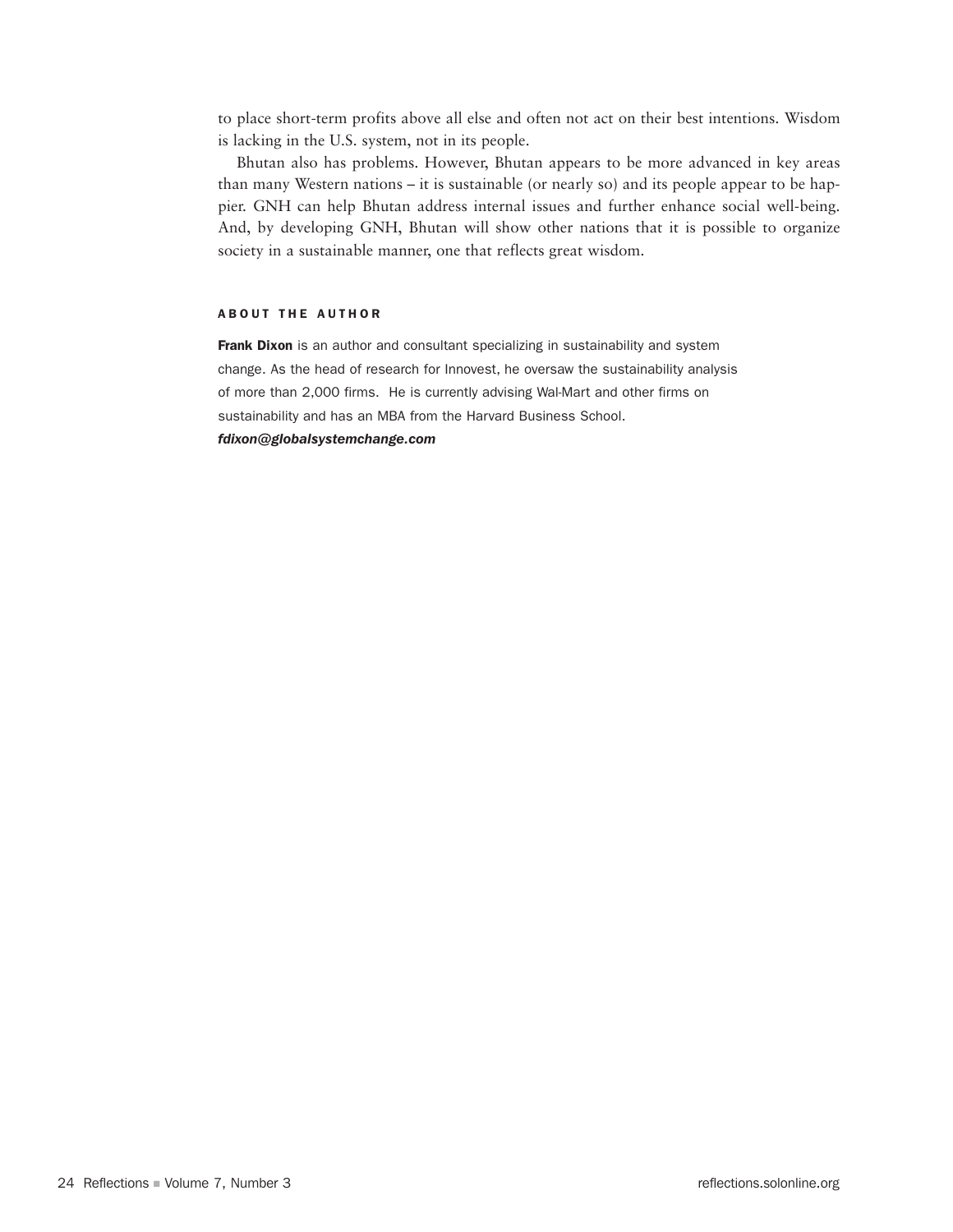### **Commentary** *By John Ehrenfeld*



John Ehrenfeld

Frank Dixon's speech to the Bhutanese is most appropriate in this special issue on sustainability and points out a compelling alternative to our Western ways. The idea of an index of happiness is a welcome change to our customary use of GDP, which is, at best, only loosely connected to real human satisfaction. Although it is not possible to measure happiness any more than to quantify beauty, it has great metaphorical and visionary power. But this fundamental property of happiness makes prescriptive approaches problematic.

I define sustainability in similar terms as the possibility that human and other life will flourish on Earth forever. Flourishing is, like happiness, an emergent property of the whole system. Further, the system in this case is complex, meaning that such properties cannot be connected to the parts by mechanical laws. They will show up only if all the relationships among the parts of the system are functioning properly. It is the relationships that count.

On the other hand, it is possible to identify and frequently to quantify properties that point to dysfunction and negative outcomes. Dixon indicates such items as obesity, drug use, and crime. The implication of this discussion of indices is that if these are reduced, then happiness or sustainability will increase in some sort of positive proportion. This is a common mistake that arises from the failure to accept that complexity is truly disconnected from our everyday understanding of the complicated world. Our culture approaches complicated systems by reducing them to pieces that we

can describe, often in analytical terms. And, unlike Humpty Dumpty's case, we believe we can put them all back together such that we can know and control the system at hand.

But complexity is more like Lewis Carroll's original verse. We cannot put all the pieces of complex systems back together again. In most cases, the interesting properties of such systems are exactly those that emerge and make themselves known to us as observers. As many of those who will read this are members of a strongly normatively-driven learning community, it follows that we want to learn how to push the world towards our vision. Unfortunately, learning about complexity is idiosyncratic. It is difficult and maybe misleading to attempt to generalize. Using knowledge gleaned by experience in our Western, modern culture to govern other societies is at best not likely to be effective, and worse may be counterproductive. Some of Dixon's prescriptions reflect this, as they are warnings to keep our hands off the Bhutanese economy. However, it will take more than a ban on Western-style advertising. In a world highly connected by travel, commerce, and the communication media, the importation of Western cultural values and norms is going to happen with or without advertising. It is our values and norms that are the problem.

But to raise these questions about the solutions that Dixon discussed is by no means to diminish the importance of his basic message. Something is dreadfully wrong with our Western, modern ways and our prescriptions for less economically developed societies. One only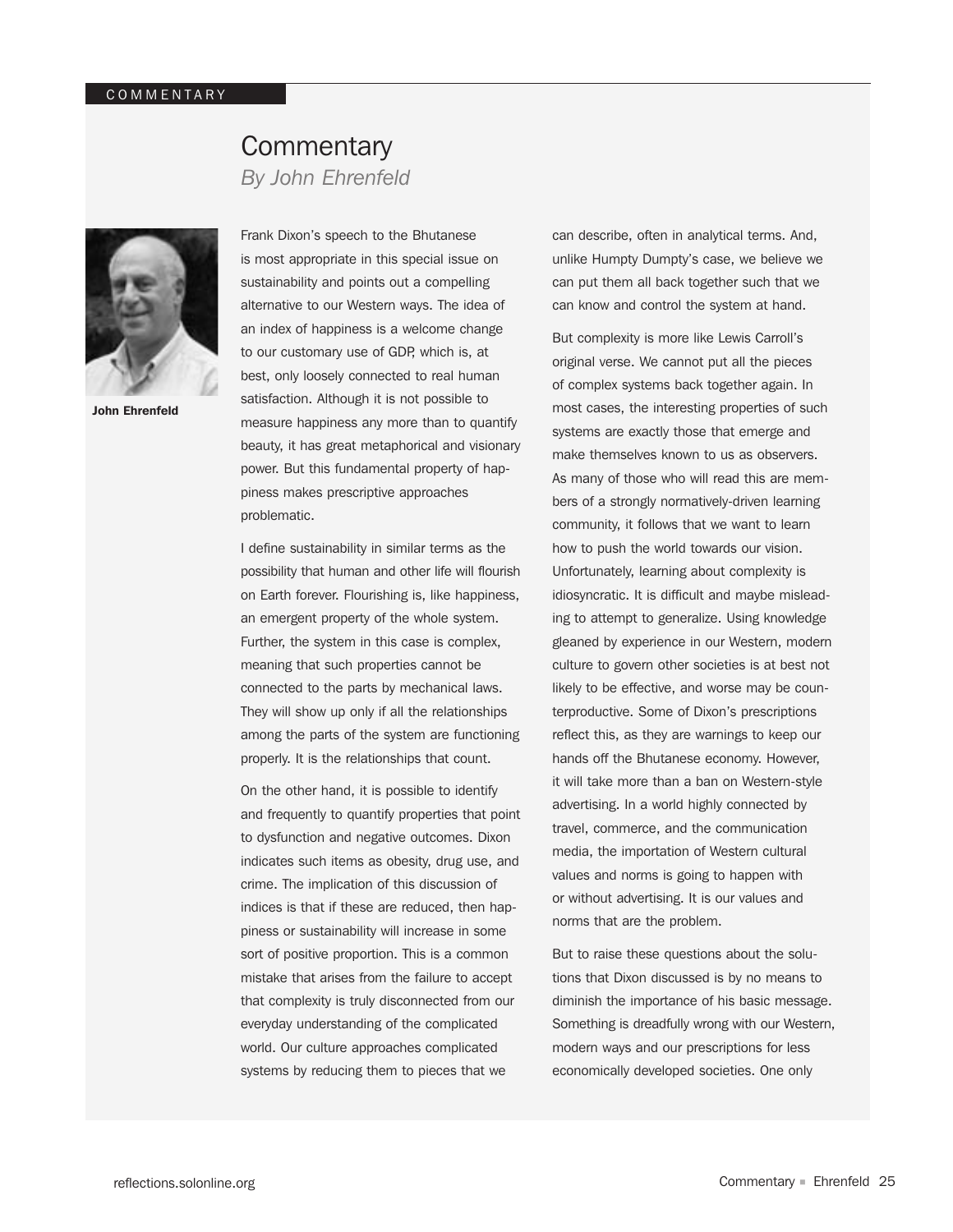has to look at another Himalayan enclave, Ladakh, a semi-autonomous region in the Jammu-Kashmir province of India. Helena Norberg-Hodge has poignantly chronicled the sad story of Ladakh in her book, Ancient Futures. Norberg-Hodge first went to Ladakh, became of the few Westerners to learn Ladakhi, and subsequently established a foundation to help the Ladakhis recover from a neat-fatal dose of Western-style development. To me the most disturbing part of her story is the transformation of a culture of happy people to one of social and economic dysfunction.

It was not the case that life in Ladakh was ever idyllic or utopian. The region lacked what we call basic comforts; illiteracy was high; and life expectancy lower than norms for modern societies. The solution imposed by the Indian government and others was to introduce our concept of "economic growth." But this cure has been worse that the "disease." Slums and unemployment have appeared. The peaceful relationships between Buddhists and Muslims who shared the region in peace for at least 500 years dissolved. The air and water have become polluted.

Like Dixon, she points to ways to reduce the negative impacts of development, but her primary stress at the end of book is aimed not at Ladakh but at us. It is our culture and society that lacks happiness. In her words, "Perhaps the most important lesson of Ladakh has to do with happiness. It was a lesson that I was slow to learn. Only after many years of peeling away layers of preconceptions did I begin to see the joy and laughter of the Ladakhis for what it really was: a genuine and unhindered appreciation of life itself . . . . I have learned another way is possible."

It may be too late for us to learn from the Ladakhis how happiness emerges from the whole society. Perhaps Bhutan has resisted the forces that buffeted their Himalayan neighbors and can still serve as a living laboratory. Bringing sustainability forth as happiness or flourishing needs much more than indices. It needs the kind of learning that can come only from practice, from living there, from bringing back the lessons. As Candide said, ". . . let us cultivate our garden."

John Enrenfeld *john.ehrenfeld@alum.mit.edu*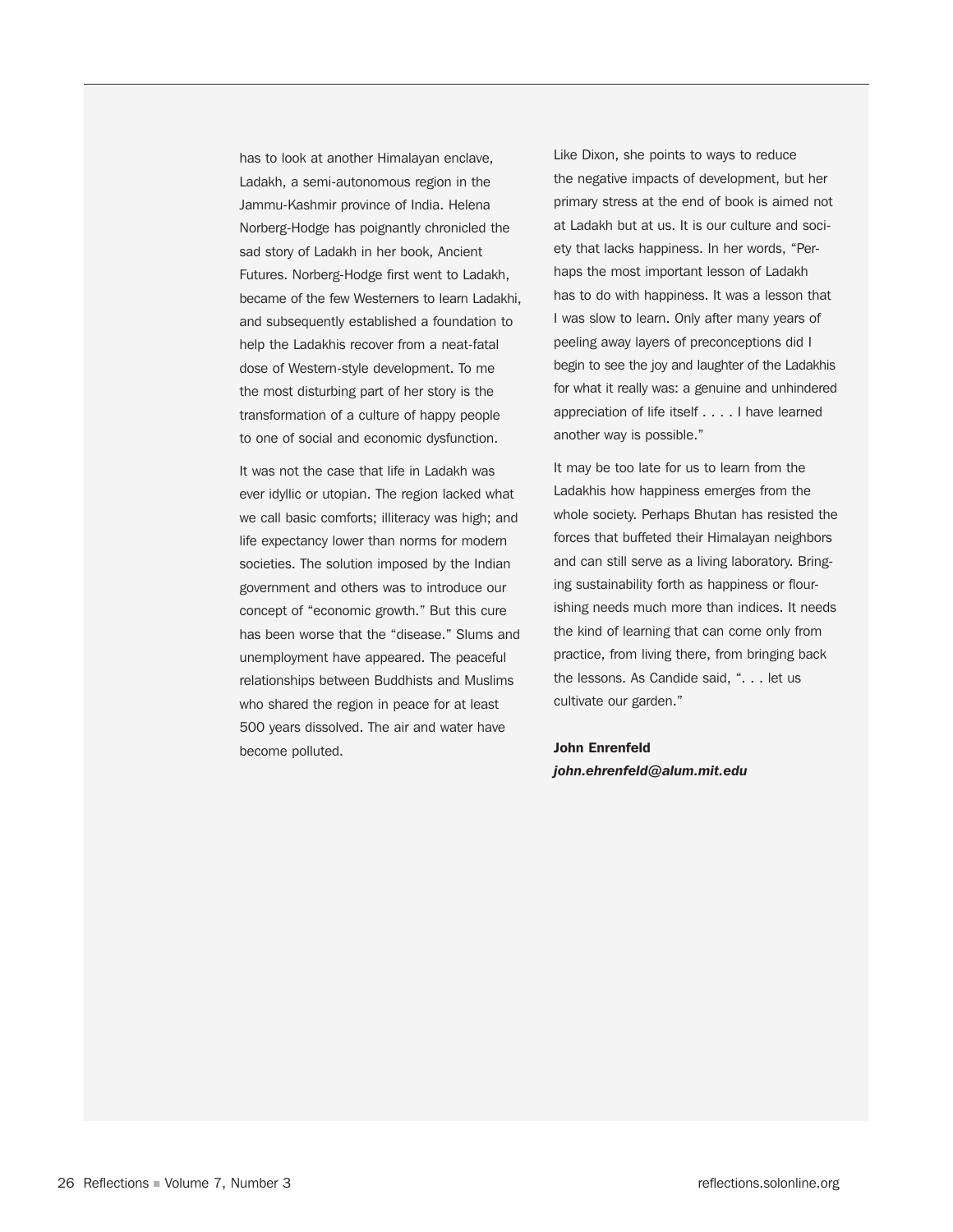## Education for the Consumer Products Business

Jeffrey Hollender



Jeffrey Hollender

This article was adapted from a conversation between Jeffrey Hollender, the CEO of the highly successful Seventh Generation, and Peter Senge, founding chair of SoL. It is one of several conversations with sustainability leaders convened by the SoL Sustainability Consortium. You can listen to an excerpt of the audio portion of this conversation on the *Reflections* website at *http://www.solonline.org/repository/ file?item\_id=9001446*

**Seventh Generation:**<br> **Education for the Consumer Products Business and the serveral server and the server and the server and the server and the server and the server and the server and the server and the server and the** bout 18 years ago when I started Seventh Generation, I was attracted to the idea that the more products we sold, the more positive an impact we would have on the planet. But in truth, it's more like our products simply hav the more products we sold, the more positive an impact we would have on the planet. But in truth, it's more like our products simply have a less adverse impact than traditional products. Our products range from paper and cleaning products, to baby diapers and, most recently, feminine care products. We sell in natural food stores, grocery stores, some mass merchants, as well as through the Internet.

When we started the company, we knew education was going to be a fundamental part of our business. Back then many people had very little understanding of some of the issues that concerned us. People understood the importance of using recycled paper, but they didn't understand why how paper was bleached made such a big difference. They understood the need to keep water clean, but they didn't understand that the air in their homes was probably more polluted than the air outside of their homes.

In a sense, the products become a vehicle for ongoing education. Right on the wrapper of every product, we try to tell a story, and to quantify the impact that the use of this product has on the planet. It includes an environmental saving statement that calculates things like how much water, energy, and trees will be saved. We see our products as an opportunity to give people hope, and to define for them how their actions, as small as it might seem to choose which roll of bathroom tissue to buy, actually make a difference.

Business has become a dominant force in our societies, and people are beginning to say that some responsibility should go along with having that power. If you are in the position of determining the fate of our environment, you need to take some responsibility for the impact that you're having. That's something that business is just beginning to adjust to. Business is not well-schooled in thinking about its responsibility for things like human rights, its impact on the environment, even its responsibility to be educators of the society that they operate in.

One of the underlying challenges is that businesses haven't learned to think systemically, so that they often don't even fully understand the impacts that they have. But even if you're just manufacturing in the United States, it is highly likely that pollution and other externalized costs from your business end up all over the planet. This really requires new thinking.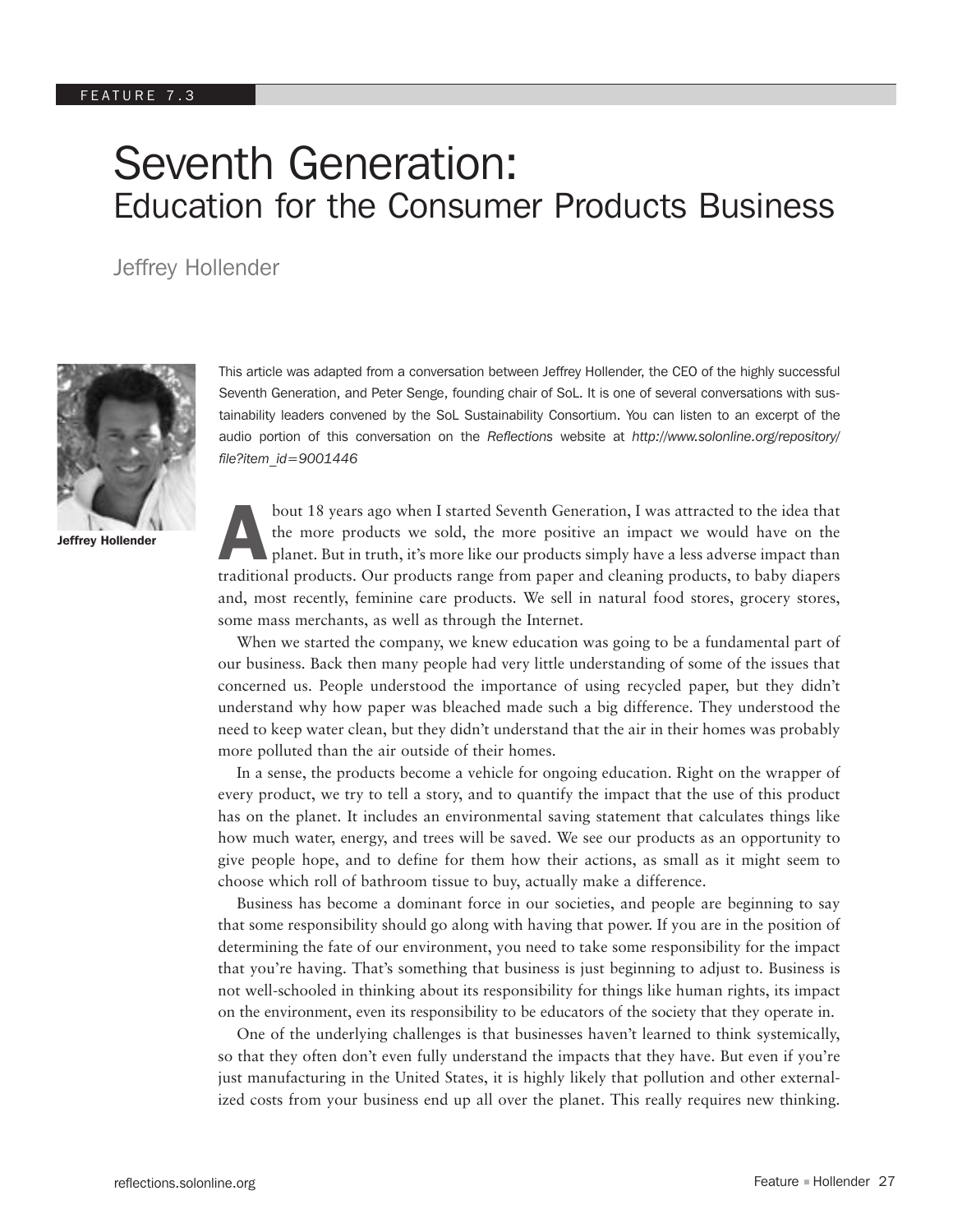We struggle with learning how to break out of the patterns that got us to where we are so that we can see outside of them to come up with solutions.

The best companies know they have to begin to move in this direction if they're going to survive. Systems thinking and corporate responsibility (CR) are best practices, not just nice things to do. They are critical from a strategic perspective if business is going to succeed over the long run. Unfortunately, there's no way you can realize the potential of systems thinking or CR if you consider them as add-ons to what you're already doing. You have to integrate thinking systemically into the way your business operates. You have to think about how you educate your own staff. You have to think about your supply chain. You have to think about everything you do in a different way.

There are lots of examples of businesses doing that, even if no one is doing it perfectly. Nike has made great strides over the past decade. British Petroleum has said, "We're going to stand for Beyond Petroleum." They can see that even though 95 percent of their revenue comes from selling petroleum, petroleum is a limited resource and they need to move into an entirely different business. Starbucks is thinking about fair trade coffee and the supply chain in a whole new way. You can argue that businesses are not doing enough, but you can also celebrate what they are doing. Starbucks actually spends more money on healthcare than they do on coffee. They're recognizing a whole new paradigm in the way they need to take care of their labor force for the organization's long-term health.

### Investing in Education

We've spent a lot of time trying to understand our corporate assets – the heart and soul of our company – and our global imperatives – what we want to achieve in the world over the next 50 to 100 years. Knowing that part of our essence is about transparency, social justice, and equity helps us recognize when these systems are colliding, and we need to do something different. For instance, about a year ago we were looking at the promotions that we run and realized, "Hey, we're just giving away stuff." Now, maybe it's good stuff – Prius cars and high-efficiency washing machines – but the giving away of stuff doesn't create any real systemic change. Problems won't be fundamentally changed because we give away a couple of cars.

When we asked, "What could we do that would be more in keeping with who we are and the change that we want to see in the world?" we went back to the notion of education. Helping other people to be educators who could have an impact on all the people that they interact with for the rest of their lives seemed like a better thing to do.

On Earth Day this year, instead of giving away washing machines, we entered into a partnership with Greenpeace to train high school and college-age children how to be effective social and environmental change advocates. We are sending 100 kids to a ten-day training program in Washington, where they are committed to learning how to have an effective, positive impact on the world. We still have promotions for washing machines, but in this one, which we called "Change It," we encouraged people to search out the students with the most passion for these issues, and get them involved. The students downloaded a form from our website, and wrote an essay to submit. More retailers wanted to participate in this program than when we were giving away washing machines.

It's hard to say at the moment how much better that approach is than what we were doing before, but that is part of this process. We're learning and educating ourselves too. I'm not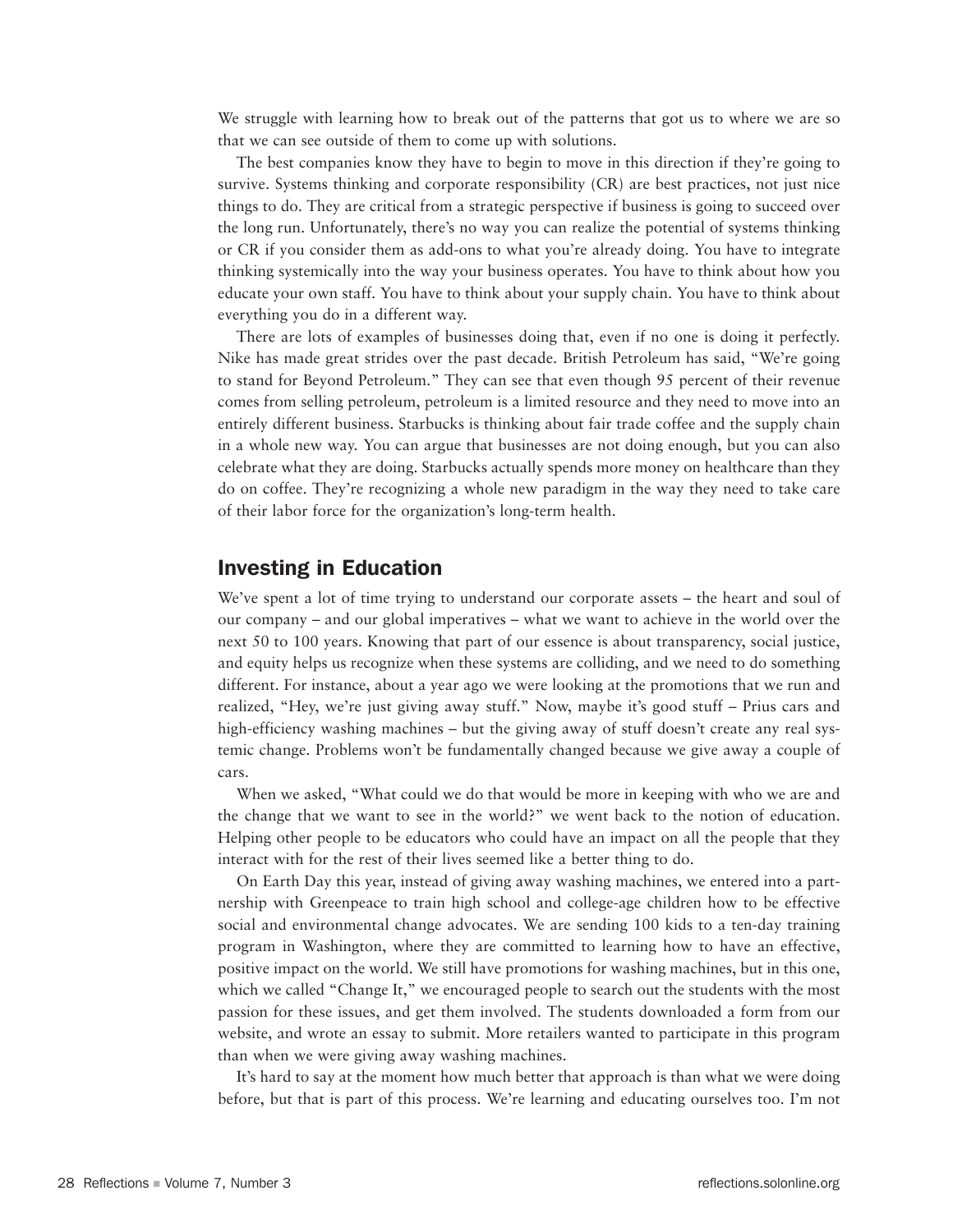sure that we'll ever know what the exact right thing to do is. But because we're clear about who we are and what we want to accomplish, we can keep reflecting on our actions to measure how aligned they are with that vision. In the beginning this reflection process was scary, because as we awakened to a clearer sense of who we are, we began to notice all the things that were out of alignment. We had a series of pretty intense conversations throughout the company. The process only worked because at some level people here do connect the essence and the purpose of the company to their own aspirations. It becomes an incredibly powerful and exciting thing that they want to be part of.

I was talking with someone who works in accounts payable, and she said, "I don't really get how this is going to relate to me. I've got a pile of invoices, and I just write checks." As we talked, it dawned on her that she had the authority and the power to pay certain bills before other bills. She didn't have to pay them in alphabetical order. She realized that she could pay an independent contractor – for whom getting the check a couple of days early would make a huge difference – before one of our billion-dollar company part-



ners who wouldn't notice whether the check came Monday or Wednesday. In this self-education process, lots of different people made all kinds of discoveries and connections.

photos.com

### Measuring What Matters

People are incentivized by what they do over the course of a year, not over the course of five or ten years. Most people don't want to hear where a business is going to be in ten or twenty years, because they don't think that far out themselves. It's a broken system that we need to fix. At a very fundamental level, we do a lousy job of measuring things. We measure the wrong things, so people's attention is focused on the wrong things. We don't measure the impact that things are going to have in the future. Everybody knows what the prime rate is, but very few people could tell you how much  $CO<sub>2</sub>$  we're emitting into the atmosphere. And that's a huge predictor of what will happen in the future.

We went through a process of measuring some of our impacts a couple of years ago, and we were amazed at how little we understood. We knew that things like transportation and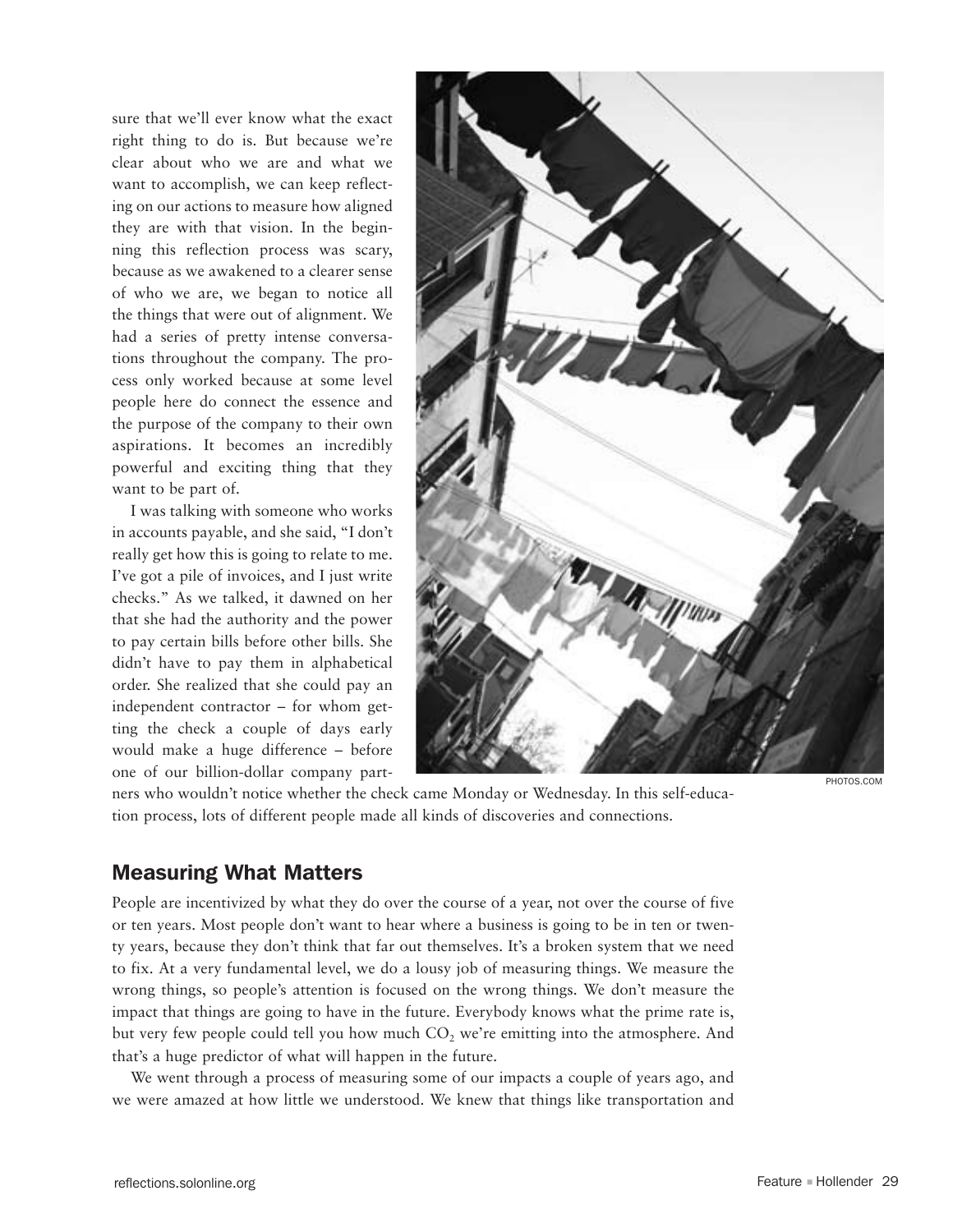manufacturing generate a lot of  $CO<sub>2</sub>$ , and we thought we had a pretty good understanding of what our impact was. It turned out we had to look beyond what we make and what we do, and include the impact that consumers have when they use our products. We discovered that the single greatest impact we had was the result of formulating laundry products that



were designed to be used in hot or warm water. The energy consumed to warm all of that water was by far our biggest single negative impact. We used those measurements to create priorities for our product innovation process, and reformulating our laundry product so that it would work in cold water went to the top of the list. If the measurement isn't connected to your core business strategy, then what's the point of taking the measurement? Knowing without a commitment to doing something with what you know doesn't generate a lot of change.

### Building Relationships

Another driver to changing our promotion approach was the notion that we want to have a relationship with the people we sell stuff to. When we discount

the product, incentivizing people to buy more, we're not building a relationship. We believe that change isn't going to happen if you're not in a relationship and in dialogue with people. We wanted to move beyond a transactional mode, in which our products are just commodities that people buy. It's a two-way street. We're not only telling them what we know and what we've learned, but we also constantly learn from them.

One of the reasons this makes so much sense to us is that we hope and believe that by taking the responsibility and doing the thinking that we're doing, we can generate a level of trust and commitment and loyalty amongst our stakeholders and customers that transcends the usual transactional relationship. If we can incorporate that social value – feeling good and being part of a community – into buying a product that's good for the environment, and supporting a company that's making the world a better place, we open up some powerful possibilities. From a competitive perspective, it's a way that we can transform our products from commodities into things that generate more value for the people who buy them.

Bill McKibben, who wrote *The End of Nature*, the first book on global warming, gave a talk recently. After talking about oil, and  $CO<sub>2</sub>$ , he cited some amazing statistics about the positive impact of relationship and community. To me, business has the opportunity to begin to be a partner in solving the challenges that face the world. That opens up the possibility of creating very powerful relationships with other people. Business can transform itself and must transform itself to be the leading edge of this new relationship-building process. There are many companies, like Cliff Bar out in San Francisco and Eileen Fisher in New York, that are built around mission and values, and are also having tremendous success in the marketplace.

As part of that relationship-building process, we are mindful that we want to make products locally and sell them to people who live near where they're made. We know that in the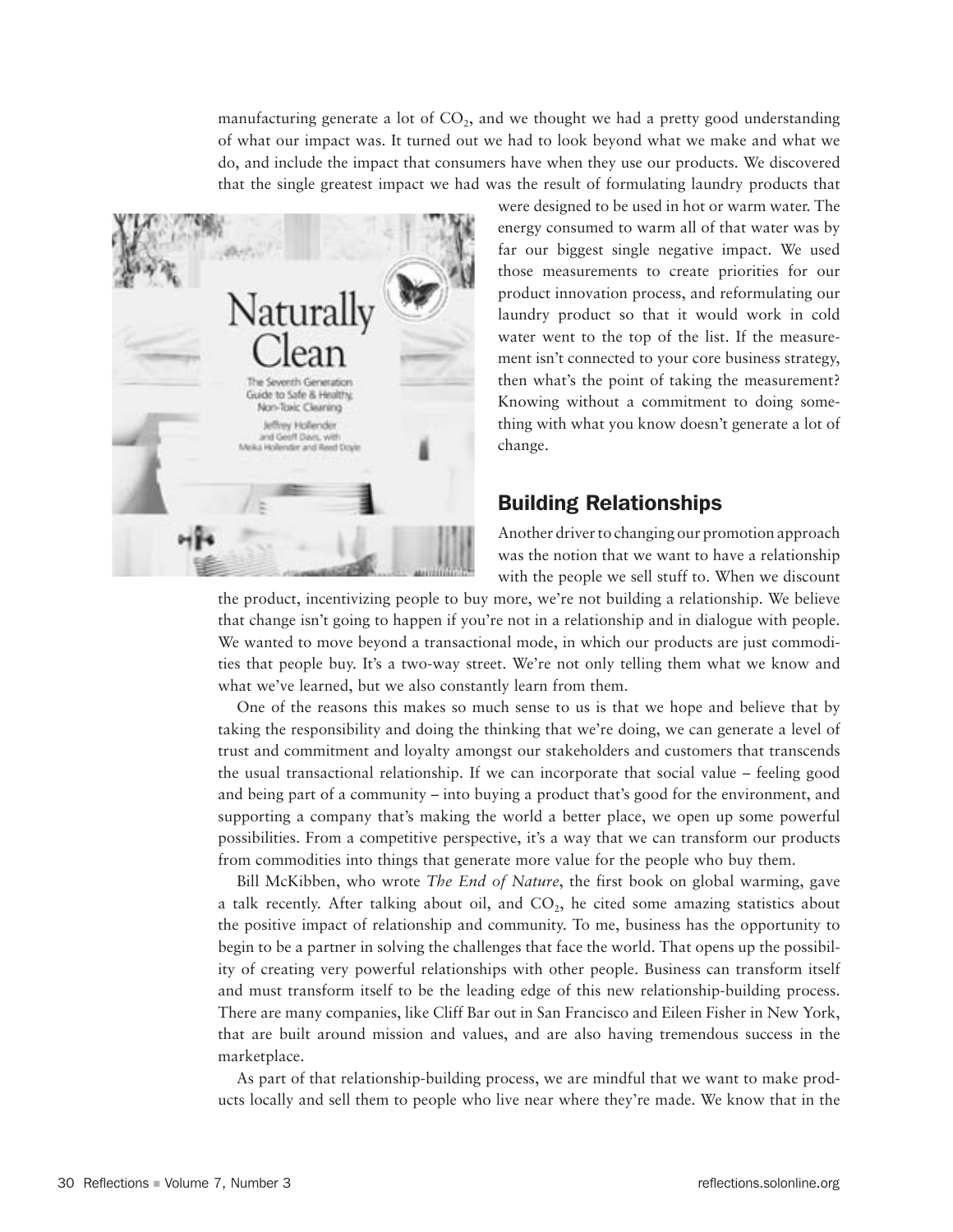world of food production, for example, food travels thousands of miles before it's consumed, losing nutrition and creating environmental havoc in the process. We have tried to keep all of our manufacturing close to where products are sold. So far that's been primarily in the United States, but America is such a big country that we're still just scratching the surface of what is possible here.

Ninety-nine percent of our sales today are through retail outlets like grocery stores and natural food stores, but we're increasingly turning our attention to the institutional market. There is very little control over the types of chemicals that are used in many products. The people who get the worst exposure are those who are doing this professionally. We're concerned about that, and that concern is aligned with our values. We know that many people in institutional settings – municipalities, universities, hotels – would like to use our products. We're now designing a new business that will focus on that market. The task is to redesign the products to work in those institutional settings. For instance, most cleaning products are made up of water. In an institutional setting, they don't want to pay to move the water around. They buy products in a concentrated mode and then dilute them onsite. The laundry detergent in a large hotel is actually injected into the washing machine in a very concentrated form. Many years ago, all our products were more concentrated than they are today, but we couldn't communicate that effectively to consumers. People would see a small bottle of our laundry detergent next to a big bottle and think, "Why are we paying so much for so little?"

Recently, we decided that our past inability to communicate effectively with the consumer is not an acceptable reason not to try again. From a sustainability perspective, it's very hard to rationalize selling a window cleaner that is 98% water. We are committed to figuring out how we can effectively educate the people we're selling to. We're selling and helping people evolve their preferences simultaneously. It's a real challenge to know when to do the right thing regardless of what anybody else says, and when you have to balance that with what the consumer will accept. You have to be very thoughtful about where you make those compromises. It's not about getting it right, it's about keeping the conversations going. We're sustaining a process of continual learning. I always have to remember that I'm in a process. And the process of continual reflection, conversation, experimentation, making mistakes, and correction is actually what builds relationships among people in an organization. Those relationships are the foundation of your relationships with your customers. And that's where our products will finally make a real difference in the world.

### **ABOUT THE AUTHOR**

Jeffrey Hollender, President and Chief Inspired Protagonist for Seventh Generation, is a well-respected leader in the socially and environmentally responsible communities. Jeffrey has led Seventh Generation from its humble beginnings to its current position as the nation's leading and fastest growing brand of natural home and personal care products. *jeff@seventhgeneration.com*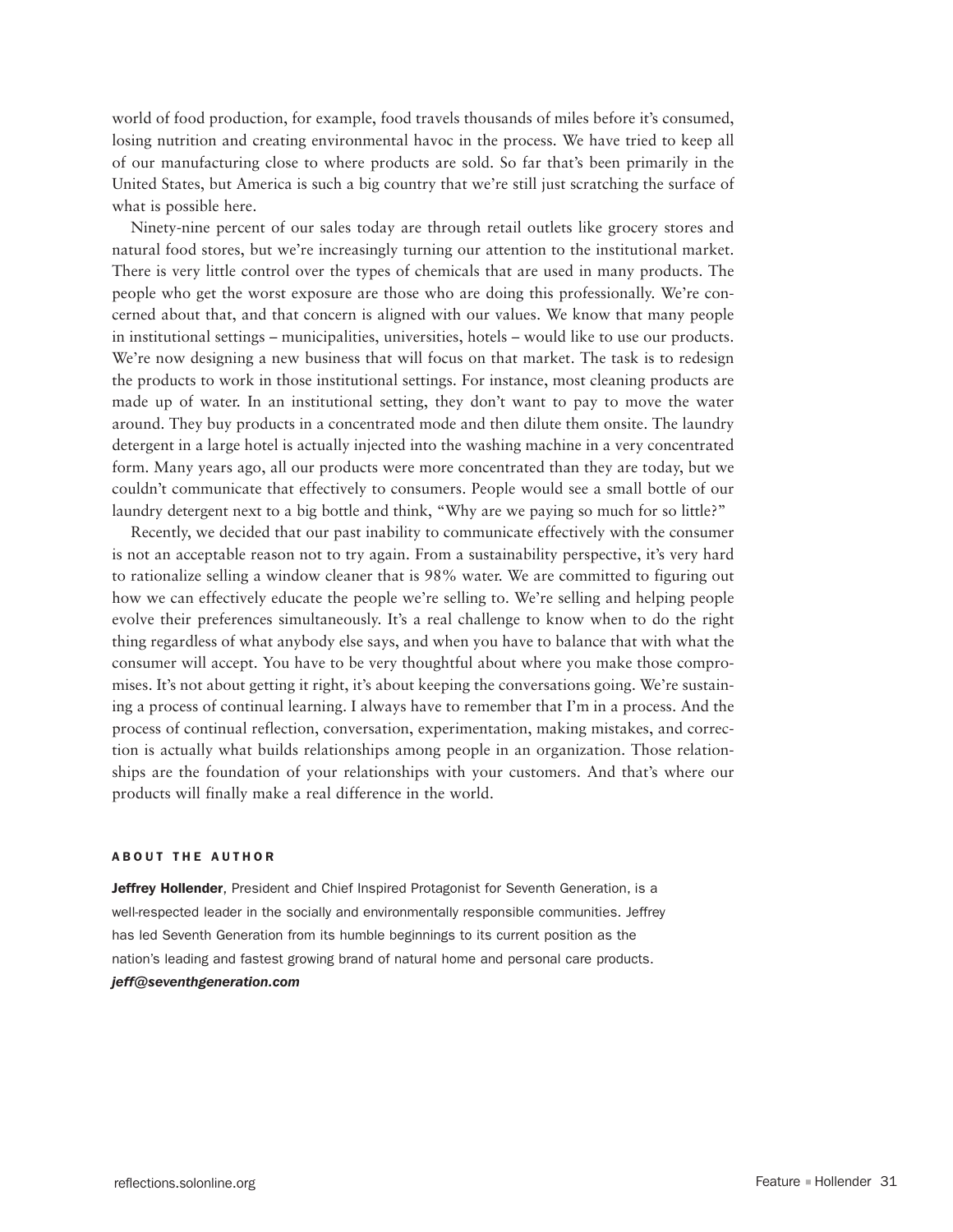### Building a Sustainability Institute in Russia

Jeff Lindstrom



Jeff Lindstrom

In the farthest recesses of Russia, beyond the spans of Siberia, on the "krai" (edge) of the Asian continent, a few miles from the border of China and North Korea lies an area infamous for its exploitation by criminals, speculators, and outcasts seeking untapped riches.

Today, the remote Russian Far East (RFE) remains inhospitable, wealthy in resources, and populated by the descendants of internally displaced persons, political prisoners, and forced labor. But it is here that a new generation of young leaders has emerged, seeking long-term opportunity for themselves and generations to come.

In the early months of 2003, a small group of students and I met in the port city of Vladivostok to discuss the immediate future. As a former U.S. Peace Corps volunteer, I had created and built a Model United Nations debate program focused on leadership development that had attracted these students from various cities into one locale. We had debated several times over the course of three years the phenomenon of "brain drain" that we felt was in part a result of the rather dismal state of higher education in Russia. The students were as talented as any I had encountered as a college instructor in the U.S., but very few of them believed they would enjoy the benefits of quality higher education in their home in their lifetime. Unlike many imminent graduates concerned with prospects for employment, hopes for starting a family, or dreams of going abroad, this group was aware of their chance to do something different. "I had plenty of opportunities at home and

abroad," said Slava, one of the students, recently, "but I thought if we could build something at home there would be more opportunity. We needed a hands-on approach, mixing theory and practice, to develop something new for our region." But for Slava and the rest of us it was easier to say than do.

Although Russia has benefited from a high literacy rate (98%), and a majority of high school students attend institutions of higher learning, the combination of egregiously low salaries for overworked professors, unfavorable conditions for school loans (interest rates of 20% and higher), and scant resources for research has provided little motivation for universities to make graduate programs a priority. The students I met with hoped to fill a need and provide an educational environment conducive for change by attracting excellent scholars, providing affordable tuition, and developing incentives to conduct research. Located in one of the world's most resource rich, yet economically impoverished regions, it made sense to focus our thinking on the challenge of how to redistribute the surfeit wealth gained from abundant natural resources to fill local needs. If graduate education was to become a priority, then sustainable development was a discipline that could provide a sense of urgency to do so. Thus the idea for the Institute for Sustainable Development (ISD) was born.

Building an entirely new graduate program from scratch was a challenge. Improving entrance requirements, enhancing curriculum, and reforming pedagogy, albeit necessary objectives, were not the most immediate concerns. "Someday, when we are old alums, the students will forget that we actually had to create everything before we could even be students – course outlines, descriptions, the Institute's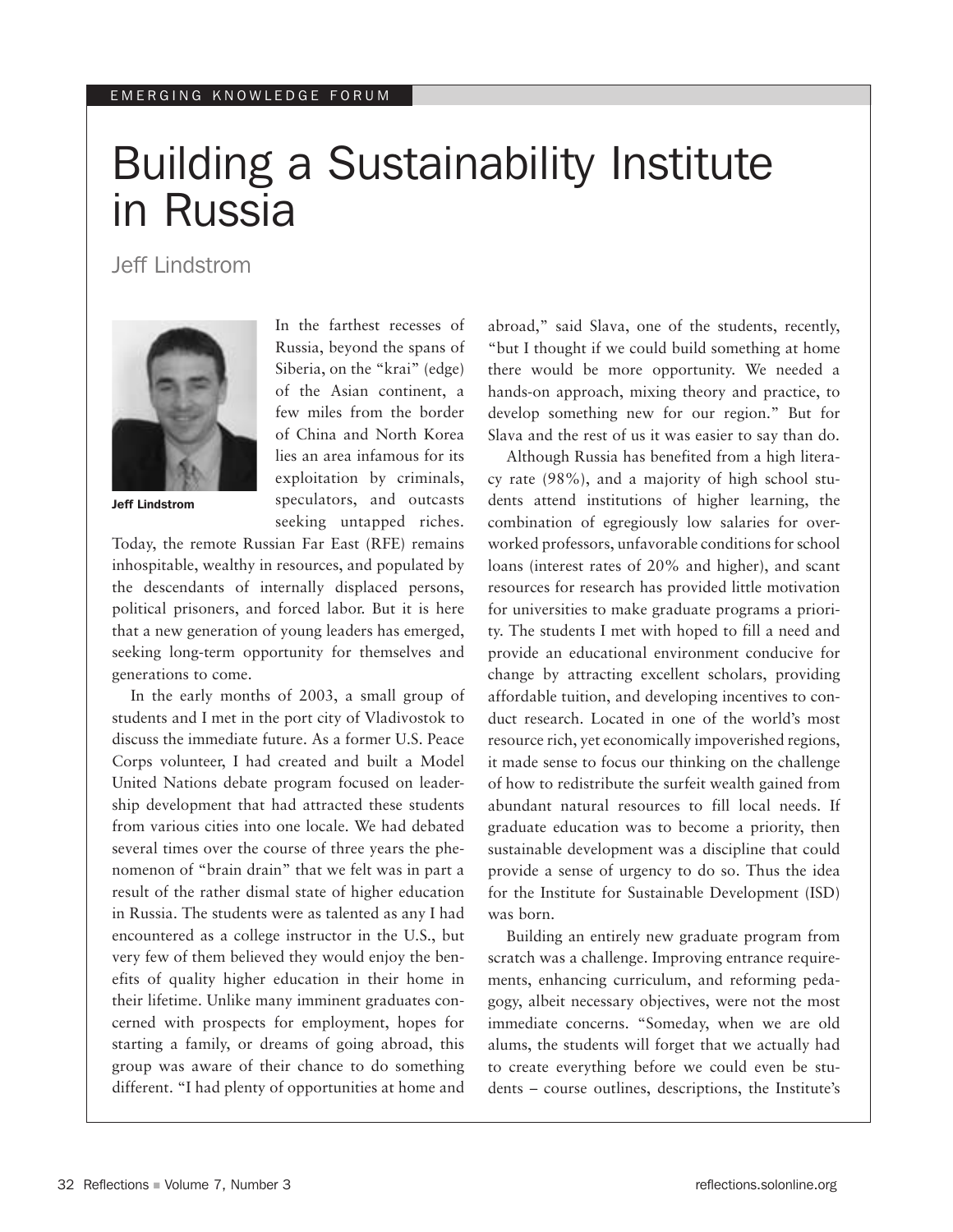### Institute for Sustainable Development Mission Statement:

to provide an academic institution of higher learning, focusing on the regional, national, and international development challenges of sustainability by attracting scholars, experts, and students who have vision and boundless determination to positively affect the long-term development of Russia, for Russians, in Russia.



iSTOCKPHOTO

logo, a motto, vision and mission statements," says Evgennia, a member of ISD's first graduating class. "We even had to create our own grading system, because our host university had never had full-time graduate students actually sitting in classes." The first ground-breaking group of graduate students even determined what constituted academic probation for failing to live up to the standards they were setting for themselves. "Before we even sat down in our first course the first year, we had already learned the equivalent of degrees in business and education administration."

The progress of ISD was threatened from its very inception by the tension of trying to replace the old habits of a deteriorating educational system – manifested in the bureaucratic lethargy and anachronistic requirements of the State – with new personal standards of excellence. Since the study of sustainable development was a novel idea unrecognized as formal science in Russia, attempting to build a credible graduate program required reform the State was

unwilling to undertake. Integrating lessons in adaptive strategy for systems change, dialogue, the metaphysics of indeterminacy, and the management tools needed during periods of great socio-economic change into standard project management curriculum, for example, was viewed as radical and taboo. So, if a course was too "unorthodox," an administrator of the host university would peremptorily forge the signatures of ISD professors, claiming the course strictly followed the requirements of the State. Administrators outside the Institute weren't interested in building a program that would foster generative institutional change as much as they were interested in accumulating new tuitions to sustain the status quo, and their actions bore this out.

The initial challenge in setting up the institute was a simple one. If a group of extraordinarily gifted and voracious post-graduate students could be gathered in one location, then could a group of pedagogically talented, eager professors be gathered to support them? "When I was first approached about teaching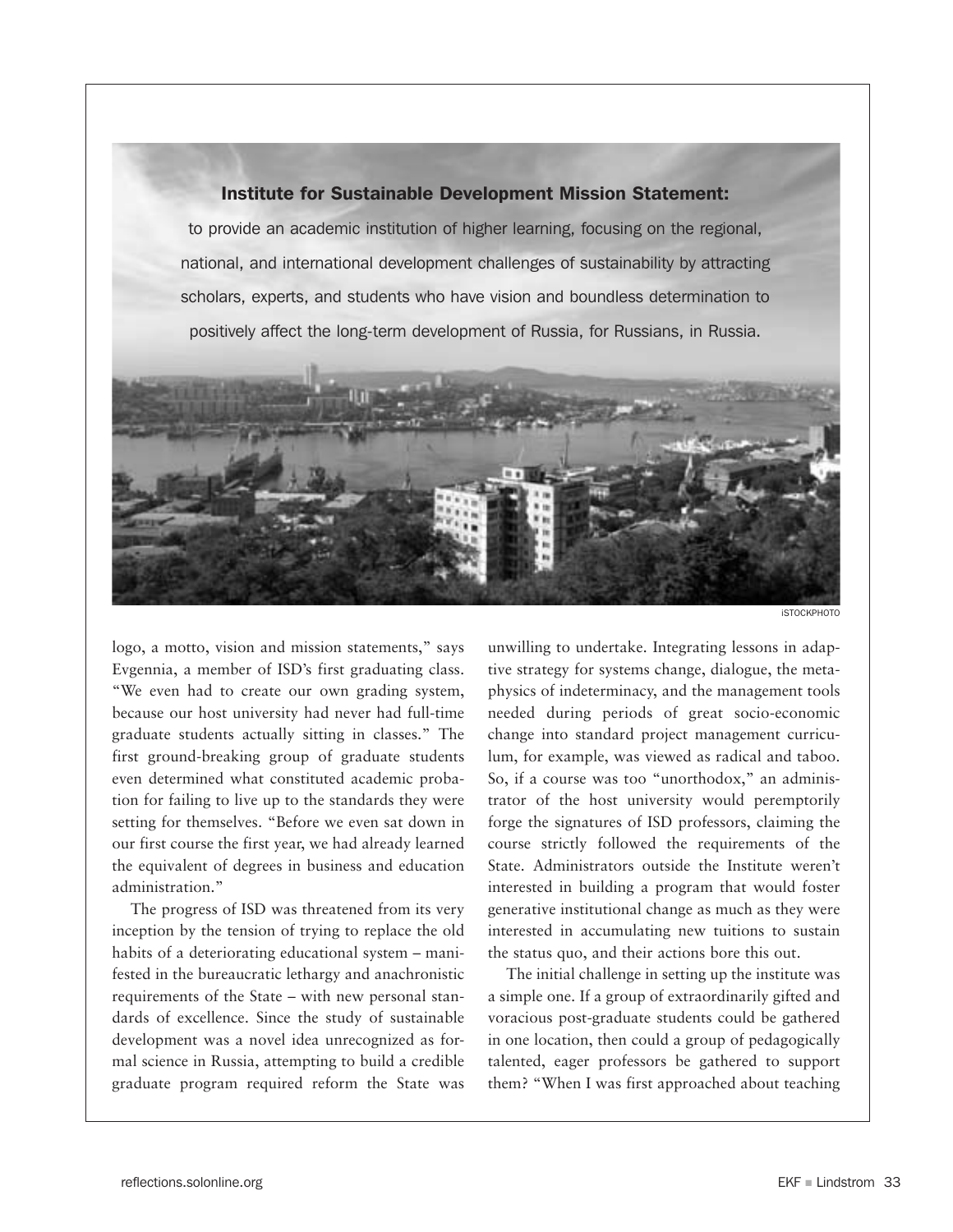at ISD I was naturally concerned about two things – time and money," remembers marketing professor Yelena Yaskevich. "But when I was told I would be guaranteed that my class would be full of committed, talented students, I agreed immediately. The market always has time and money for something valuable." When the doors were opened on the first day, ISD had assembled a part-time faculty comprised of professors from three different universities along with several former professors now working in industry as leaders of companies. Despite the legions of naysayers and doubters, a host of eager students and professors had joined forces to lead the change necessary to improve higher education.

Yet creative change alone was not enough. Eighteen months after the program had started, the host university had still failed to process the necessary documents to accept tuitions and accredit courses. With less than six months to go before the first class's graduation, students had no guarantee that a diploma would be waiting for them. And by then the first group of ISD graduate students had recruited a second group, putting into practice their ideal of an evolving leadership process of development. The power of this ideal outweighed the pragmatics of the situation at hand. Born from this tense struggle was the Institute's motto – *abeunt en studia mores* (practices zealously pursued become habits) – an audacious belief in the power of emergence and presencing.

The faculty and first class of students' resilience and determination to succeed despite short-term hindrances was also a test of principles and ethics. At the first state exam the graduating Class of 2005 was incensed by the fact that they were to be tested by professors from the outside, who had no interest or experience with sustainable development theory. "It was typical Russia, which was disappointing," Masha reported. "I was being harangued by one professor, who couldn't understand my research on systems of sustainable growth because, for one, he read my work a few minutes before my defense. And two, he was framing questions as though we were still in the Soviet Union when growth had to be per-

fectly planned." All during the exam one examiner's seat remained unoccupied. Just before the end of the exam, the missing professor appeared. Balancing himself precariously in the doorway, he beseeched the Chairman to excuse him from the proceedings due to the fact that he was "presently completely inebriated." Without hesitation the professor was granted his reprieve, but not before he sloppily signed each and every official paper, noting his appearance and approval of all degrees. "I had to laugh," recalled Andre (Class of '05), "because to dwell upon it would have been impossible. I was there to celebrate my education, not prove to him or anyone else I was educated." Accreditation, at this point, seemed trite.

Yet along this precarious path, our adaptive strategies generated large rewards. Within a year of ISD's opening, businesses curious about the idea of sustainable development approached the students for small consulting and project management contracts, immediately enhancing the practical side of their education. Visiting scholars and business leaders arrived from American and Russian universities and companies, legitimizing and adding excitement to the effort. Incrementally, this attracted more local scholars and regional recognition. "After we had our first seminar for the public, several businessmen approached us to better understand who we were," explained Pavel (Class of '05). "I sensed that the real question behind their curiosity was, Why are you doing all of this? I felt excited by their interest and sad that they had to ask." In the first year graduate students and faculty teamed up to generate over \$15,000 in consulting fees – an amount equal to the entire income generated by tuition. More importantly, graduate students were in the field as much as in the classroom. "My first meeting was with a millionaire who owned a major holding company." Andre said. "I knew I could help him, but I didn't know if I was going to be able to bridge the gap between the assumptions and perceptions of his generation and mine. That's when I realized sustainable development had everything to do with dialogue."

By far the most significant project created by the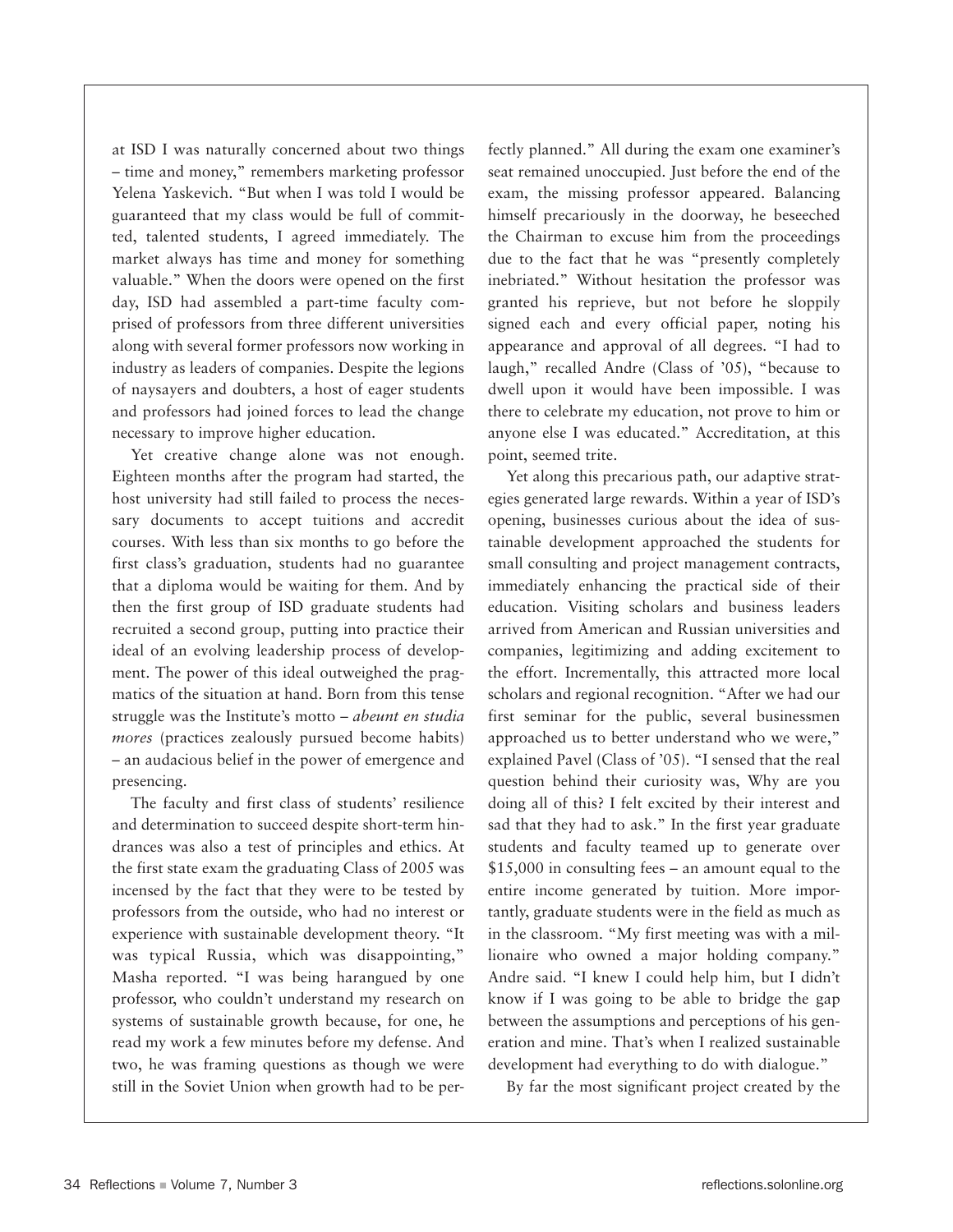graduate students was developing a metric system and accompanying award for a "sustainable development company of the month," which encouraged local business owners to develop in a more sustainable way. "We recognized that local leaders of companies who were doing a good job at building sustainable businesses for our community often didn't know they were doing a good job," explained Svetlana (Class of '06), who built her dissertation theme upon the results of this project. "At minimum, it was good marketing for us and them, but it turned out to be so much more. We gave them recognition for a job well done and hope for the next generation. They gave us moral and financial support. It was the first time I saw the business and academic communities energized to work together." For a year companies vied for the prestige of being honored by the Institute, changing internal policies and reforming strategies in order to live up to the standards set by the graduate student committee. After the first year of the project, ten local companies were recognized and one was selected as the "company of the year" at the Class of 2006 graduation ceremonies. "My shock and delight in winning this award," shouted the exuberant CEO at the award ceremony, "is only outweighed by my amazement and gratitude that these students of our community created such an idea!"

With strong relationships in the community from consulting and the company of the month award process, ISD now boasts a prestigious Board of Trustees comprised of local business leaders and scholars who serve as role models for the graduate students and faculty. In a society not known for philanthropy, a half-dozen business people have joined the Board, donating time and money toward creating a scholarship fund that distributes monies based on academic merit and innovative research.

In the past six months, ISD has formed institutional ties with universities and non-profits on in the U.S. In addition, for the past two years ISD graduates have been awarded prestigious fellowships by the U.S. government to continue advanced studies in American universities so that they may return with broad outlooks and international experience for their endeavors in Russia. Beginning its fourth year, ISD has plans to conduct field research in the unique regions of the RFE – Lake Baikhal, Sakhalin Island, and Kamchatcka Pennisula. And, with project management skills increasing in demand, ISD is continuing to develop radical multi-disciplinary courses in order to afford its graduates the most viable opportunities to affect change in the region.

Despite our successes, numerous roadblocks remain. At present the Ministry of Education in Moscow has shown no interest in granting ISD an educational license due to their small size and parttime faculty. Local universities remain fearful of collaborating with the Institute and losing graduate students and faculty. It is too early to conclude that our efforts will eventually result in positive institutional change, but the experience of trying to build a progressive graduate program in an environment still mired in the past has been invaluable in developing our leadership capacity. The path to sustainable development will doubtless be as exciting and challenging.

#### **ABOUT THE AUTHOR**

Jeffrey S. Lindstrom is the founder of Model United Nations of the Russian Far East, Leadership Development International, and the Institute for Sustainable Development, all based in the Russian Far East. After serving as an adjunct history instructor and assistant football coach at Modesto J.C. in California, he volunteered for the U.S. Peace Corps in the Russian Far East. A graduate of Whittier College with degrees in Political Science and History, his research focuses on the process of human and organization development during periods of great change. He is currently seeking admission to the Doctoral program of the MIT Sloan School of Management.

*isdrussia@hotmail.com*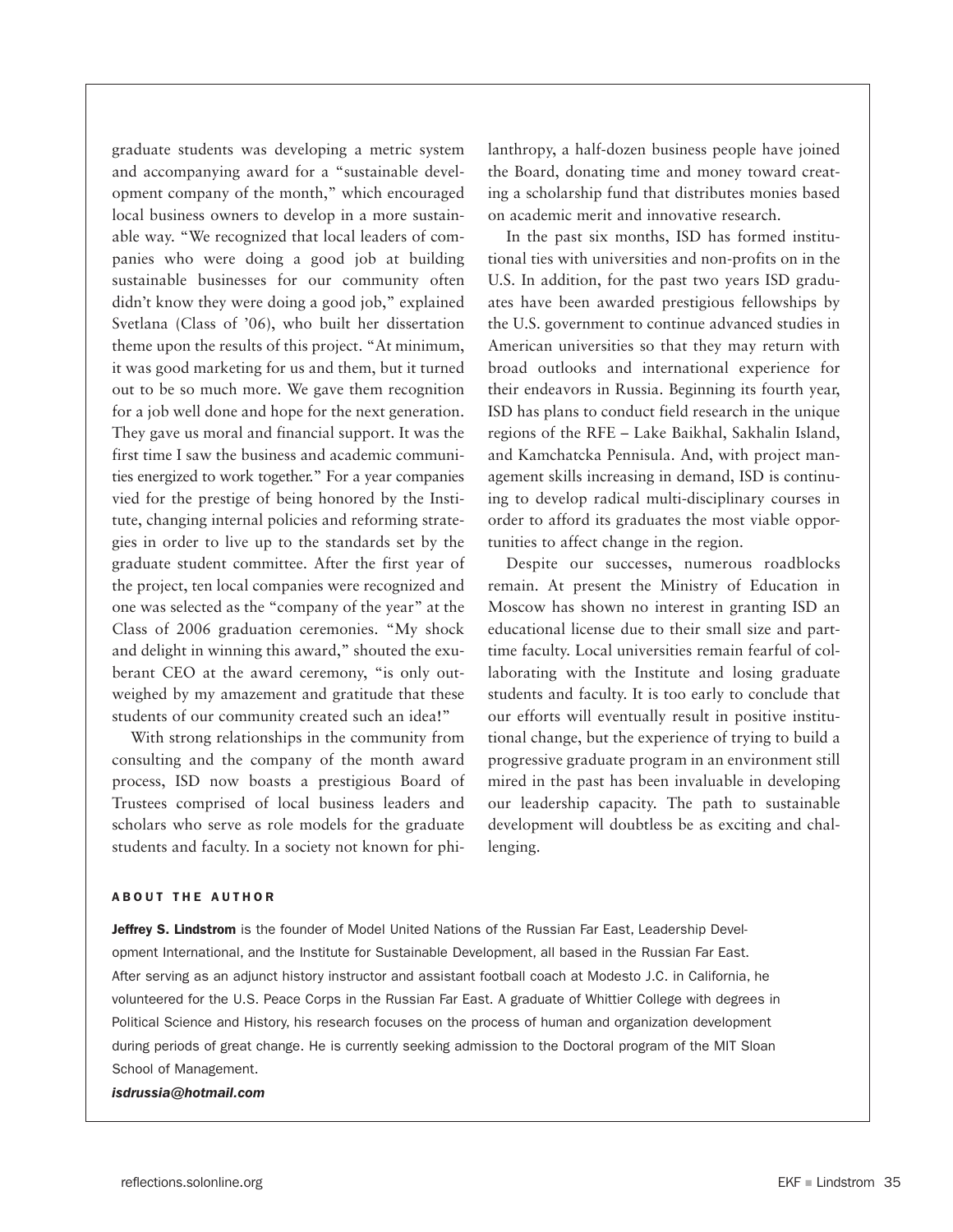### Cloudy Skies: Assessing Public Understanding of Global Warming

John D. Sterman & Linda Booth Sweeney



John D. Sterman



Linda Booth Sweeney

This article is adapted from the original paper of the same title that appeared in *System Dynamics Review,* Vol. 18 No. 2. SoL members can access the full article, as well as other articles by the authors, through the SoL Library at *www.solonline.org/library*. An online climate change simulator, where you can try your hand at creating climate stabilization scenarios, is available at *web.mit.edu/jsterman/www/GHG.html.* 

limate change presents a classic systems problem. The spatial scale is global; the time<br>scale dwarfs normal human concerns. The dynamics of the climate are exquisitely<br>complex and imperfectly understood. "Climate" is an ag scale dwarfs normal human concerns. The dynamics of the climate are exquisitely complex and imperfectly understood. "Climate" is an aggregate average of varied local weather over long time frames and broad geographical extent and can only be perceived with a long delay; many effects of climate change will be hard to attribute properly. As a global resource shared by all, the climate is vulnerable to the "tragedy of the commons"<sup>1</sup> dynamic since individuals, firms, and nations benefit in the short-run from high greenhouse gas (GHG) emissions, while the costs are borne by all. Worse, the costs and benefits are distributed inequitably, both between rich and poor and between future generations and ourselves. Small wonder that the challenge of implementing policies to reduce the impact of warming remains unanswered.

While surveys show the vast majority of Americans believe global warming is real, the majority also believe, as a recent survey found, that "its effects will be gradual, so we can deal with the problem gradually" or that "until we are sure that global warming is really a problem, we should not take any steps that would have economic costs."2 The lack of government support for the Kyoto Protocol, carbon taxes, and other policies designed to reduce GHG emissions can be traced to public indifference. Many people believe that there is plenty of time to act. Why take costly action today for uncertain benefits tomorrow? Instead, they say, it is better to wait and see – if warming turns out to be greater and more harmful than expected, policies to mitigate it can then be implemented.

Wait and see policies, however, often don't work in systems with long time delays, significant accumulations, multiple feedback processes, nonlinearities, and other elements of dynamic complexity (Sterman 1994). When there are long time delays between actions and their effects, as in the climate system, wait and see can be disastrous. Actions to halt warming must be taken decades before we can know what the consequences of warming will be, and before scientific certainty about the dynamics of the global climate can be gained.

Much of the complacency about climate change arises from inadequate systems thinking skills. If people don't recognize the existence of important feedbacks, time delays, and stock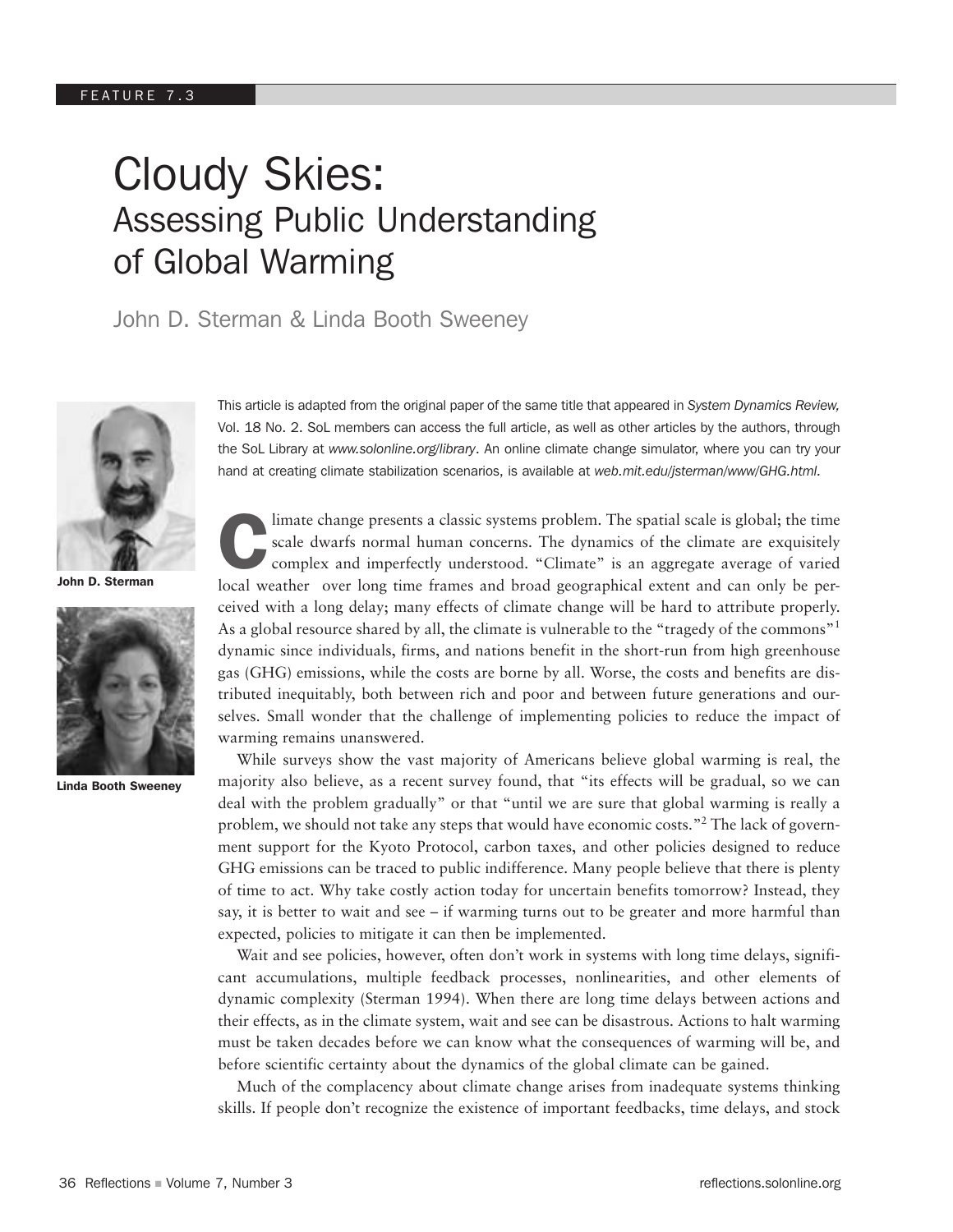

and flow structures in the climate system, or if they are unable to relate these structures to the dynamics of the climate, they are likely to draw erroneous inferences about the response of the climate to human activity. Without such understanding people are likely to rely on the intuitive "wait and see" strategy that works well in a range of everyday tasks.

### Structure and Dynamics of the Climate

Despite the complexity of the climate, the essentials are simple and can be easily understood with basic knowledge of stocks and flows. The temperature at the earth's surface – the land, lower atmosphere, and surface layer of the ocean (the top 50 to 100 meters, where most sea life exists) – is determined primarily by the balance of the incoming solar radiation (insolation) and the energy the earth radiates back to space. The earth is a warm mass surrounded by the cold of space and like all such masses emits black body radiation whose frequency distribution and intensity depends on its surface temperature. The warmer the earth, the greater the flow of energy radiated back into space. The result is a negative feedback process: Incoming solar energy heats the earth until it is just warm enough for the energy radiated back to space to balance the solar energy input.

The amount of energy radiated back into space depends on the composition of the atmosphere. Greenhouse gases such as carbon dioxide  $(CO<sub>2</sub>)$  absorb some of the energy radiated by the earth, instead of allowing it to escape into space. Thus an increase in GHGs causes the earth to warm. The earth heats up until the energy escaping through the atmosphere rises enough to again balance the incoming solar energy. Naturally occurring greenhouse gases – including water vapor – reduce the emissivity of the atmosphere enough to warm the surface of the earth (including the oceans) to a life-sustaining average of about  $15^{\circ}C(59^{\circ}F)$ . Without GHGs in the atmosphere, the mean global temperature would be about  $-17^{\circ}C$  (0 $^{\circ}F$ ) and a blanket of ice would perpetually cover the earth.

Natural biogeochemical processes have caused the concentration of carbon dioxide in the atmosphere to fluctuate over geological time, and surface temperatures have fluctuated with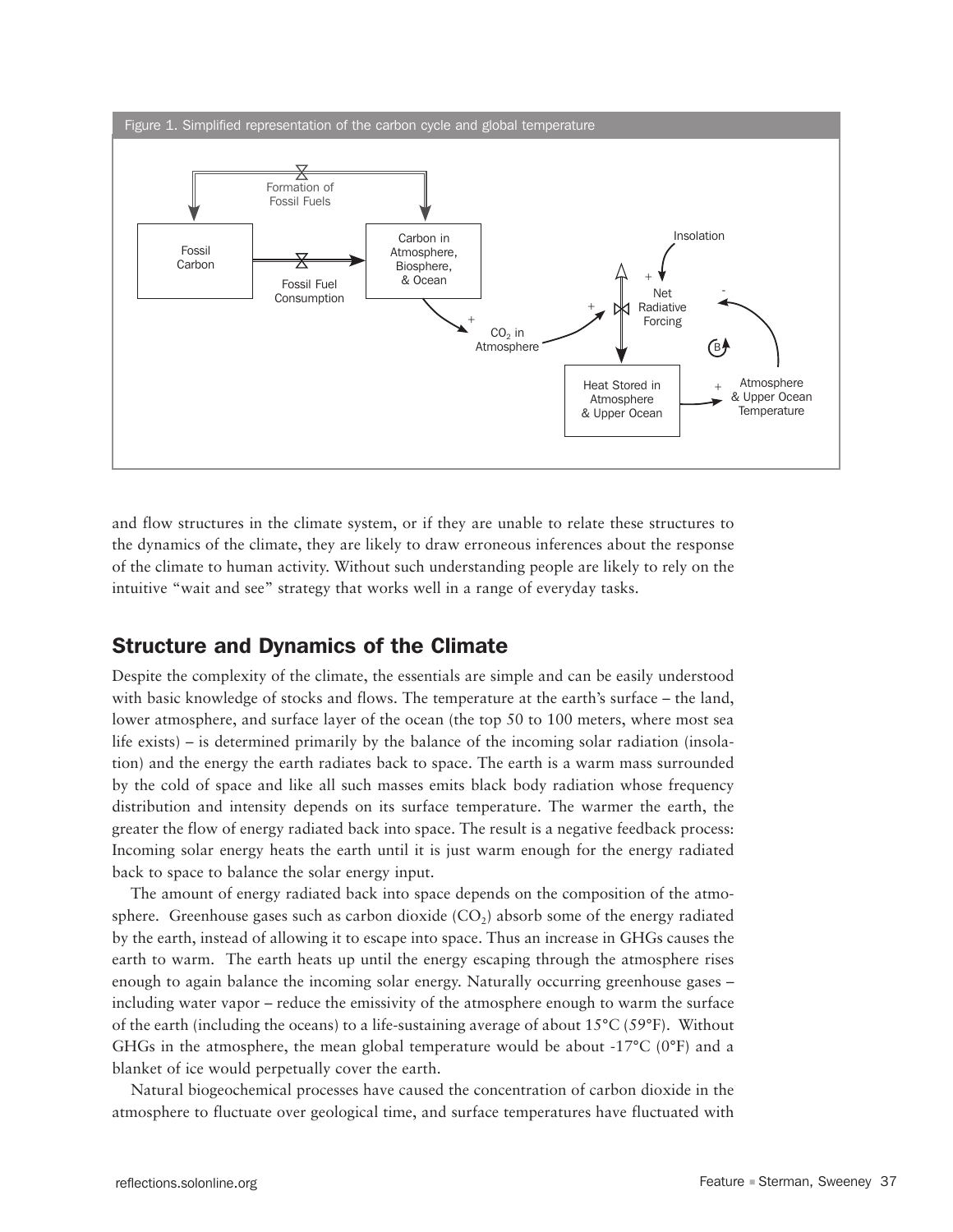it. Human activity has now reached a scale where it affects these processes significantly: GHG emissions have been growing exponentially since the beginning of the industrial age. Consequently, atmospheric concentrations of  $CO<sub>2</sub>$  and other GHGs have been growing exponentially. The preindustrial atmospheric  $CO_2$  concentration was about 280 ppm; today it is nearly 380 ppm and rising. Atmospheric  $CO<sub>2</sub>$  concentration is now higher than any time in the last 420,000 years, and growing faster than any time in the past 20,000 years. The high concentration of  $CO<sub>2</sub>$  and other greenhouse gases (GHGs) generates significant radiative forcing that contributes to warming. To reduce radiative forcing and the human contribution to warming, GHG concentrations must fall. To reduce GHG concentrations, emissions must

*When the data for this article was first gathered in 2000,*  the atmospheric CO<sub>2</sub> *concentration was 370 ppm. Today, six years later, it has increased to nearly 380 ppm.*

fall below the rate at which GHGs are removed from the atmosphere. Anthropogenic  $CO<sub>2</sub>$  emissions are now roughly double the removal rate. Emissions must therefore fall by half even to stabilize  $CO<sub>2</sub>$  at present record levels. During the period when emissions drop towards removal, atmospheric  $CO<sub>2</sub>$  would continue to rise.

### Two Challenges

We wanted to assess people's understanding of global warming and of the structure and dynamics of the global climate. To do so, we created two challenges: the Zero Emissions (ZE) challenge and the Stable  $CO<sub>2</sub>$  Concentration (SC) challenge. (See following sidebars) Each consists of a short description of the climate system, graphs showing the history of human  $CO<sub>2</sub>$  emissions, the concentration of  $CO<sub>2</sub>$  in the atmosphere, and global mean temperature.

We asked the participants, highly educated graduate students at MIT and the University of Chicago,<sup>3</sup> to identify the likely response of the system to various scenarios for  $CO_2$  emissions or concentrations. Both challenges can be done without use of mathematics beyond simple arithmetic. As will be evident, performance was weak. The challenges, and the results can be seen in the following sidebars.

The University of Chicago MBA students did about the same on the Zero Emissions task. About 64% of those in the  $CO<sub>2</sub>$  graph condition drew incorrect trajectories (compared to 78% of the MIT students, but the difference is not significant). About 80% of the Chicago students receiving the  $CO<sub>2</sub>$  graph condition drew erroneous trajectories for temperature, compared to 64% of the MIT students; again the difference is not significant. In the No  $CO<sub>2</sub>$ condition, 79% of the Chicago students drew erroneous temperature trajectories, compared to 46% of the MIT students, a significant difference ( $p = 0.004$ ). There were no significant differences in temperature patterns between the  $CO<sub>2</sub>$  and No  $CO<sub>2</sub>$  treatments among the Chicago MBAs. Like the MIT group, about three-quarters of the Chicago MBAs drew temperature trajectories correlated with their  $CO<sub>2</sub>$  trajectories – if they showed  $CO<sub>2</sub>$  peaking and then falling, they were also likely to show temperature peaking and falling – providing more evidence that people believe temperature and  $CO<sub>2</sub>$  concentrations should follow the same pattern.

### **Discussion**

The people we tested were highly educated, yet their ability to understand the most basic stock and flow structures governing the climate was low. They did quite poorly, and their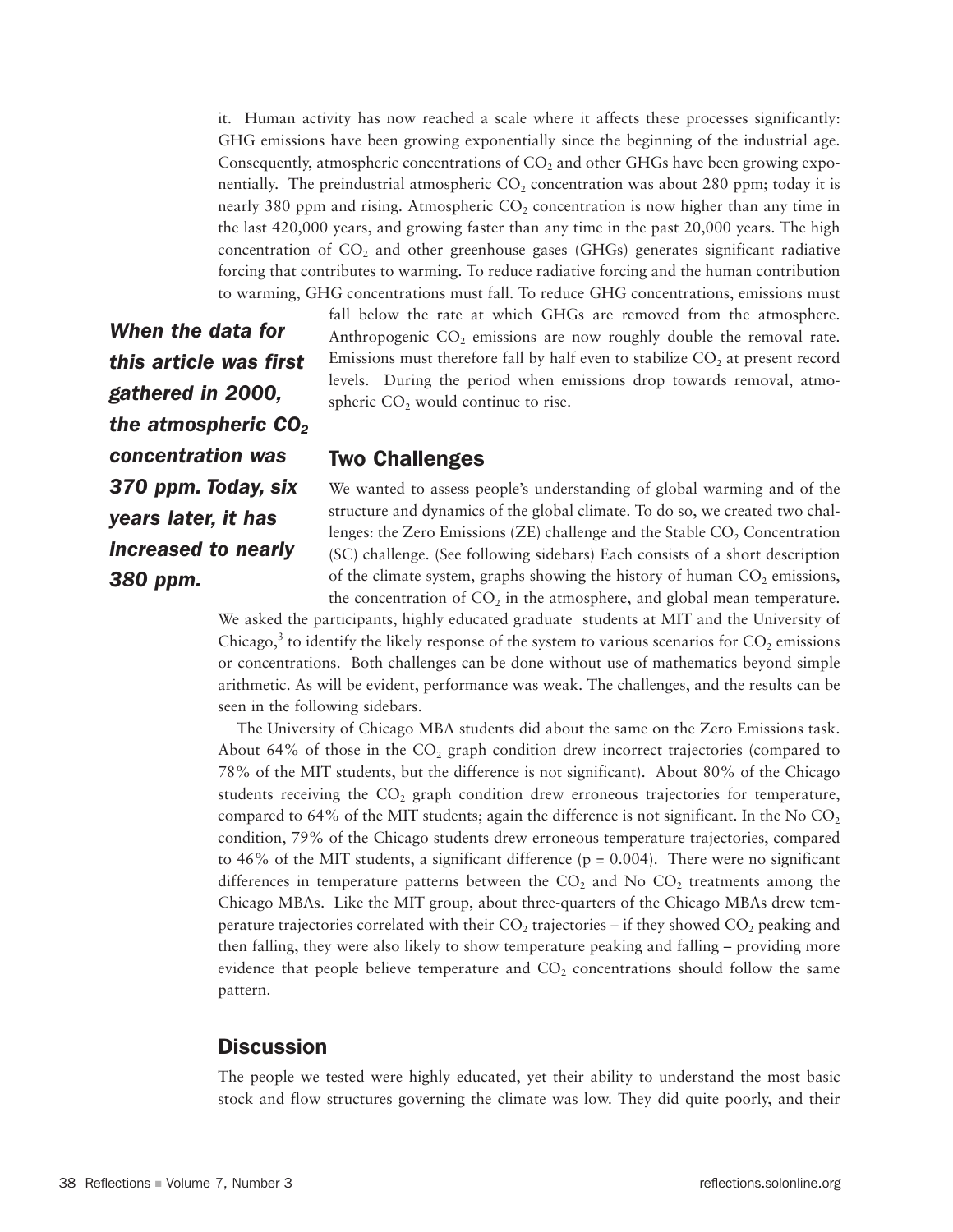#### Figure 2. The Zero Emisions Challenge



Consider the problem of global warming. Carbon dioxide  $(CO<sub>2</sub>)$  is a greenhouse gas that traps heat and contributes to warming. CO<sub>2</sub> emissions from combustion of fossil fuels like oil, gas, and coal have been increasing since the start of the industrial revolution. The curve labelled "Anthropogenic  $CO<sub>2</sub>$  Emissions" in the first image (left) shows the worldwide emission rate of  $CO<sub>2</sub>$  from fossil fuel combustion since 1950. The second image (center) shows the stock of carbon dioxide in the atmosphere, along with a trend line trend line generated by a global climate simulation model. The third (bottom) shows data on average global temperatures since 1950, along with a trend line.

In 1995, a UN scientific panel concluded that these emissions were contributing to global warming, stating that "The balance of evidence suggests a discernible human influence on climate." In 1997 the industrialized nations agreed to stabilize their CO<sub>2</sub> emissions near mid 1990 rates. Implementation, however, remains elusive.

Now let's do a mental exercise we call an extreme conditions test. What do you think would happen to the average global temperature if anthropogenic  $CO<sub>2</sub>$  emissions suddenly stopped completely, so that annual emissions were zero? This imaginary scenario is shown in the top image. In the year 2000 anthropogenic CO<sub>2</sub> emissions drop instantaneously to zero and remain there forever.

Assume anthropogenic  $CO<sub>2</sub>$  emissions follow this scenario. Sketch the likely path (the continuation of the simulation) for atmospheric  $CO<sub>2</sub>$  for the next 50 years using the space provided in the right half of the second image. Then sketch the likely path (the continuation of the simulation) for the average global temperature for the next 50 years using the space provided in the right half of the bottom graph.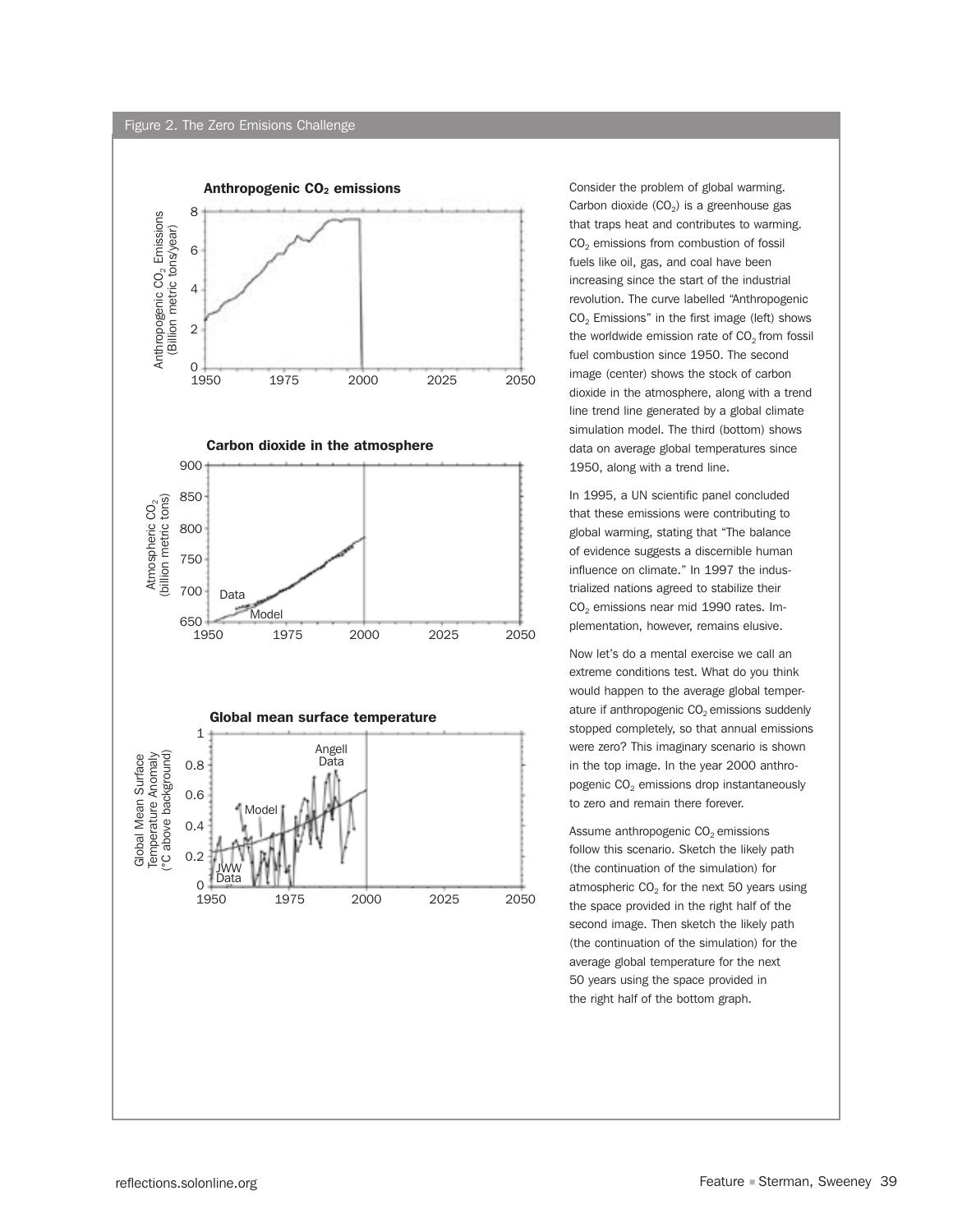### Table 1. Performance of MIT Students on the Zero Emissions Task

|                | CO <sub>2</sub> Trajectory                                                                                                               |       |
|----------------|------------------------------------------------------------------------------------------------------------------------------------------|-------|
| 1              | <b>Correct:</b>                                                                                                                          | 22%   |
|                | CO <sub>2</sub> peaks at or very shortly after the year 2000, then declines at a<br>diminishing rate.                                    |       |
|                | <b>Incorrect:</b>                                                                                                                        | 78%   |
| $\overline{2}$ | CO <sub>2</sub> stabilizes in or after 2000 and never drops                                                                              | 31%   |
| 3              | CO <sub>2</sub> keeps rising forever                                                                                                     | 8%    |
| 4              | CO <sub>2</sub> immediately drops and continues to go down (shows a sudden,<br>discontinuous jump down at or very shortly after 2000)    | 4%    |
| 5              | CO <sub>2</sub> stabilizes, then decreases                                                                                               | 7%    |
| 6              | CO <sub>2</sub> increases, then decreases                                                                                                | 16%   |
| $\overline{7}$ | The CO <sub>2</sub> trajectory is discontinuous (has a sudden jump up or down at some<br>other time than at or very shortly after 2000). | $1\%$ |
| 8              | The CO <sub>2</sub> trajectory follows some other path.                                                                                  | 10%   |
|                | $N =$                                                                                                                                    | 97    |

|                | <b>Global Mean Temperature Trajectory</b>                                        | Total | CO <sub>2</sub><br>Graph | No CO <sub>2</sub><br>Graph |
|----------------|----------------------------------------------------------------------------------|-------|--------------------------|-----------------------------|
| $\mathbf{1}$   | <b>Correct:</b>                                                                  | 36%   | 28%                      | 46%                         |
|                | Temperature continuing to rise for about 20-30<br>years, then falls (slowly).    |       |                          |                             |
|                | <b>Incorrect:</b>                                                                | 64%   | 72%                      | 54%                         |
| $\overline{2}$ | Immediate peak and drop in temperature in or<br>very shortly after the year 2000 | 22%   | 23%                      | 20%                         |
| 3              | Temperature rising forever                                                       | 11%   | 13%                      | 9%                          |
| 4              | Temperature stabilizing in or after 2000 and never<br>declining                  | 18%   | 25%                      | 9%                          |
| 5              | A fluctuation in temperature                                                     | 1%    | 0%                       | 3%                          |
| 6              | A discontinuous path (temperature has a sudden<br>jump up or down)               | 3%    | 4%                       | 1%                          |
| 7              | Temperature stabilizing then decreasing                                          | 2%    | 3%                       | 0%                          |
| 8              | Temperature decreasing, then increasing.                                         | 2%    | 2%                       | 3%                          |
| 9              | Some other path for temperature                                                  | 6%    | 3%                       | 10%                         |
|                | $N =$                                                                            | 186   | 106                      | 80                          |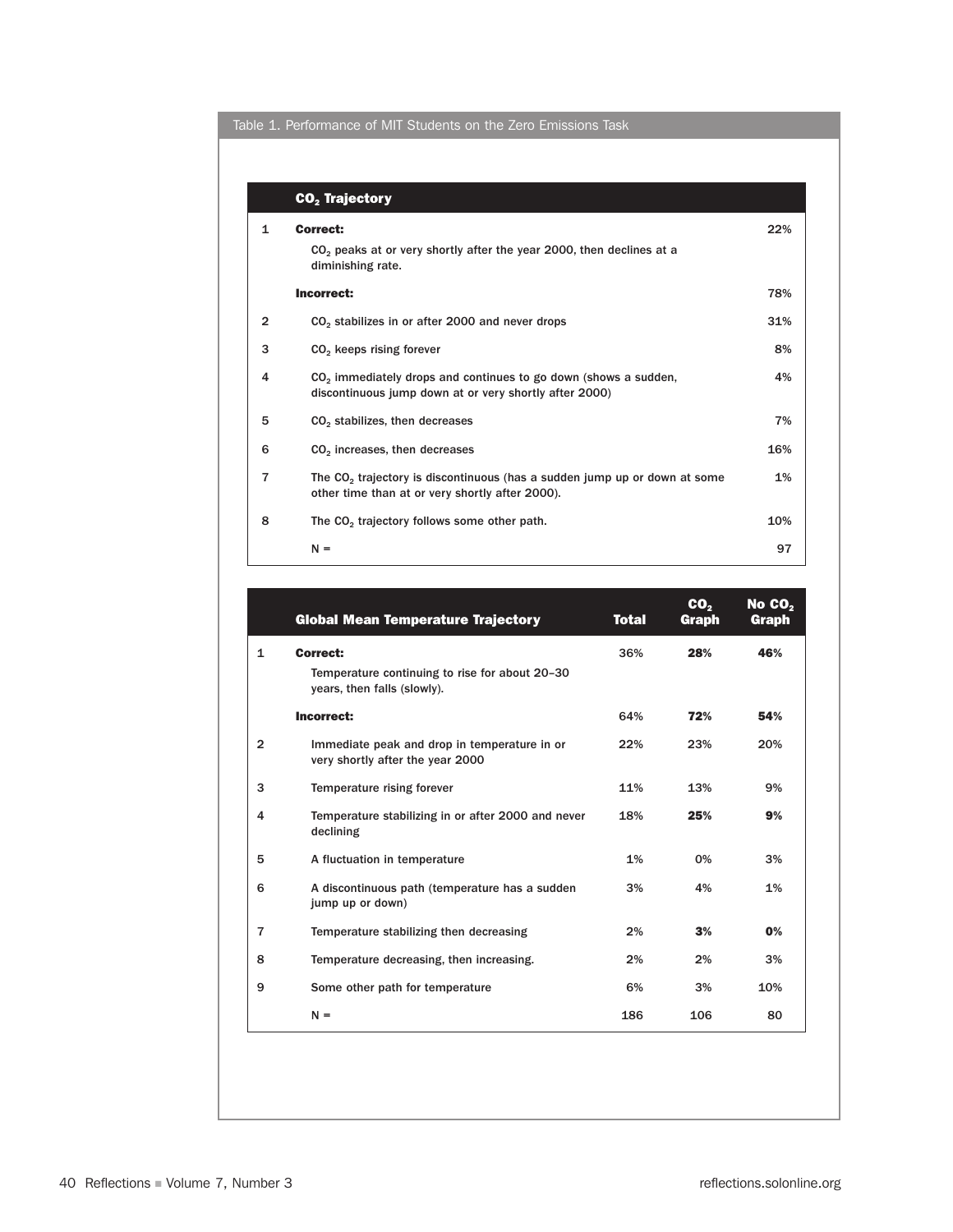responses exhibited systematic errors. The concentration of  $CO<sub>2</sub>$  in the atmosphere must continue to rise as long as emissions exceed uptake; surface temperature must continue to rise as long as incoming solar energy exceeds outgoing radiation and heat transfer to the deep ocean. Participants, however, regularly violated these basic physics. They consistently underestimated the delay in the response of temperature to changes in  $CO<sub>2</sub>$  concentration, selecting trajectories in which temperature responds far too much and too fast. The vast majority believed that temperature should follow the same pattern as  $CO<sub>2</sub>$  concentration, rising when  $CO<sub>2</sub>$  is rising and falling when  $CO<sub>2</sub>$  is falling. In fact, temperature can rise even as  $CO<sub>2</sub>$  drops. Similarly, most believe that stabilizing  $CO<sub>2</sub>$  concentrations can be accomplished by stabilizing emissions near current rates, when emissions must fall significantly, to the removal rate, for concentrations to stabilize.

Before discussing the implications we consider alternative explanations for the results. One possibility is that the participants did not apply much effort because there was insufficient incentive. It is also possible that the participants were given insufficient time. Both questions will be left for future research. It may also be argued that performance would improve if participants were given more extensive data and background on climate dynamics. We did not examine variations in information provided. We note, however, that the stabilization challenge includes explicit information on the rate at which natural processes remove  $CO<sub>2</sub>$ from the atmosphere. Participants' written explanations show that a number used this information, some effectively. Yet many others explicitly point to the past correlations among emissions, concentration, and temperature as evidence justifying pattern matching, ignoring the cues in the challenge description increasing the salience of the stock and flow structure. Many more use the information incorrectly, violating conservation laws and reaching erroneous conclusions. Most discussions of warming in the media do not present information on the removal rate by natural processes, and do not draw attention to the stock-flow structure as in our challenges. We hypothesize that performance without this information would be substantially worse than observed here. We also note that in our prior work (Booth Sweeney and Sterman 2000) similar participants did poorly and exhibited the same systematic violations of conservation laws in much simpler tasks such as filling a bathtub.

An evolutionary perspective suggests the errors people exhibit in our challenges should be expected. It is not necessary to understand the relationship between flows and stocks to fill a bathtub – nature accumulates the water "automatically." It is far more efficient to simply monitor the level of water in a tub and shut off the tap when the water reaches the desired level – a simple, effectively first-order negative feedback process, which, experiments such as Diehl and Sterman (1995) show, people can do well. As Laplace remarked, "Nature laughs at the difficulties of integration."<sup>4</sup> That is, stocks in nature always properly accumulate their flows even when mathematicians cannot solve the equations of motion for the system. Thus for a wide range of everyday tasks it is better to simply wait and see how the state of the system changes, and then take corrective action: decision makers have no need to infer how the flows relate to the stocks – when you are hungry, search for food; when the fire dies down, put more wood on it. In such settings intuitive understanding of stocks and flows offers no survival value and is unlikely to evolve.

Unfortunately, the wait-and-see strategy can fail spectacularly in systems with long time delays, multiple feedback processes, and other elements of dynamic complexity (Diehl and Sterman 1995, Sterman 1989a, 1989b). More and more of the pressing problems facing us as managers and citizens alike involve long delays. The long time scale means there is little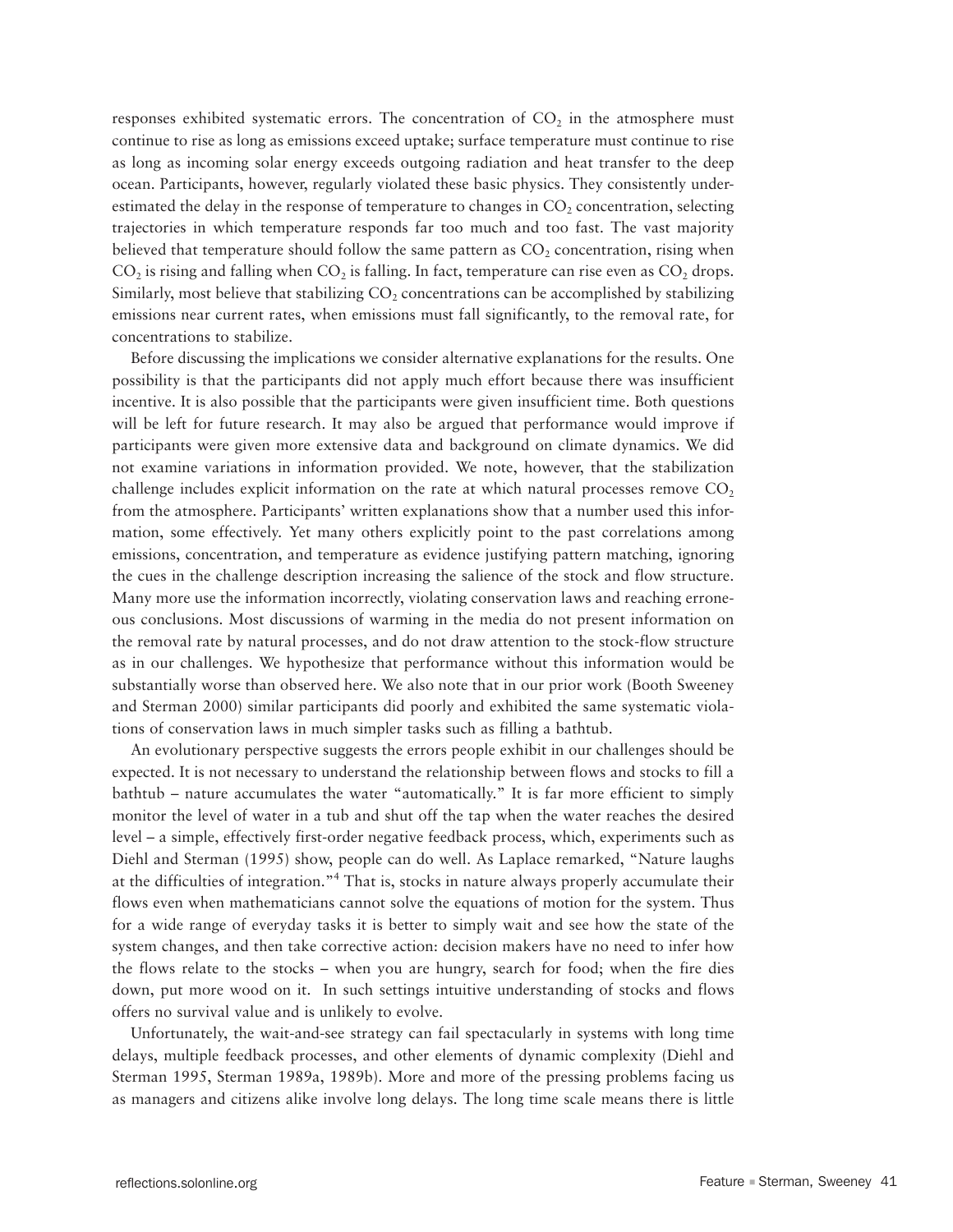

Consider the issue of global warming. In 2001, the Intergovernmental Panel on Climate Change (IPCC), a scientific panel organized by the United Nations, concluded that carbon dioxide  $(CO<sub>2</sub>)$  and other greenhouse gas emissions were contributing to global warming. The panel stated that "most of the warming observed over the last 50 years is attributable to human activities."

The amount of  $CO<sub>2</sub>$  in the atmosphere is affected by natural processes and by human activity. Anthropogenic  $CO<sub>2</sub>$ emissions (emissions resulting from human activity, including combustion of fossil fuels and changes in land use, especially deforestation), have been growing since the start of the industrial revolution (Figure 1). Natural processes gradually remove  $CO<sub>2</sub>$  from the atmosphere (for example, as it is used by plant life and dissolves in the ocean). Currently, the net removal of atmospheric  $CO<sub>2</sub>$  by natural processes is about half of the anthropogenic  $CO<sub>2</sub>$ emissions. As a result, concentrations of  $CO<sub>2</sub>$  in the atmosphere have increased, from preindustrial levels of about 280 parts per million (ppm) to about 370 ppm today (Figure 2). Increases in the concentrations of greenhouse gases reduce the efficiency with which the Earth's surface radiates energy to space. This results in a positive radiative forcing that tends to warm the lower atmosphere and surface. As shown in Figure 3, global average surface temperatures have increased since the start of the industrial revolution.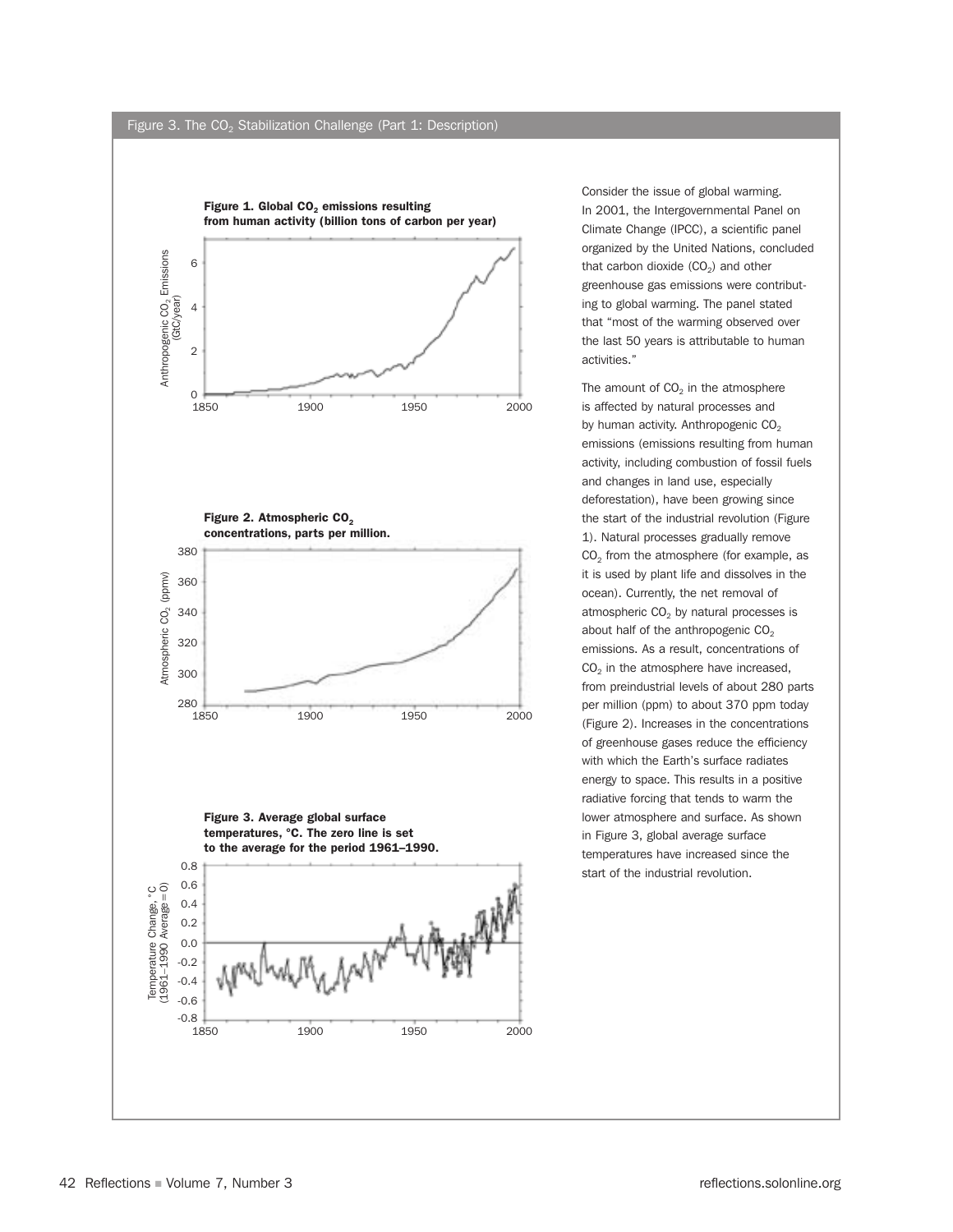### Figure 3. The  $CO<sub>2</sub>$  Stabilization Challenge (Part 2: Response)

Now consider a scenario in which the concentration of CO<sub>2</sub> in the atmosphere gradually rises [falls] to 400 ppm [340 ppm], about 8% higher [lower] than the level today, then stabilizes by the year 2100, as shown here:



- 1. For this to occur,  $CO<sub>2</sub>$  emissions resulting from human activity would have to:
- ❑ Continue to rise through the year 2100.
- ❑ Gradually rise about 8% and then stabilize by the year 2100.
- ❑ Gradually rise less than 8% and then stabilize by the year 2100.
- ❑ Stabilize now at current rates.
- ❑ Gradually fall about 8% and then stabilize by the year 2100.
- ❑ Gradually fall more than 8% and then stabilize by the year 2100.
- ❑ Immediately drop more than 8% and then stabilize by the year 2100.

2. Assuming  $CO<sub>2</sub>$  concentrations follow the scenario above, the average global temperature would most likely:

- ❑ Continue to rise through the year 2100.
- ❑ Continue to rise, then stabilize by the year 2100.
- ❑ Rise for a few more years, then peak, gradually fall and stabilize above current levels.
- ❑ Stabilize now at current levels.
- ❑ Rise for a few more years, then peak, gradually fall and stabilize below current levels.
- ❑ Rise for a few more years, then peak and continue to fall through the year 2100.
- ❑ Immediately drop, then stabilize by the year 2100 below current levels.
- 3. Why? Explain your choices (*briefly*):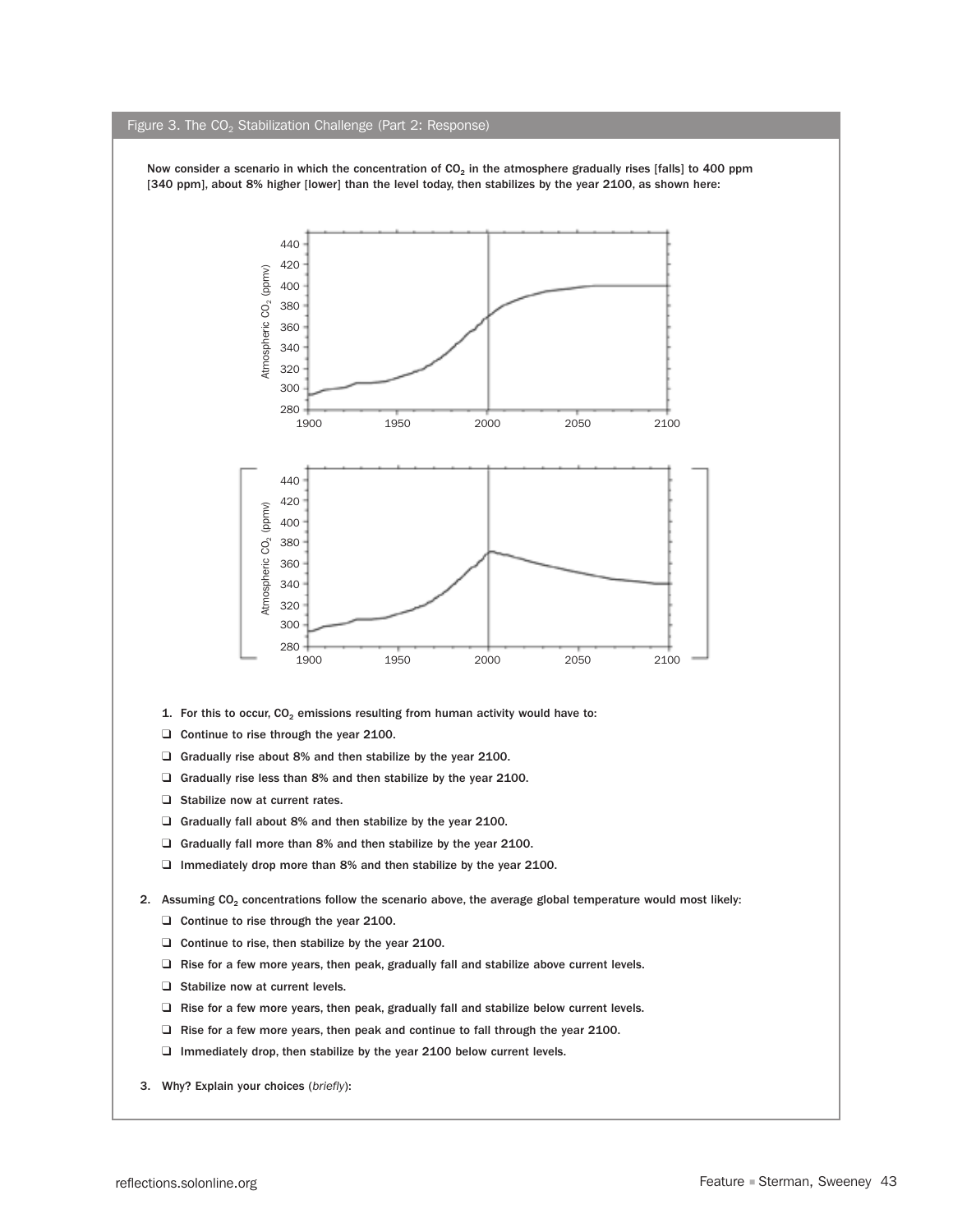opportunity for learning through outcome feedback. Instead, we must rely on models of various types to help us project the likely dynamics of the system. These models typically present information in the form of spreadsheets, graphs, or text – the same type of data presentation in our experiments. Managers are called on to evaluate spreadsheets and graphs projecting revenue and expenditure, bookings and shipments, hiring and attrition. These modes of data presentation are not unique to business. Epidemiologists must understand the relationship between the incidence and prevalence of disease, urban planners need to know how migration and population are related, and everyone, not only climatologists, needs to understand how emissions of greenhouse gases alter global temperatures. For global warming, and many of the most pressing issues in business and public policy, the mode of data presentation in our tasks *is* the naturalistic context.5

The results suggest that highly educated people have extremely poor understanding of global warming. There are several lessons. Most people drew trajectories in which  $CO<sub>2</sub>$  and temperature followed the same pattern – they intuitively feel  $CO<sub>2</sub>$  and temperature should be correlated. But the human contribution to global warming cannot be proven or disproven by simply correlating emissions and temperature: The stock/flow structure means climate dynamics are fundamentally incompatible with such naive "common sense" approaches. For example, the full impact of past emissions has not yet been observed. Since the industrial revolution the oceans and terrestrial carbon stocks have been absorbing carbon out of the atmosphere at higher rates, suppressing the rise in atmospheric  $CO<sub>2</sub>$  concentrations. As these stocks increase, their absorption capacity diminishes. The impact of future emissions on atmospheric  $CO<sub>2</sub>$  is likely to be larger than that observed in the past.<sup>6</sup> The inertia of the system means further warming and climate change are already underway. Actions to halt warming must be taken decades before we can know what the consequences of warming will be, and before scientific certainty about the dynamics of the global climate can be gained. Yet many people drew trajectories in which global temperature responds immediately to changes in emissions of greenhouse gases, significantly underestimating the time delays and inertia of the system.

The IPCC considered 40 scenarios for future GHG emissions (IPCC 2001b, 62). In many of these, greenhouse gas emissions eventually stabilize or even fall. Yet in every scenario,  $CO<sub>2</sub>$ concentrations continue to rise through 2100, to levels ranging from 540 to 970 ppm. In every scenario, net radiative forcing increases. In every scenario temperatures continue to climb, with warming over the next century of between 1.4 and 5.8  $^{\circ}$ C (2.5 to 10.4  $^{\circ}$ F). For comparison, the mean global temperature during the last ice age, when sheets of ice thousands of feet thick covered much of the northern hemisphere, was only about 5 °C colder than today.

At the 1997 Kyoto conference, 38 industrialized nations agreed to reduce emissions to about 95% of 1990 rates by 2012. While the agreement is better than business as usual, the United States, the world's largest emitter, and rapidly developing nations like China are not signatories. Their emissions continue to grow. The policy debate has become a fight over whether to stabilize the emission *rate*, not the *stocks* of greenhouse gases that drive the climate. Even if Kyoto were fully implemented, emissions would continue to exceed removal and GHG concentrations would continue to rise. The fight over implementation of the Kyoto Protocol, therefore, has become a debate about how much more GHG concentrations in the atmosphere will rise, and how much faster the global climate will warm. Halting warming, much less reversing it, is not even on the table.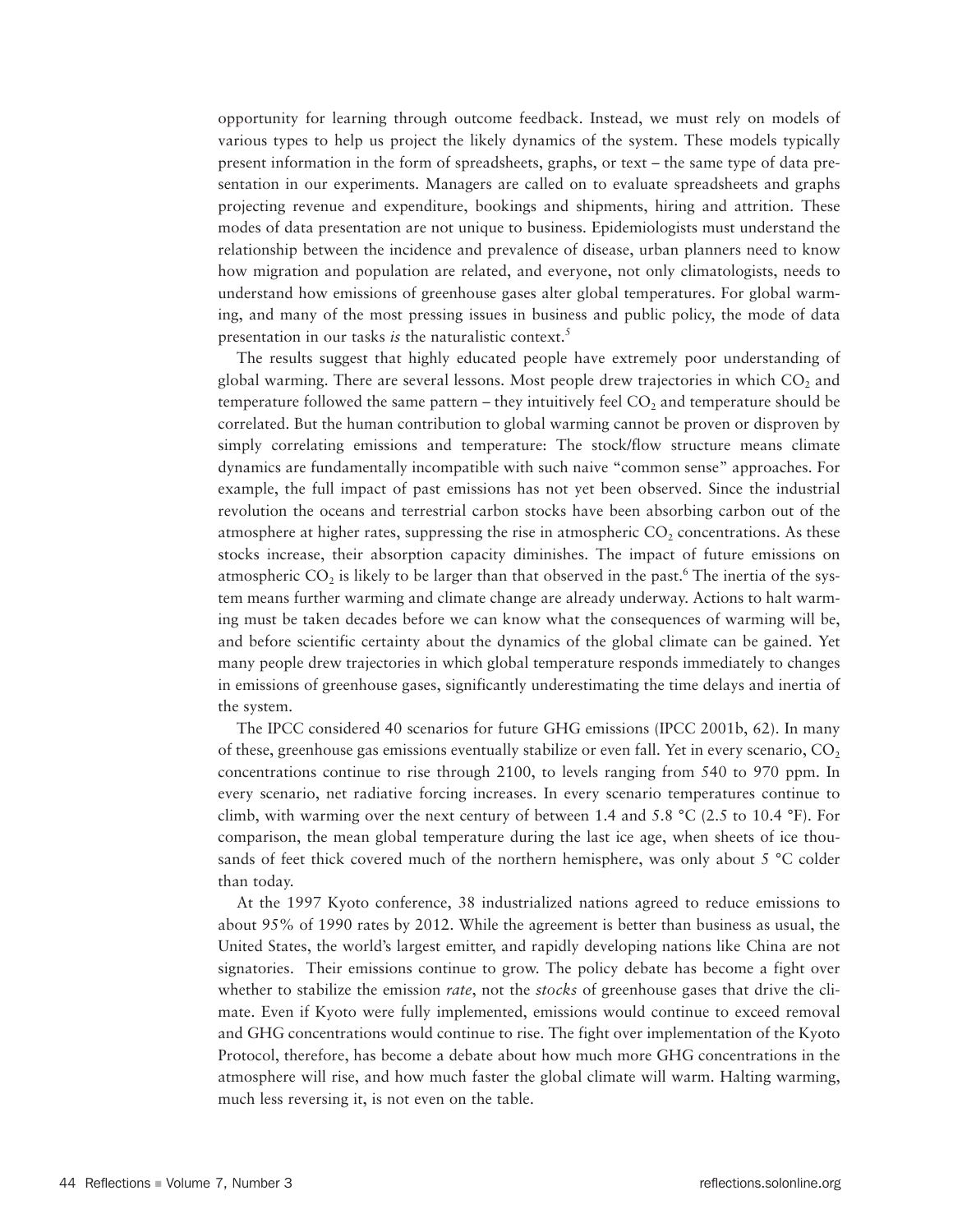### Table 2. Performance of MIT Students on the Stable CO<sub>2</sub> Concentration Task

|                                                                               | <b>CO<sub>2</sub></b> Scenario: |                |
|-------------------------------------------------------------------------------|---------------------------------|----------------|
| <b>CO., Emissions would have to</b>                                           | 400                             | 340            |
| 1<br>Continue to rise through the year 2100                                   | 6%                              | $1\%$          |
| $\mathfrak{p}$<br>Gradually rise about 8% and then stabilize by the year 2100 | 21%                             | $\mathbf{0\%}$ |
| 3<br>Gradually rise less than 8% and then stabilize by the year<br>2100       | 20%                             | 2%             |
| 4<br>Stabilize now at current rates                                           | 14%                             | 7%             |
| 5<br>Gradually fall about 8% and then stabilize by the year 2100              | 7%                              | 23%            |
| 6<br>Gradually fall more than 8% and then stabilize by the year<br>2100       | 18%                             | 22%            |
| 7<br>Immediately drop more than 8% and then stabilize by the year<br>2100     | 14%                             | 44%            |
| N                                                                             | 85                              | 86             |

|                | Temperature would most likely                                                              | CO <sub>2</sub> Secnario:<br>400 | 340 |
|----------------|--------------------------------------------------------------------------------------------|----------------------------------|-----|
| 1              | Continue to rise through the year 2100                                                     | 31%                              | 16% |
| $\overline{2}$ | Continue to rise, then stabilize by the year 2100                                          | 38%                              | 7%  |
| 3              | Rise for a few more years, then peak, gradually fall<br>and stabilize above current levels | 26%                              | 15% |
| 4              | Stabilize now at current levels                                                            | 1%                               | 0%  |
| 5              | Rise for a few more years, then peak, gradually fall and<br>stabilize below current levels | 2%                               | 41% |
| 6              | Rise for a few more years, then peak and continue to fall<br>through the year 2100         | 1%                               | 9%  |
| $\overline{7}$ | Immediately drop, then stabilize by the year 2100 below<br>current levels                  | $\mathbf{0\%}$                   | 11% |
|                | N                                                                                          | 84                               | 85  |

|                         | <b>Emissions Trajectory</b> |         |              | <b>Temperature Trajectory</b> |
|-------------------------|-----------------------------|---------|--------------|-------------------------------|
| Scenario                | $400$ ppm                   | 340 ppm | $400$ ppm    | 340 ppm                       |
| <b>Correct Response</b> | Item 6                      | Item 7  | Items 1 or 2 | Items 1 or 2                  |
| <b>Fraction Correct</b> | 18%                         | 44%     | 69%          | 23%                           |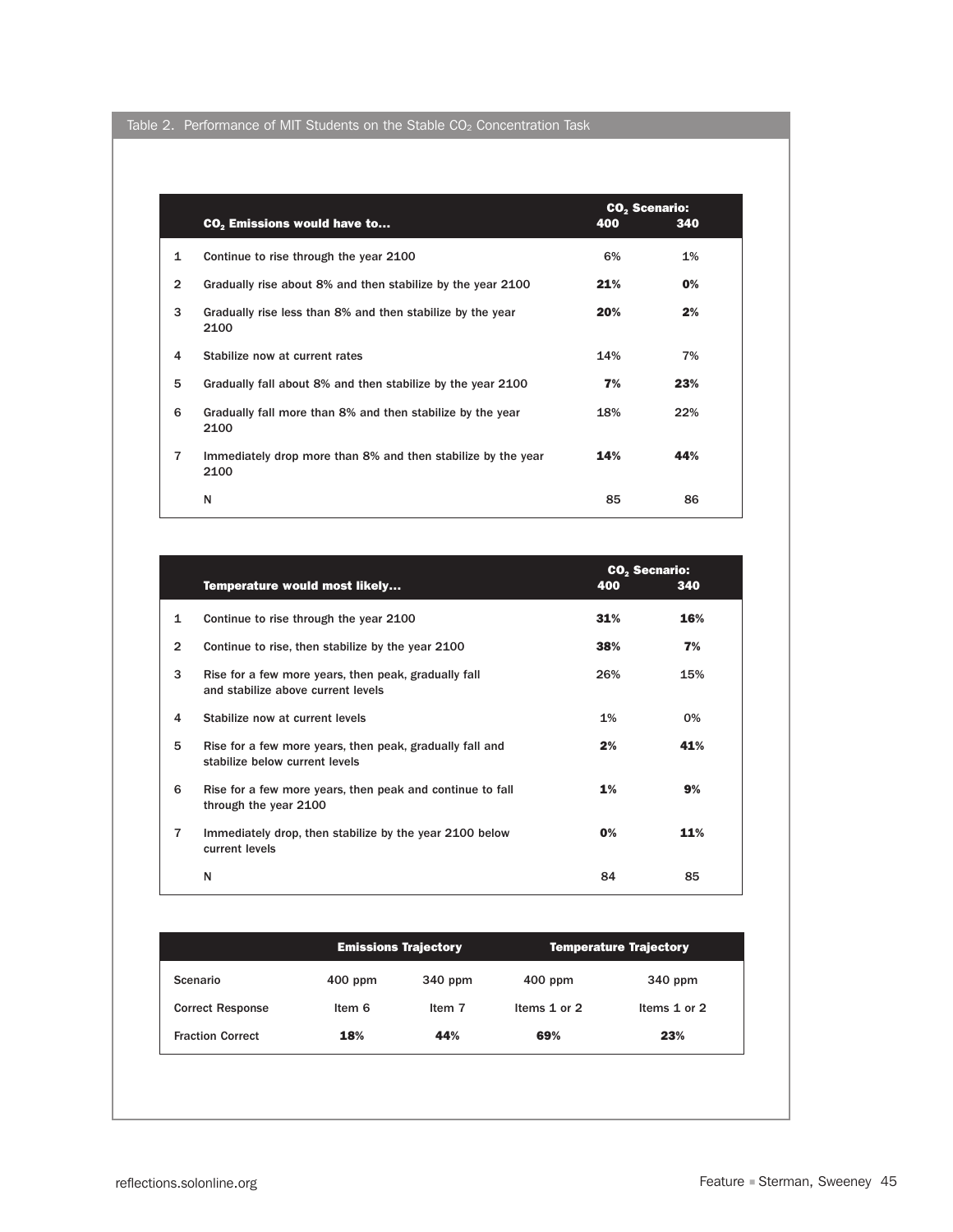The situation is, in fact, even worse. The G. W. Bush administration formally repudiated the Kyoto treaty in 2001. Instead, the administration explicitly adopted the wait-and-see approach. In February 2002, President Bush proposed the so-called "Clear Skies Initiative,"stating

My administration is committed to cutting our nation's greenhouse gas intensity – how much we emit per unit of economic activity – by 18 percent over the next 10 years. This will set America on a path to slow the growth of our greenhouse gas emissions and, as science justifies, to stop and then reverse the growth of emissions. This is the common sense way to measure progress.... If, however, by 2012, our progress is not sufficient and sound science justifies further action, the United States will respond with additional measures....<sup>7</sup>

Even if achieved, the nonbinding target would not "stop or reverse" warming. It would not lower GHG concentrations. It would not even reduce emissions. It proposes only to slow the *growth* of emissions. Emissions will continue to grow. Greenhouse gas concentrations will therefore continue to rise, and warming will accelerate. The language used to describe Clear Skies plays upon the public's inadequate understanding of stocks and flows. By focusing on the GHG intensity of economic output, the proposal can be presented with words like "cutting" and "reduction." In fact, at the rate of real economic growth assumed in the administration's 2002 budget, emissions in 2012 would rise by  $17\%$ .<sup>8</sup> The target 18% cut in emissions intensity over 10 years is designed to sound like a large amount, but it is about the same as the 17.4% drop in emissions intensity that occurred from 1990 to 2000 with no policy intervention. Clear Skies is the continuation of business as usual. A more accurate statement of the policy would be "My administration is committed to further growth in our nation's greenhouse gas emissions, ensuring higher greenhouse gas concentrations and continued global warming. If it turns out that sound science justifies further action, it will be too late."

Here lies both a challenge and an opportunity. The challenge: The majority of Americans believe warming is real and should be addressed. But, as we have seen, people's intuitive understanding of even the simplest dynamic systems is weak. As long as people's common sense tells them that stabilizing emissions is sufficient there can be little political will or public pressure for policies that could stabilize climate and prevent further warming. As long as people believe the delays in the response of the system are short, they will conclude it is best to "wait and see" if warming will occur and how much more harmful it will be before taking action. Such heuristics often work well in everyday tasks with low dynamic complexity, where delays are short, outcome feedback is unambiguous and timely, the opportunities for corrective action frequent, and the costs of error are small. But none of these conditions hold in systems with high dynamic complexity, where delays between actions and impacts are long, outcome feedback is ambiguous and delayed, many actions have irreversible consequences, and the costs of error are often immense. The same decision making heuristics that serve us well in simple systems may lead to disaster in complex dynamic systems such as the climate.

Initiatives like Clear Skies present two possibilities: Perhaps cynical policymakers and special interests are taking advantage of the public's poor understanding of stocks and flows to make do-nothing policies sound like major initiatives. Alternatively, policymakers themselves may not fully appreciate the dynamics of the climate and sincerely believe a wait-and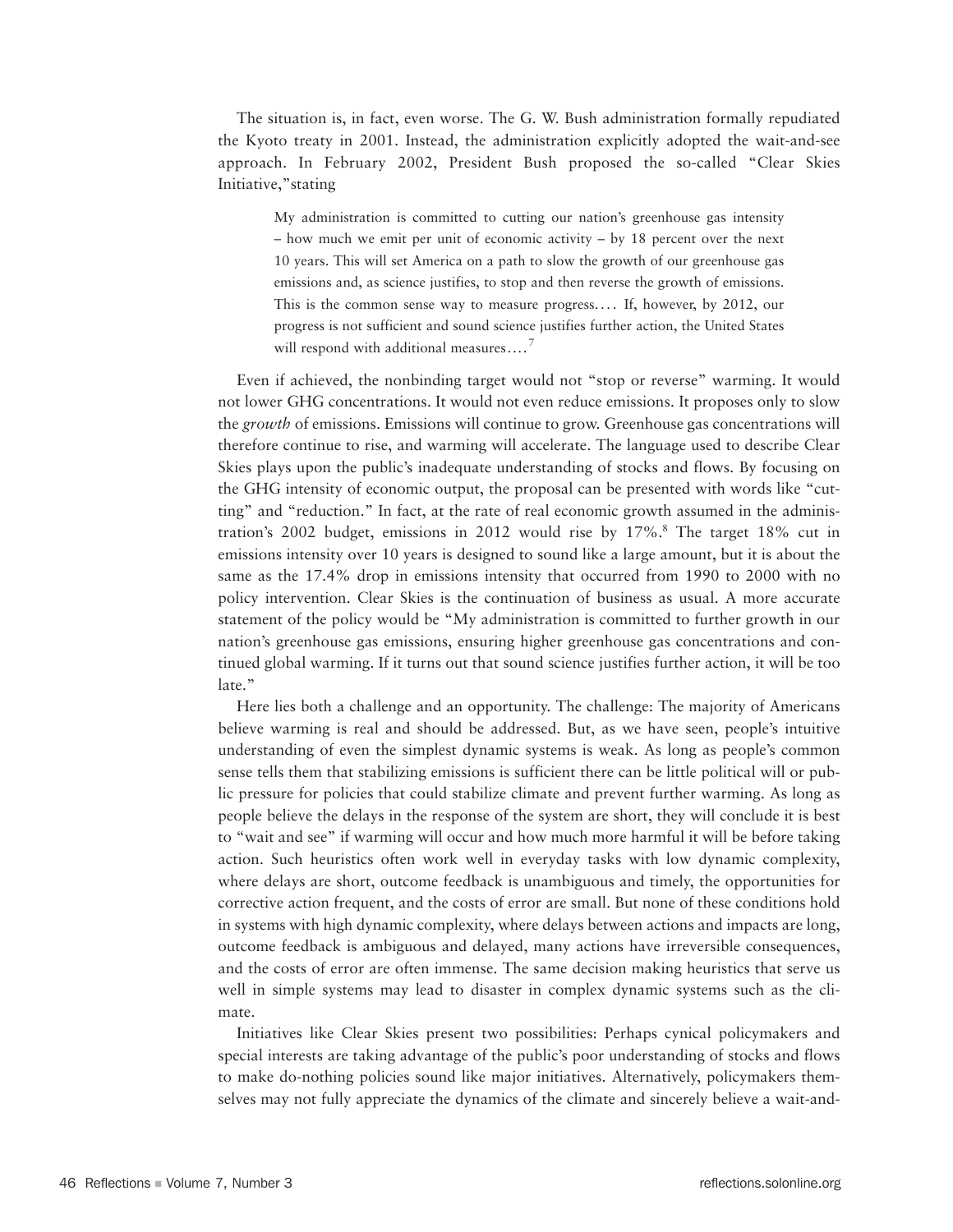see policy is prudent. In free societies, the media are supposed to act as a check on such misinformation. Yet, judging by the poor performance of the highly educated participants in our experiments, many honest policymakers, members of the media and citizens do not understand the most fundamental principles of dynamics, much less the immensely complicated models developed by climate scientists. People judge the plausibility of model-based projections such as those of the IPCC by whether the projections "make sense" relative to their intuitive understanding of the system, and their intuitive ability to relate flows and stocks, understand time delays, and account for simple feedbacks. The results of such models are presented, even in nontechnical reports such as those of the IPCC (2001a), in the form of text, charts and graphs – the same mode of data presentation used in our challenges. Supposedly nontechnical reports such as the IPCC's (2001a) *Summary for Policymakers* are far too technical for the average person – and elected official – to understand. Such presentations are unlikely to overcome the power of "common sense"



and "wait and see." In such an environment, the corrective feedback of a free press may be ineffective.

The opportunity: Dana Meadows (1989), explaining why she wrote a weekly newspaper column to communicate systems concepts to the public, noted that "Even the simplest systems concepts help. The level of public discussion is so simpleminded that it doesn't take much to raise its quality. The most fundamental tenets of system dynamics can clear up significant muddles in public thinking." While the complexities of the global climate are daunting, the essence of the problem is as simple as filling a bathtub. Learning about stocks and flows may go a long way in overcoming people's poor intuitive understanding of dynamics. To illustrate, consider the following letter to the editor of *The Chemical Engineer*, by A. Lodge (1999), in response to an article about the complexities of global climate policy:

The article...gives a fascinating insight into the way international politics struggles with complex technical issues. I was inspired to set up an experiment to test some of the ideas, and hit upon the analogy of using my bath instead of the Earth and taking the water as carbon dioxide. I jammed the plug firmly, and turned one tap to full. I observed that the bath was filling with water. I turned the flow down to 80% – a massive 20% reduction – only to discover that it was still filling but slightly more slowly. At this point I was joined by my neighbour, an American. He pointed out that reducing the flow by 20% was out of the question; we haggled for a bit before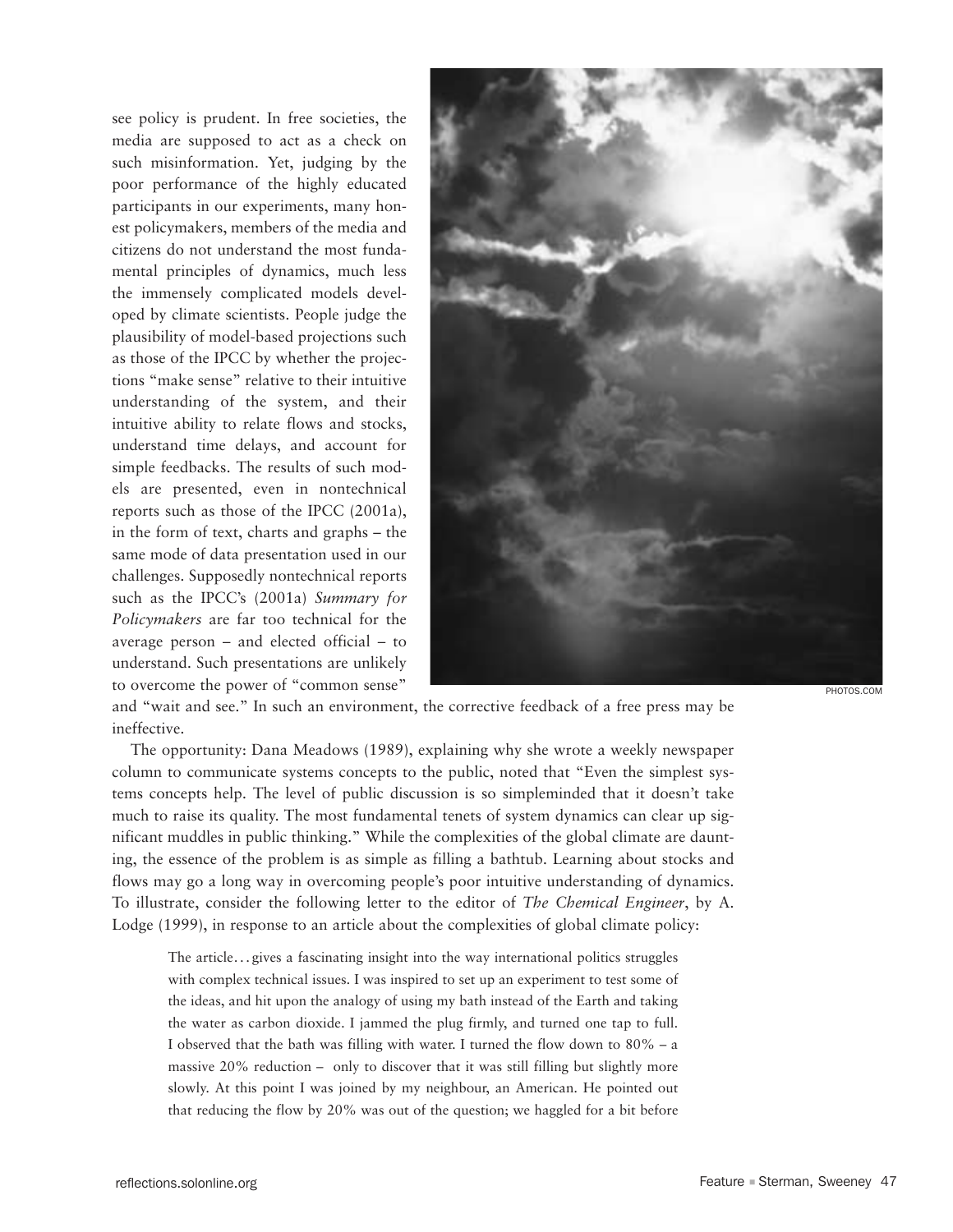agreeing on a reduction to 94.8%. We thought the 5.2% reduction had a nice ring to it. Oddly, the bath was still filling up with water at almost the same rate that it had been initially. My friend then gave me a five pound note to turn the tap down by another 20%. I did so. He then turned on the other tap to exactly counter the 20% saving. I complained, only to be told that he had "bought my credits," whatever that means. He then rushed out, returning with a bucket which he put under the second tap. I was so impressed that I did not notice for a moment that the bath was still filling up and that the bucket would soon overflow. We decided we had experimented enough for one day and went off to the pub. We were on our third pint when we remembered that the experiment was still running.

The letter is a fine example of the power of basic stock and flow logic. The higher the concentration of greenhouse gases in the atmosphere, the higher the global temperature will eventually become. The stock and flow structure of the global climate means stabilizing emissions near current rates will not stabilize the climate, but ensures continued growth in GHG concentrations, and continued warming. The climate is complex and our ignorance great. Yet at another level it is as simple as filling a tub: Humanity is injecting  $CO<sub>2</sub>$  into the atmosphere at about twice the rate it is drained out. Stabilizing the concentration of  $CO<sub>2</sub>$  requires substantial cuts in emissions. Kyoto, while better than business as usual, will not stabilize GHG concentrations at even the record levels they have now attained, much less end the inadvertent experiment in global climate change humanity is now conducting. The sooner people understand these dynamics the sooner they will call for leaders who reject do-nothing waitand-see policies and turn down the tap – before the tub overflows.

### Endnotes

- 1 "The Tragedy of the Commons," Garrett Hardin, *Science*, 162(1968): 1243-1248.
- 2 A Center on Policy Attitudes poll in November 2000 showed that while most Americans believe global warming is real, Only 39% agreed that "global warming is a serious and pressing problem [and] we should begin taking steps now even if this involves significant costs." 19% agreed that "Until we are sure that global warming is really a problem, we should not take any steps that would have economic costs" while another 39% agreed that "the problem of global warming should be addressed, but its effects will be gradual, so we can deal with the problem gradually by taking steps that are low in cost." (*www.pipa.org/OnlineReports/GlobalWarming/buenos\_aires.html*). A Harris poll conducted in August 2001 (*www.harrisinteractive.com/harris\_poll/index.asp?PID=256*) found that 88% of Americans have heard about global warming and most (75%) believe it is real (compared to 19% who don't). Most who have heard about the Kyoto and Bonn accords approve (by 70% to 22%), but Republicans much less likely to believe warming is real or support Kyoto than Democrats. See also Immerwahr (1999).
- 3 The challenge tasks were given to students from MIT and Harvard enrolled in the introductory system dynamics course at the MIT Sloan School of Management, and to students at the Graduate School of Business at the University of Chicago. A full description of participants can be found in the original paper in SoL's library.
- 4 Quoted in J. W. Krutch, (1959) "The Colloid and the Crystal," in I. Gordon and S. Sorkin (eds.) *The Armchair Science Reader*, New York: Simon and Schuster, p. 510.
- 5 Advocates of the naturalistic decision making movement argue that many of the apparent errors documented in decision making research arise not because people have poor reasoning skills but as artifacts of unfamiliar and unrealistic laboratory tasks. While emphasizing the bounded rationality of human decision making, they argue that people can often perform well in complex decision making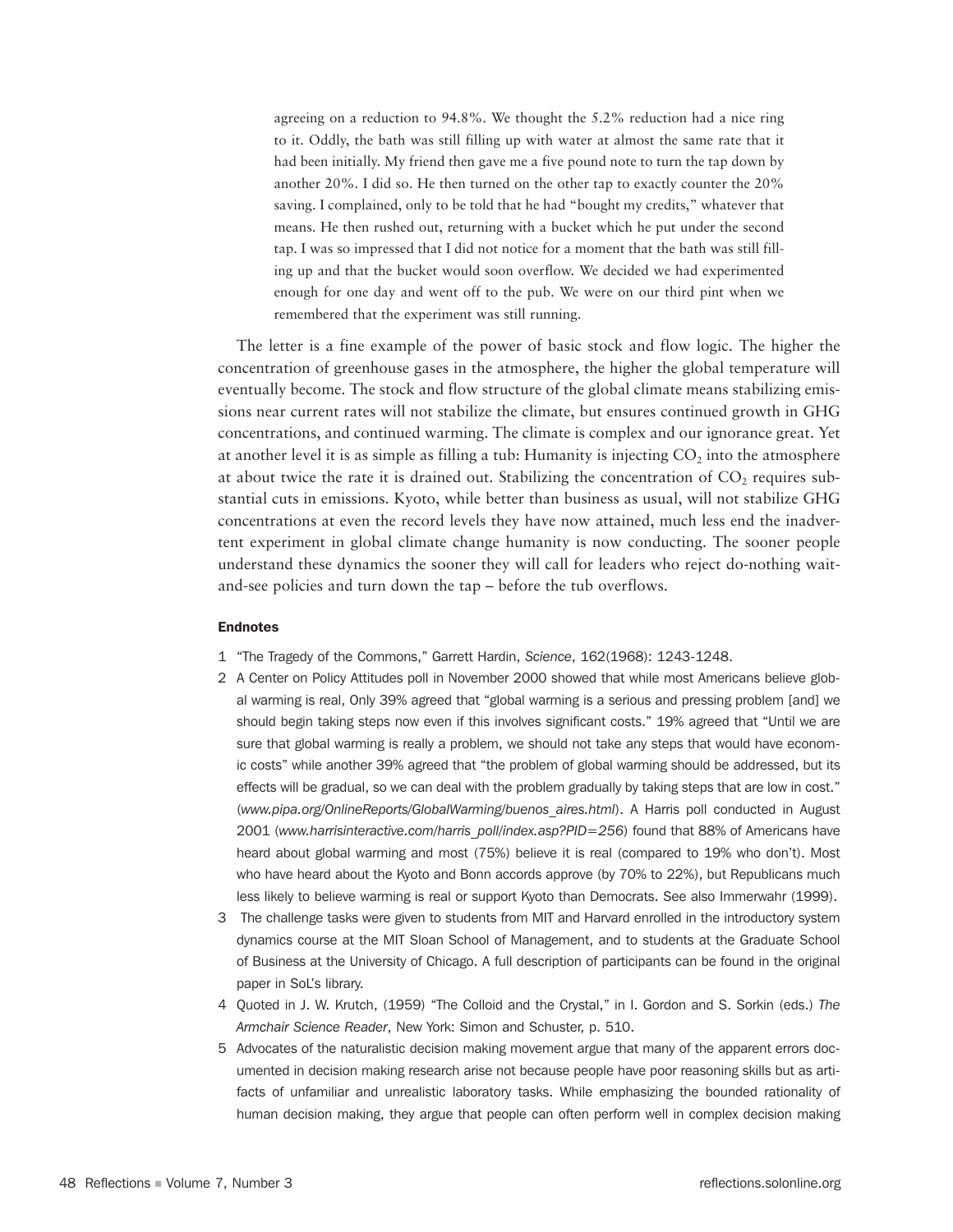settings because we have evolved "fast and frugal" heuristics that "are successful to the degree they are ecologically rational, that is, adapted to the structure of the information in the environment in which they are used…" (Gigerenzer et al. 1999, vii).

- 6 The IPCC (2001b, 51) concludes "The fraction of emitted  $CO<sub>2</sub>$  that can be taken up by the oceans and land is expected to decline with increasing CO<sub>2</sub> concentrations.... [Despite uncertainties] current models consistently indicate that when the effects of climate change are considered,  $CO<sub>2</sub>$  uptake by oceans and land becomes smaller." The limits on sinks include a decline in the uptake of  $CO<sub>2</sub>$  by forests, including North America, where a great deal of land cleared for farming through the mid-19th century has been abandoned and allowed to return to forest over the past century; that process is saturating and may reverse due to development.
- 7 See *www.whitehouse.gov/news/releases/2002/02/20020214-5.html.*
- 8 The administration's proposed 2002 budget projects real GDP will grow from an estimated \$9,382 billion in 2002 to \$12,973 billion in 2012, a 38.3% increase (a compound rate of 3.24%/year); see *w3.access.gpo.gov/usbudget/*. US GHG Emissions would therefore grow to 1.383/1.18 = 1.17 times the projected 2002 rate.

#### **References**

Booth Sweeney, L. and J. D. Sterman (2000). Bathtub Dynamics: Initial Results of a Systems Thinking Inventory. *System Dynamics Review* 16(4): 249-294.

- Diehl, E. and J. Sterman (1995) Effects of feedback complexity on dynamic decision making, *Organizational Behavior and Human Decision Processes* 62(2), 198-215.
- Lodge, A. (1999) Letter to the editor, *The Chemical Engineer.* 25 November, 25.
- Meadows, D. H. (1989). System Dynamics Meets the Press, *System Dynamics Review* 5(1): 68-80.
- Sterman, J. (1989a) Misperceptions of feedback in dynamic decision making. *Organizational Behavior and Human Decision Processes* 43(3), 301-335.
- Sterman, J. (1989b) Modeling managerial behavior: Misperceptions of feedback in a dynamic decision making experiment, *Management Science* 35(3), 321-339.

Sterman, J. (1994) Learning In and About Complex Systems, *System Dynamics Review* 10(2-3), 291-330.

### **ABOUT THE AUTHORS**

John D. Sterman is the Jay W. Forrester Professor of Management and Director of the System Dynamics Group at the MIT Sloan School of Management. *jsterman@mit.edu*

Linda Booth Sweeney has worked with SoL during the past twelve years as a project leader. She has published several books desgined to simplify understanding of systems frameworks, concepts and tools and to provide visual and experiential examples of systems-in-action. Linda received her doctorate in education from Harvard University and is currently the director of SoL's Education Partnership. *Linda\_Booth\_Sweeney@post.harvard.edu*

A new article on this theme by the authors entitled "Understanding Public Complacency About Climate Change: Adults' Mental Models of Climate Change Violate Conservation of Matter' is forthcoming from *Climatic Change* and can be accessed at *http://web.mit.edu/jsterman/www/Understanding\_public.html*.

Reprinted with permission of *System Dynamics Review*, John Wiley and Sons, Limited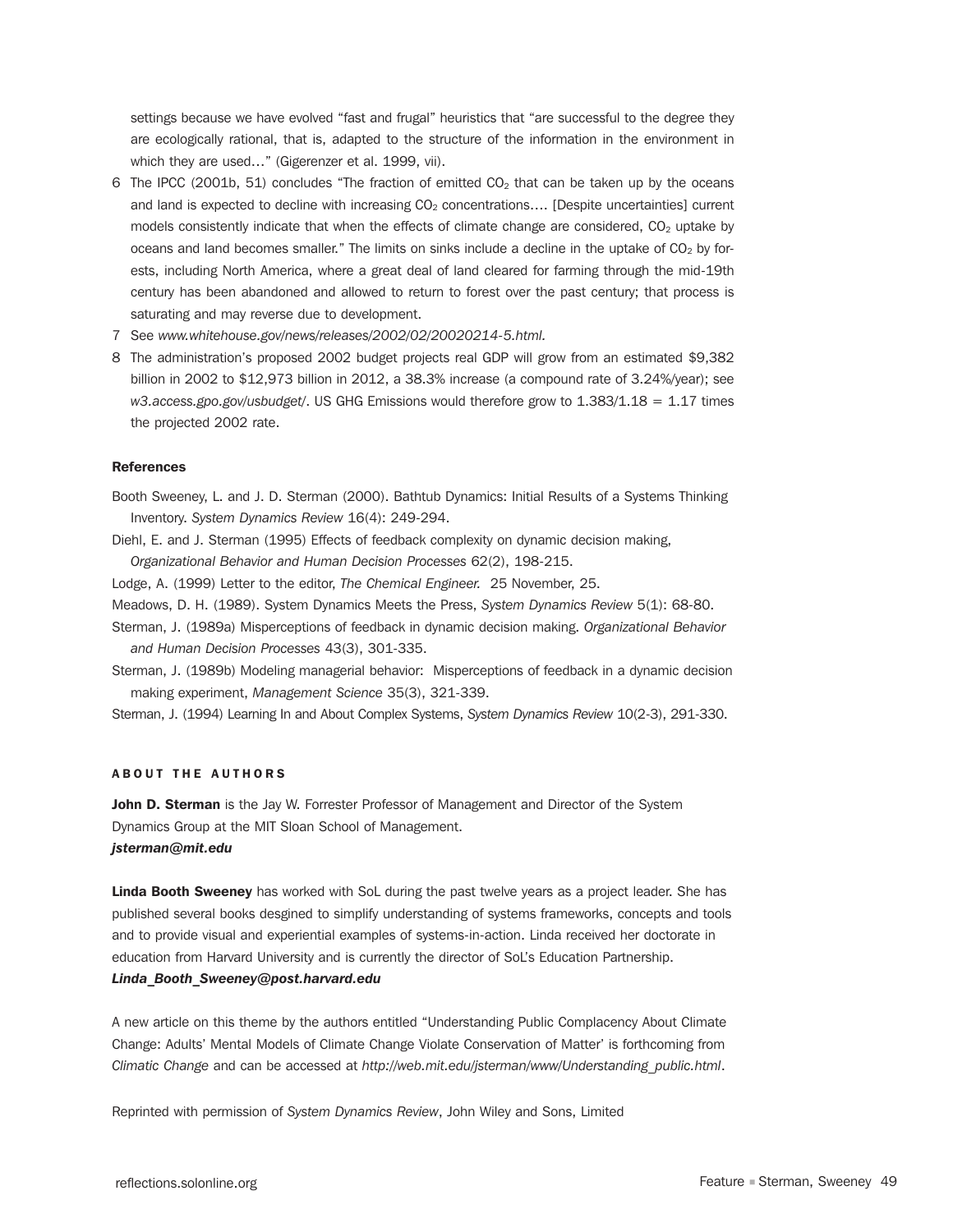### **Commentary** Changing the Landscape for Profitable Control of Greenhouse Gases

*By Tom Fiddaman*



Tom Fiddaman

John Sterman and Linda Booth Sweeney show that even highly educated people have a low level of understanding of the bathtub dynamics of greenhouse gases and temperature. As a result, they favor "wait and see" policies that perform poorly given the long delays between emissions and perceptible climate damage. Ironically, the most common policy for emissions control, tradable permits, also promotes a "wait and see" approach because volatile short-term dynamics overwhelm long-term considerations. Carbon taxes provide a stable alternative that aligns economic incentives with environmental goals, making it easier to act now in spite of uncertainty.

The U.S. is primarily investing in research and development, which creates options for future reductions of greenhouse gases, but also triggers rebound effects that offset reductions by making driving, lighting, and other energy services cheaper to use. European countries are pursuing a wider range of measures, including carbon taxes and tradable emissions permits, with varying success. Market design is proving time consuming and controversial.

Many companies, however, are not waiting for policy to catch up, and are pursing initiatives that reduce greenhouse gas emissions profitably. Because little attention has been focused on emissions in the past, there are many opportunities for such reductions. The payoff is not only short-term operational savings, but also long-term benefits from moving down learning curves, promoting turnover of capital,

public relations, and hedging against future contingencies (e.g. high oil prices or carbon taxes).

Eventually, though, these "no regrets" actions will be fully exploited, and further reductions in emissions will be costly. It is clear that some technologies – e.g. geologic carbon sequestration – will never be adopted without regulatory mandates or a price on carbon, because they entail fundamental efficiency and cost penalties. Firms may continue to pursue reductions altruistically, but in doing so will place themselves at competitive risk. To make further progress, some kind of measures will be needed to change the competitive landscape so that the profit incentive supports action in the benefit of society. Business can have a substantial influence on the kinds of policies that are adopted – but what to ask for?

So far emissions trading schemes have attracted the most attention. They fit conceptually with the Kyoto Protocol, which consists of a set of commitments by developed countries to emissions reductions with respect to 1990 rates and a set of side agreements that facilitates trading. Cap and trade schemes set hard limits on emissions, allocate them as property rights, and permit firms to trade those rights so that there is flexibility to make emissions reductions where they are cheapest to achieve. The principal attractions of cap and trade schemes are that they use market mechanisms, they are compatible with international trading, and (if some permits are given away)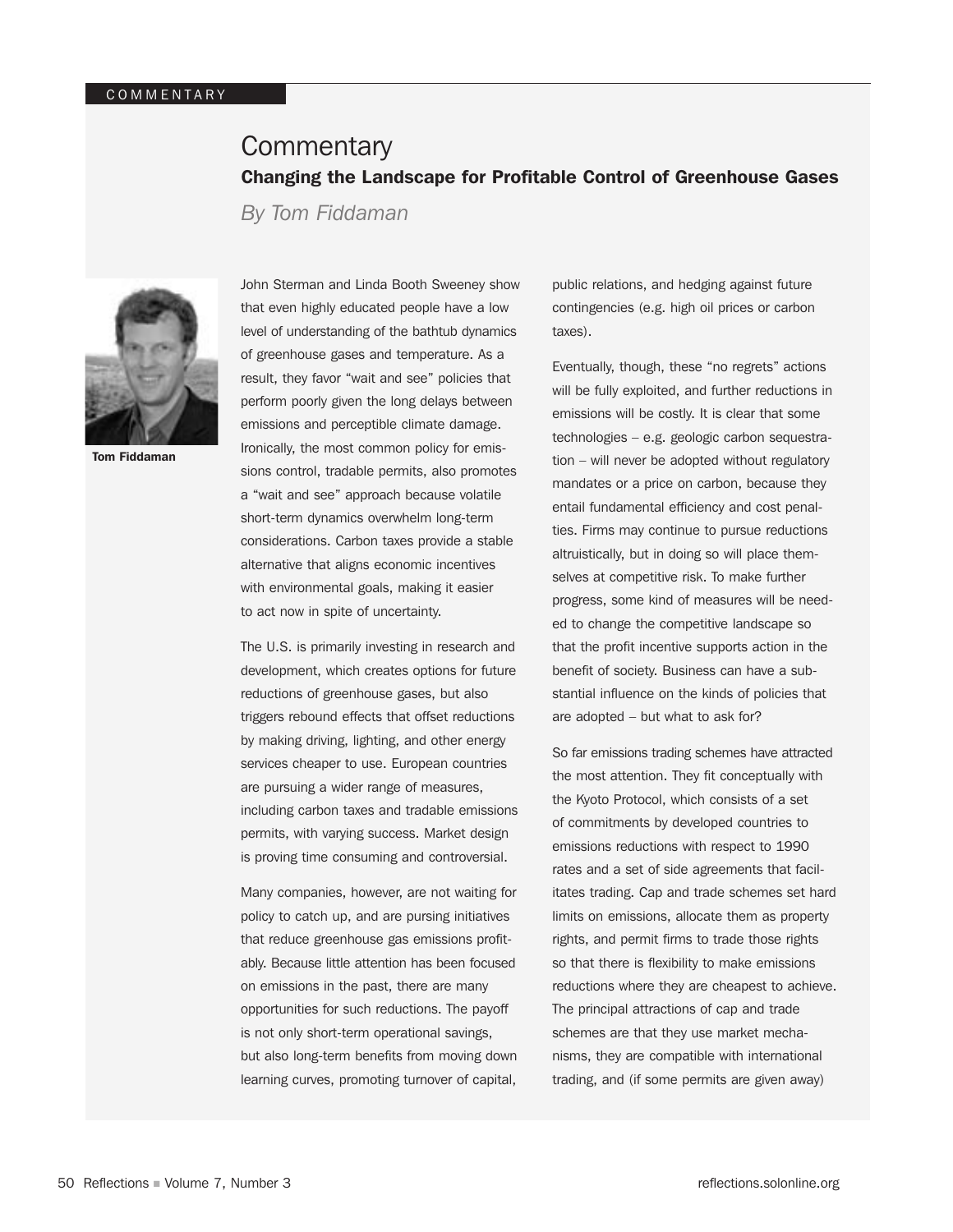they buy participation by compensating carbon-intensive firms for stranded assets.

However, as the recent volatility of European carbon markets shows, there are also serious problems with the cap & trade approach. Emissions markets differ from most commodity markets because governments determine the supply of permits, and only the demand side adjusts in the short run. This immediately creates tensions about the allocation of permits: auction them, or give them away to past polluters? Should the electric power sector or the transport sector bear the greater burden? How can real emissions reductions be distinguished from actions that would have happened anyway, or reflect corruption rather than honest effort?

Permit markets are difficult to manage because emissions are subject to seasonal and business cycle fluctuations, but difficult to change in the

short run because energy demand is associated with long-lived capital equipment. To reconcile fluctuating demand with constant permits, businesses have to maintain an inventory of permits as a buffer, with all of the problems that entails. Commodity and derivative markets will help to fill the gap, but with high transaction costs and volatility, as seen in Europe. Electric utilities, which already have trading departments for other commodities, can handle this. But imagine the challenges for individuals who have to balance their carbon account along with their checkbook, and wonder whether it will be cheaper to visit grandma this month or next.

The potential for drastic short term volatility in emissions markets gives risk-averse leaders strong incentives to set modest goals (high emissions cap levels) in order to avoid triggering damaging high price episodes. Uncertainty about the costs that will result from a given commitment level grows as one looks further

The goal of emissions controls is to reduce the greenhouse gas intensity of the long-lived capital in the economy (loop B1). With a permit system, long term reductions are conditioned on expectations of permit prices, which are driven by short term costs of changes in utilization of capital needed to meet emissions constraints (loop B2). Noise from the business cycle and other sources triggers volatility in prices. Price spikes put pressure on politicians to increase permitted emissions to ease the situation. The longterm need to meet atmospheric constraints (loop B4) gets lost in the short-term shuffle.

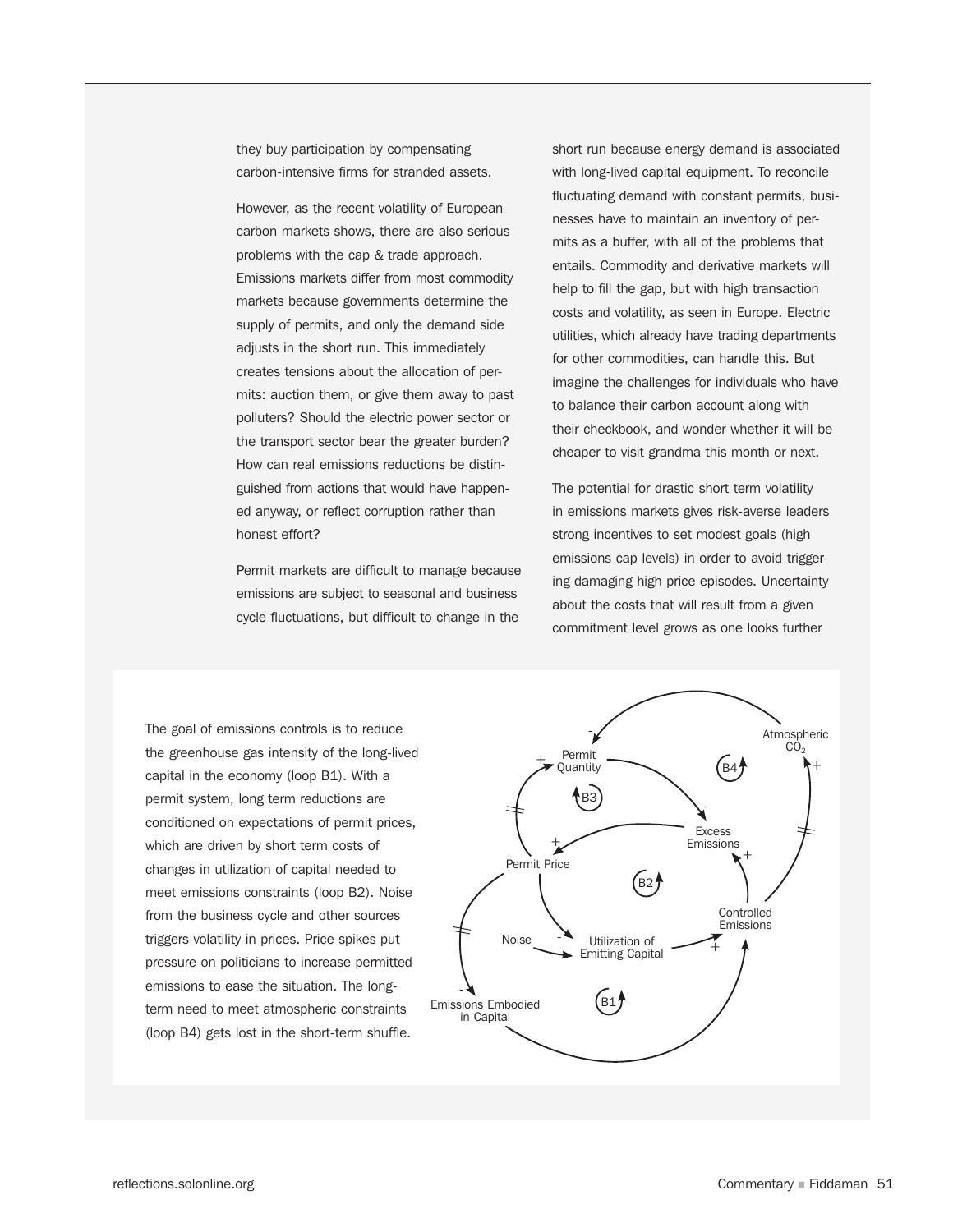into the future, because it is hard to reconcile a fixed emissions trajectory with unknown behavior of population and economic growth. Choosing an appropriate cap is doubly hard because the dynamics of the climate system and the value of avoided climate damage are also uncertain.

Since climate damages are the real risk we should be worried about, we should seek policies free of short-term dislocations and focus on the long term challenge. Fortunately, the global carbon cycle does not much care whether emissions occur next Friday or next year. The stock of carbon in the atmosphere, biosphere, and oceans is a large buffer. Therefore we have no reason to worry about day-today fluctuations in emissions or the choice of a particular path to a stable atmosphere; we just need to put emissions on a generally downward trend.

Several options exist. Permits can be given safety valve price limits, beyond which an unlimited quantity is available, or auctioned in variable quantities. Better still is to switch to a scheme in which governments set prices and markets determine the quantity of emissions to avoid. Ordinarily this means carbon taxes – which have the added benefit of generating revenue that can be used to reduce distortionary taxes on goods like labor and profit. There may be other, more creative means of achieving the same goal, which have not yet been explored.

With carbon taxes, the discussion starts with the prospective benefits of reducing emissions, to establish a dollar value for carbon (unlike permits, easily harmonized with the value placed on other greenhouse gases like methane). The resulting price of carbon can be relatively stable, so that firms and individuals have concrete long-term expectations and can make investments with confidence. Better still, a tax can be adapted easily in response to environmental conditions, so that for example it increases as the concentration of  $CO<sub>2</sub>$  in the atmosphere rises.

A carbon tax has the same effect as a permit price on short-term utilization of capital and thus equivalent cost for a given price. However, the tax is not volatile because it only needs to respond to long-term changes in the atmosphere (and perhaps other slowmoving inputs), and noise is filtered out by large stocks (loop B2). With a stable tax, there is less incentive to discount or play games and investors have clear targets, so loop B1 is more effective as well.

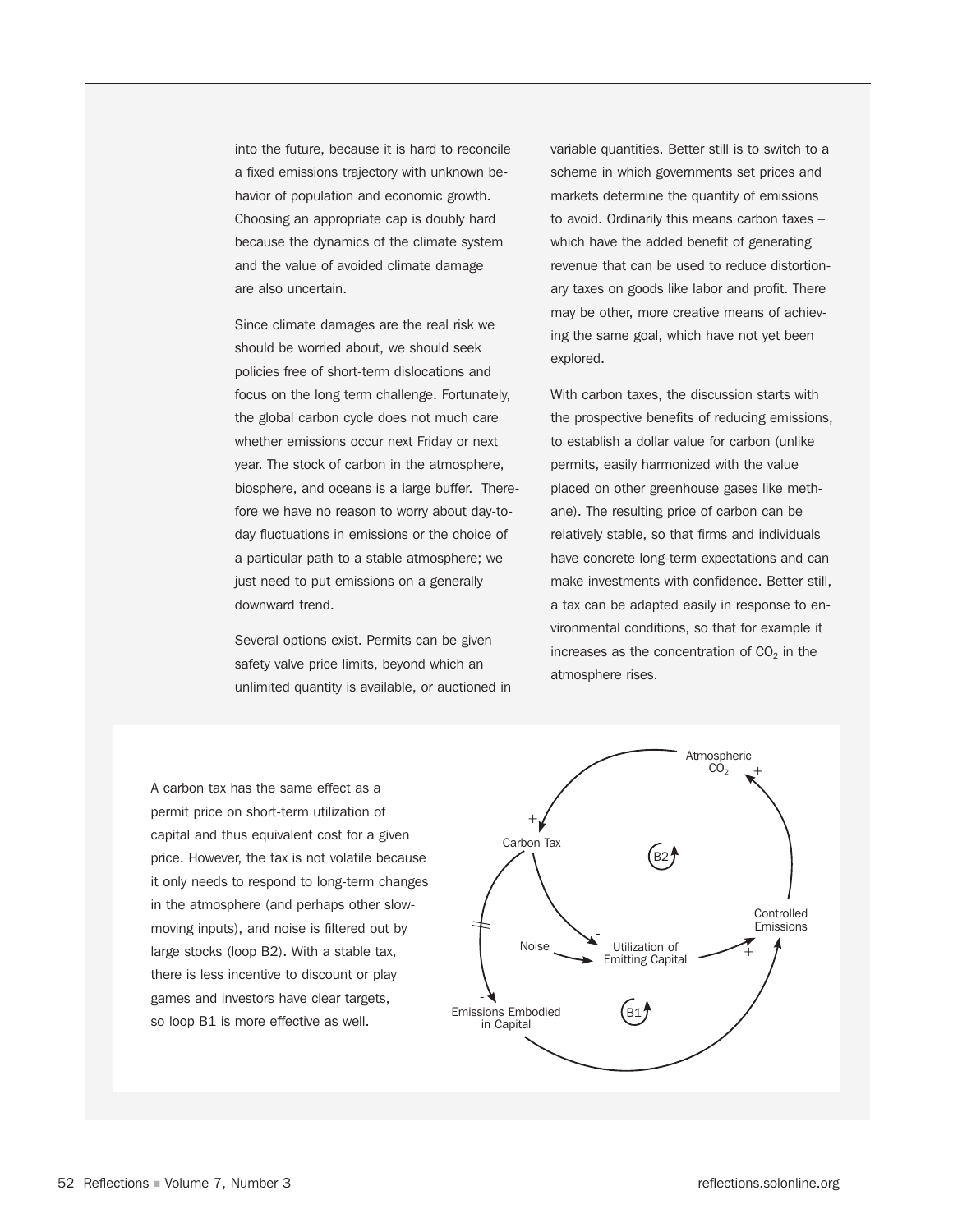

With any kind of emissions control, some firms (energy-intensive industries, for example) will wind up as losers, because their sector shrinks. Permits are not the only way to compensate for this; it is straightforward to divert a small amount of the revenue stream from emissions taxes by creating exemptions for a portion of emissions (declining over time) or lowering taxes on profits. Sadly, to date attention has focused almost exclusively on compensating shareholders, though they are accustomed to and diversified against volatility. Much more attention must be devoted to mitigating impacts on workers in affected sectors.

Even with its current implementation problems, the Kyoto Protocol has substantial net benefits for society (unless you discount the welfare of future generations and poorer nations,

as many economic models now do). What's needed is a graceful transition to a set of commitments and instruments that make it easy to focus on the long term without confounding short-term dynamics. Imagine the benefits of redirecting the effort currently dissipated negotiating market design and the distribution of permits could be directed instead at finding ways to make money through real emissions reductions. Technologies we want will flourish as the economic playing field is leveled to reflect their true value to society. The scope for firms to profit from emissions reductions will grow. The world will be the better not only for reducing climate damage in the long run, but also for improving a host of short term problems: traffic, noise, air quality, and energy security.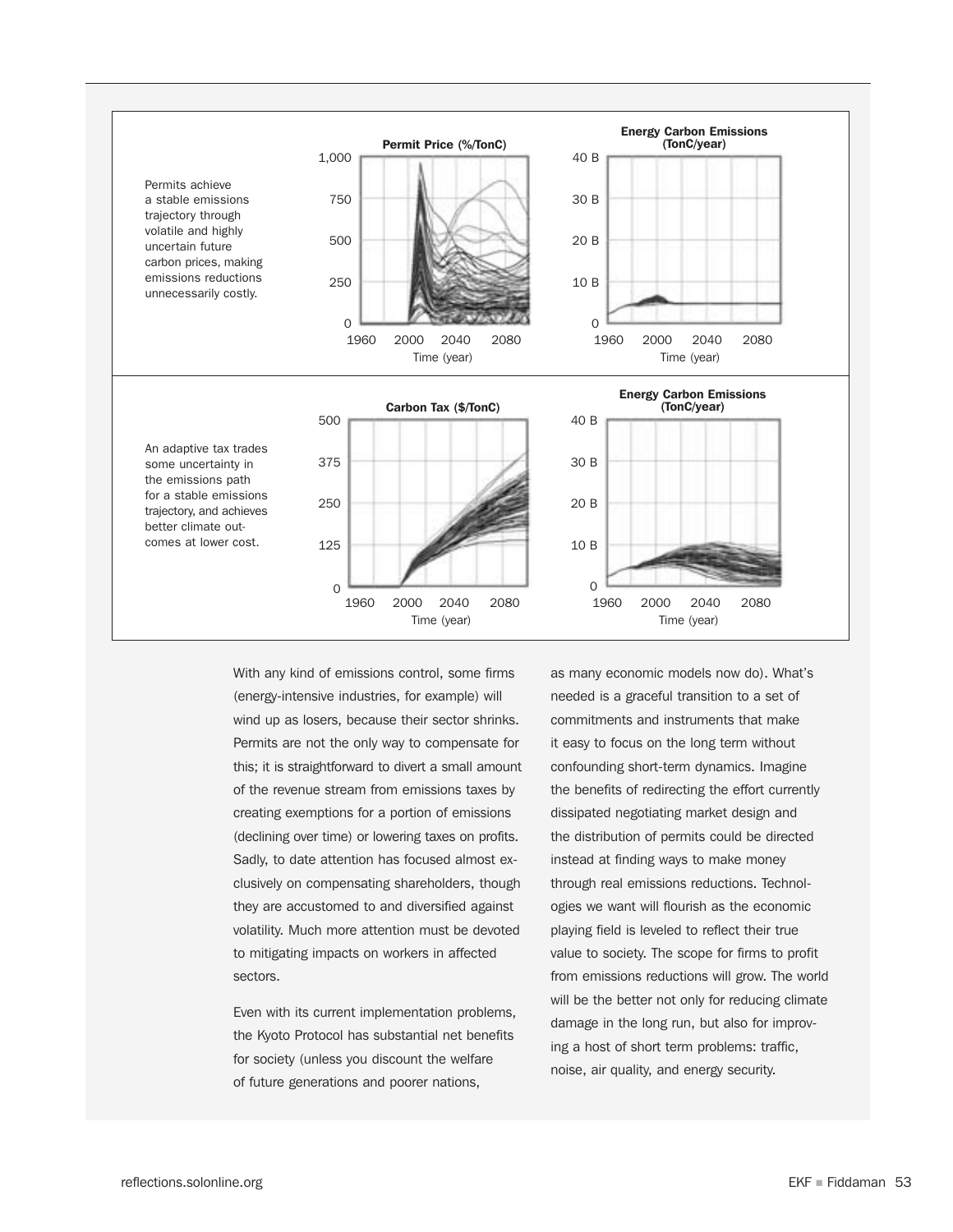#### **Recommended Reading**

This article is adapted from the author's acceptance speech for the 2006 Forrester Prize, awarded for the paper, "Exploring policy options with a behavioral climate-economy model," which appeared in *System Dynamics Review*, Vol. 18, No. 2 (Summer 2002). A copy is available at *www.sd3.info*.

From Donella Meadows' *Global Citizen* column at *www.pcdf.org/meadows Polar Bears and Three-Year-Olds on Thin Ice,* February 1, 2001 *Mother Gaia Reflects on the Global Climate Conference*, December 4, 1997

### Tom Fiddaman

Ventana Systems *tom@ventanasystems.com*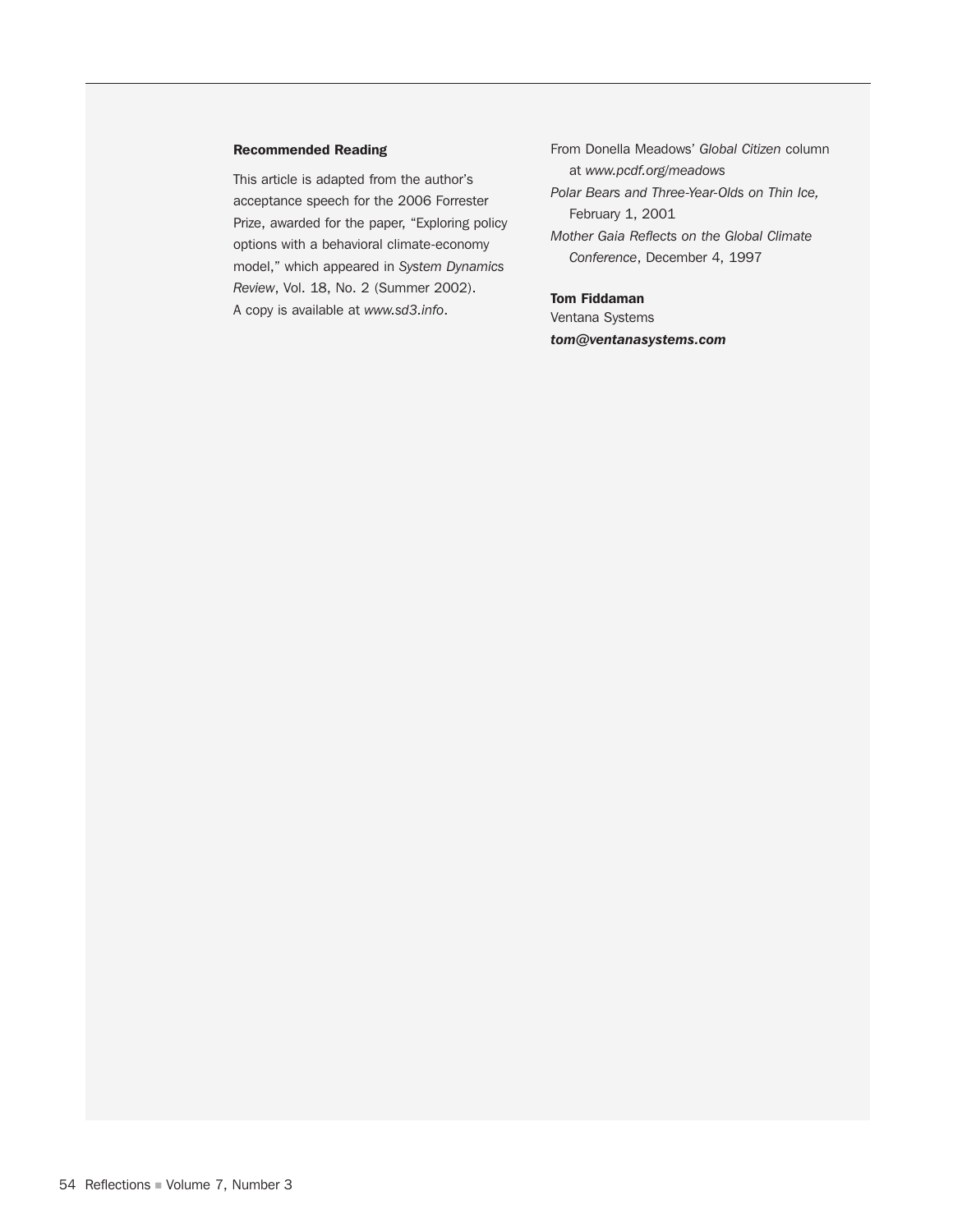### Profit for Life: How Capitalism Excels

*Profit for Life: How Capitalism Excels* was published by SoL in October, 2006. The book's premise – that aligning with nature is good business – is based on author Jay Bragdon's nearly forty years of research on the empirical connection between stewardship and profitability. Drawing on a "learning laboratory" of 60 companies whose average credit ratings, longevity, and growth rates far exceed those of their peers, Bragdon makes the case that those companies that affirm life in their mission, vision, values, and management practices attract the most loyal employees,

strategic partners, customers, and investors – and produce exceptional financial results.

*"The new theory sees the fundamental mission of a business not as profit, but as value creation. It sees profit as a vital consequence of value creation – a means rather than an end, a result as opposed to a purpose . . . . The new* 

### Profit for Life:

How Capitalism Excels

Joseph H. Bragdon SoL, 2006



*"[L]oyalty-based management is about people . . . . It is about motivation and behavior, not marketing or finance or product development.... It is about humanistic values and principles of the kind people devote their lives to . . . . People have always been far more motivated to devote energy to organizations with a service goal than to organizations that exist simply to make a buck."*<sup>2</sup> 

*theory also makes loyalty a truer litmus test of corporate performance than profits ever were or could be."*<sup>1</sup>

— Frederick F. Reichheld, Director Emeritus, Bain & Company, *The Loyalty Effect*

### Introduction

Joseph H. Bragdon

hy is it that mature, cyclical firms such as the steel manufacturer Nucor, Southwest Airlines, and Toyota, have returned from 4 to 100+ times the Standard & Poor's 500 Index during the 31 years from 1974 to  $2005 - a$  period during which many of their once-giant competitors died or neared bankruptcy?

How did Nokia emerge from its identity as a forest products firm in the nineteenth century to become a giant in radio and electronics for most of the twentieth century, and finally, a global power in wireless communications in the past decade?

What is it about Stora Enso's culture that has enabled it to survive for seven centuries when most publicly traded corporations today live for fewer than 50 years?

How did Canon, Intel, HP, and 3M become the hotbeds of learning and innovation that they are today?

All of these companies have long had stewardship cultures rooted in systemic caring. They think and act like living communities that are integral to the larger living systems in which they exist – society, markets, and the biosphere. This conceptual framework is very different from the more traditional, mechanistic view that corporations are

moneymaking machines that exist separate from society and the biosphere, both of which conventional economics views as "external" to the legitimate concerns of business.

During the past half-century, as world population and GDP (gross domestic product) have soared, and the Earth's biospheric carrying capacity has declined, these stewardship cultures have become more clearly articulated.3 Their thought leaders now look more deeply into the connections between the firm, its individual employees, the communities it serves, and Nature. Their quest has been to discover more harmonic and sustainable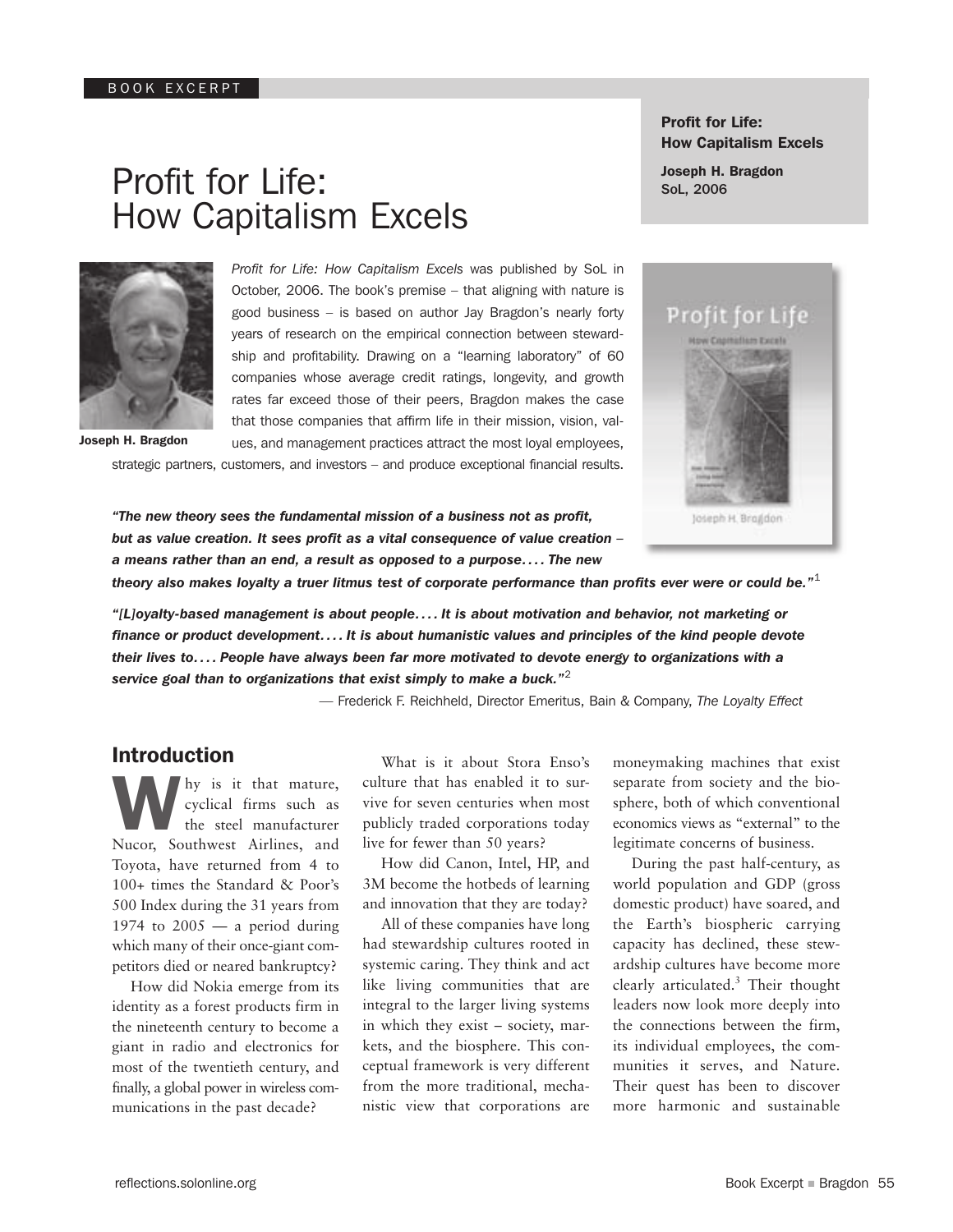ways of operating, and more effective ways to leverage one of our few unlimited resources – the human imagination.

Although still outside the corporate mainstream, the stewardship ideas and practices I will describe have made impressive inroads into every major industry and sector. Companies that have pioneered in the evolution of these practices have rolled up huge market share against their traditionally managed competitors.

Interestingly, the shift in management thinking I have observed parallels similar shifts in scientific thinking – away from deterministic theories, such as Newton's laws of physics, and toward theories based on complexity and the interrelatedness of all things, such as those in the newer sciences of quantum mechanics and ecology. We find a similar shift in medicine and psychology as practitioners explore mind-body connections that manifest in consciousness, free will, empathy, spirit, and ethics.

My goal in this volume is to distill the trends I have followed in management practices and other fields into a coherent and unified theory. This effort has been a personal quest that began in the late 1960s when I first saw a connection between corporate ethics and profitability.<sup>4</sup> The depth of that connection largely eluded me so long as I approached the matter in a traditional, linear (Newtonian) manner. However, it became a good deal clearer in the mid-1990s when I began thinking in a more holistic, systemic framework premised on the new sciences.

### Living Assets

The most important feature of this new theory is the distinction between living assets (people and Nature) and nonliving assets (capital). I believe that, contrary to the mores of traditional capitalism, *living assets are more important to the productivity and longevity of companies than nonliving, capital assets.* Though this may seem a small matter of emphasis, its policy implications are enormous.

Why are living assets more important? In a word, they are the source of nonliving capital assets. Capital assets could not exist absent the knowledge and productivity of people and Nature. Our most intelligent capital assets, including supercomputers, cannot function without human guidance and natural resources.

I link people and Nature together in my definition of living assets because they are so tightly coupled in the web of life. According to biologist Edward O. Wilson, people have an instinctive reverence for life and Nature, which he calls "biophilia."<sup>5</sup> This instinct became wired into our genes through thousands of generations because people who respected life and Nature were more likely to survive and reproduce than those who did not, and were therefore better able to pass on their DNA to future generations.

If you accept the distinction between living and nonliving assets, then the logic of Living Asset Stewardship (LAS) makes sense. We take care of the things we most value. It's as simple as that. LAS,

I believe, is the core of an emergent new theory of management.

### Caring for the Things We Most Value

I define Living Asset Stewardship as "caring about people and the things people care about." In the context of Wilson's biophilia thesis, we can further condense the definition to "respect for life."

"Caring," as used in this sense, is not the soft, sentimental variety, but a more-disciplined, systemic caring that looks to the general health of the larger world (society, markets, and the biosphere) in which we operate.

Deep caring exists when we look beyond the end results of our actions to the processes we use to deliver those results. Traditional companies – those that rigorously manage by objectives – generally receive poor LAS ratings, even if their objectives are praiseworthy, because their linear-thinking, mechanistic behaviors inevitably clash with our human sense of individual value and the ways in which we most effectively learn and innovate. Doing "whatever it takes" to produce a number or result is risky because the linear thinker often cannot see beyond the objective to possible unintended consequences.

Alternatively, the best living asset stewards look to the integrity of their management processes by deeply caring for their employees' health and welfare, respecting their values, and serving the growth of their professional competence – trusting that when these things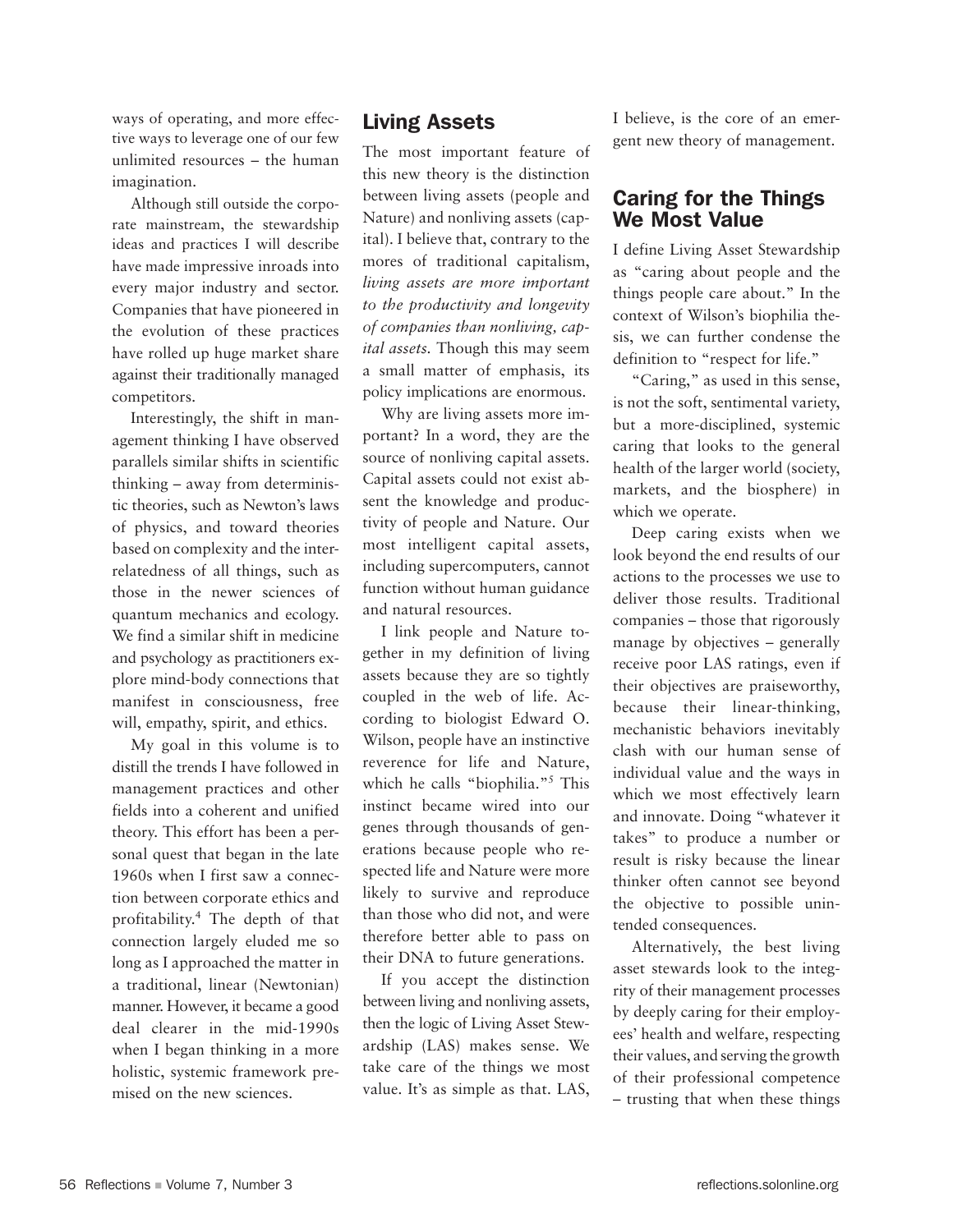are done, the firm's goals will be met. This has been aptly dubbed "management by means."<sup>6</sup>

According to physicist and management consultant Danah Zohar, when companies operate in such ways (i.e., when their processes reflect our biophilic respect for life), they engage our higher thinking capacities. In such environments, people are more apt to transcend their logical, linear-thinking minds and enter their more intuitive and insightful "quantum" minds. We call this inspiration.

It is no accident that corporate LAS leaders attract and hold the best employees, customers, strategic partners, and investors. Their Living Asset Stewardship inspires us to affiliate with them. Whatever the costs of deep caring may be, they are returned many times over in sales and profit.

### The Global LAMP Index™

To test the economic potential of LAS, I constructed a "learning laboratory" of 60 global LAS leaders, collectively called the Global Living Asset Management Performance (LAMP) Index.™<sup>7</sup> Each company in the index was selected for the consistency of its commitment to LAS relative to that of industry peers. To facilitate comparisons, the industry/sector balance of the Global LAMP Index™ closely approximates that of the Standard & Poor's 500 Index (S&P 500) and the Morgan Stanley Capital International (MSCI) World Index. A comparison of the investment performance of these indices yields useful feedback on the market's assessment of LAS.

As one might expect, all 60 companies in our LAS learning laboratory are also prominent on

| Table 1: LAMP Investment Performance |  |
|--------------------------------------|--|
|--------------------------------------|--|

Returns for both LAMP benchmarks\* – the 16-company Focus Group and the larger Global LAMP Index™ – were consistently superior to the most commonly used benchmarks of global and domestic equity performance.

| Annualized Total Returns (as %) at Year-end 2005 |  |  |  |  |
|--------------------------------------------------|--|--|--|--|
|--------------------------------------------------|--|--|--|--|

| <b>Index</b>       | 1 Year | 3 Years | 5 Years | <b>10 Years</b> |
|--------------------|--------|---------|---------|-----------------|
| Focus Group        | 9.53   | 17.90   | 4.98    | 14.93           |
| Global LAMP Index™ | 11.63  | 22.62   | 8.26    | 17.37           |
| S&P 500            | 4.91   | 14.38   | 0.54    | 9.07            |
| <b>MSCI World</b>  | 9.49   | 18.69   | 2.19    | 7.04            |

\* LAMP returns are based on an equal-weighted back-cast with dividends not reinvested. The S&P 500 and the MSCI World indices are weighted by market capitalization with dividends reinvested. Unlike the benchmark indices, which regularly drop laggard companies and add faster growers, there were no changes in the Global LAMP Index™ for the indicated period.

global ethics and sustainability indices. But here the similarity to those indices ends. Our system for selecting LAMP companies looks beyond objectives and outcomes (the triple bottom line) to the additional dimensions of means and process. (See Chapter 1 for more on the triple top and bottom lines.) This deeper, more demanding approach to stewardship is more congruent with the ways in which living systems operate. Its authenticity resonates with stakeholders and makes a huge difference in financial returns.

To explore the inner workings of LAS, I have extracted from the learning laboratory 16 companies whose stories we will follow throughout this volume. Notably, these companies, collectively called the Focus Group, are overrepresented in mature, cyclical industries that typically operate in traditional, mechanistic ways –the airline, auto, chemicals, forest products, primary metals, and steel industries. The risk in using this configuration was a weakening of the argument for LAS by skewing the Focus Group toward slow-growth industries. However, the benefit is in highlighting the huge gains LAS leaders have earned at the expense of traditionally managed firms in these industries, as illustrated in appendices 2 and 5.

Chapter 5 will discuss in greater detail the selection processes I have used. Table 1 shows how the Global LAMP Index™ and the Focus Group have performed; the results are stunning.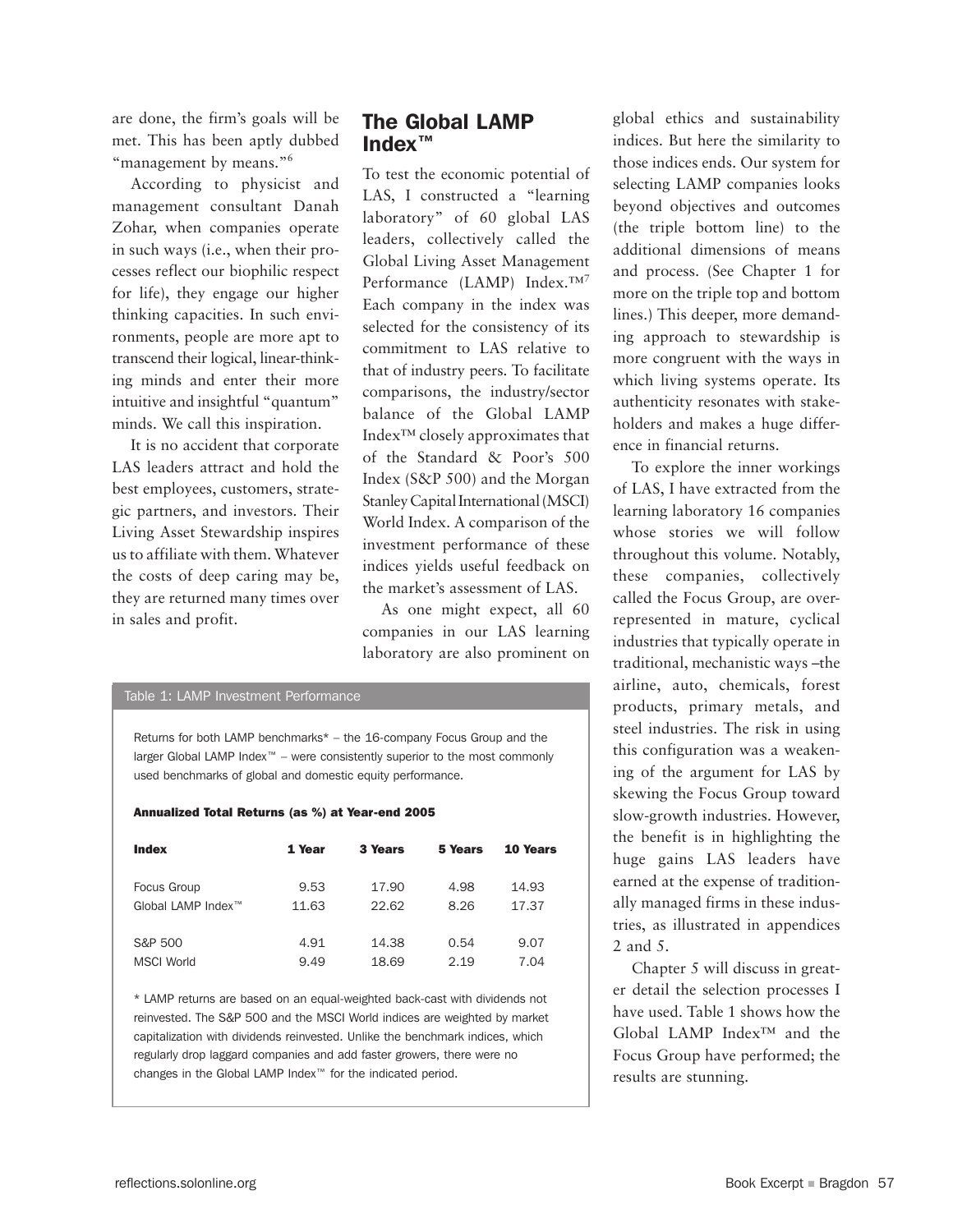The Global LAMP Index™ returns of the past decade (1996– 2005) were more than double those of its closest proxy (the MSCI World Index) on an annualized basis, and beat the S&P 500 by a large margin, as well. The consistency of the LAMP's performance lead over both benchmarks – in both up and down markets – is extraordinary and can be seen in greater detail in Table 5-1 and Appendix 2. During that 10 year period, the performance of the more cyclical Focus Group was also exceptional, although it lagged behind the larger LAMP index because of its greater exposure to mature, slow-growth industries.

These results defy the conventional Wall Street wisdom that risk and reward are closely linked. By such logic, stocks that outperform in rising markets should underperform in declining markets. Though I do not argue with such reasoning as a general rule of thumb, I think it can be trumped when, as we are now witnessing, a superior strategic model begins to overtake an inferior one.

The results shown in Table 1 are based on back-tests rather than on actual returns. This is appropriate for a learning laboratory, in which our objective is to discover the effects of stewardship best practices. For the sake of consistency, results of the two LAMP averages are based on the same companies – equally weighted at the start of each year – for the entire 10-year test period. We assume no trades that might have heightened performance.

### Shared Principles of LAS Leaders

All of the companies in the Global LAMP Index™ share core philosophical and organizational principles. These are consistent with the idea that firms are living communities whose primary assets are living assets, and whose existence utterly depends on the health of larger living systems.<sup>8</sup> Because all life and living systems are inherently organized as networks, this mental model sees the optimal corporation as a living network that is closely integrated into the web of living networks in which it exists, where everything is related to everything else.

Although this mindset, or "theory of system," is rarely explicit in the policies of corporate LAS leaders, it is certainly implicit and increasingly expressed in corporate communications.<sup>9</sup> We typically find among LAMP companies:

• corporate mission, vision, and value statements that reflect life-affirming, sustainable ideals;

• operating principles that respect the environment and conserve resources;

• organizations that are decentralized and networked, with localized decision-making authority;

• workplaces where employees are trusted, empowered, and held accountable;

• leaders who mentor and serve the professional growth of employees;

• cultures that support continuous learning, collaboration, and idea sharing;

• fiscal policy designed to

sustain the firm for generations and create a legacy for stakeholders; and

• management systems that regard profit primarily as a means to higher-quality service, rather than as an end in itself.

These principles and policies are consistently applied, and are congruent with a theory of system centered on the tight coupling of people and Nature in the web of life. In global LAMP companies we find that theory expressed in cultures that manage primarily by means (symbiosis) rather than by objectives. We also find it expressed in the fast-growing field of "industrial ecology."<sup>10</sup>

### Shared Practices of LAS Leaders

Global LAMP companies' management practices are integral to their theories of system, ensuring that LAS principles are implemented at every level. Such consistency and congruency build commitment, trust, and loyalty from within – the foundations of strong relationships throughout the enterprise. Strong "relational equity" is the surest way to build financial equity.

Although the practices of LAMP companies may differ in emphasis or degree, they typically exhibit the following characteristics:

• CEOs and senior leaders continually support LAS in word and deed;

• management and employees are evaluated on their understanding of LAS principles and advancement of stewardship practices;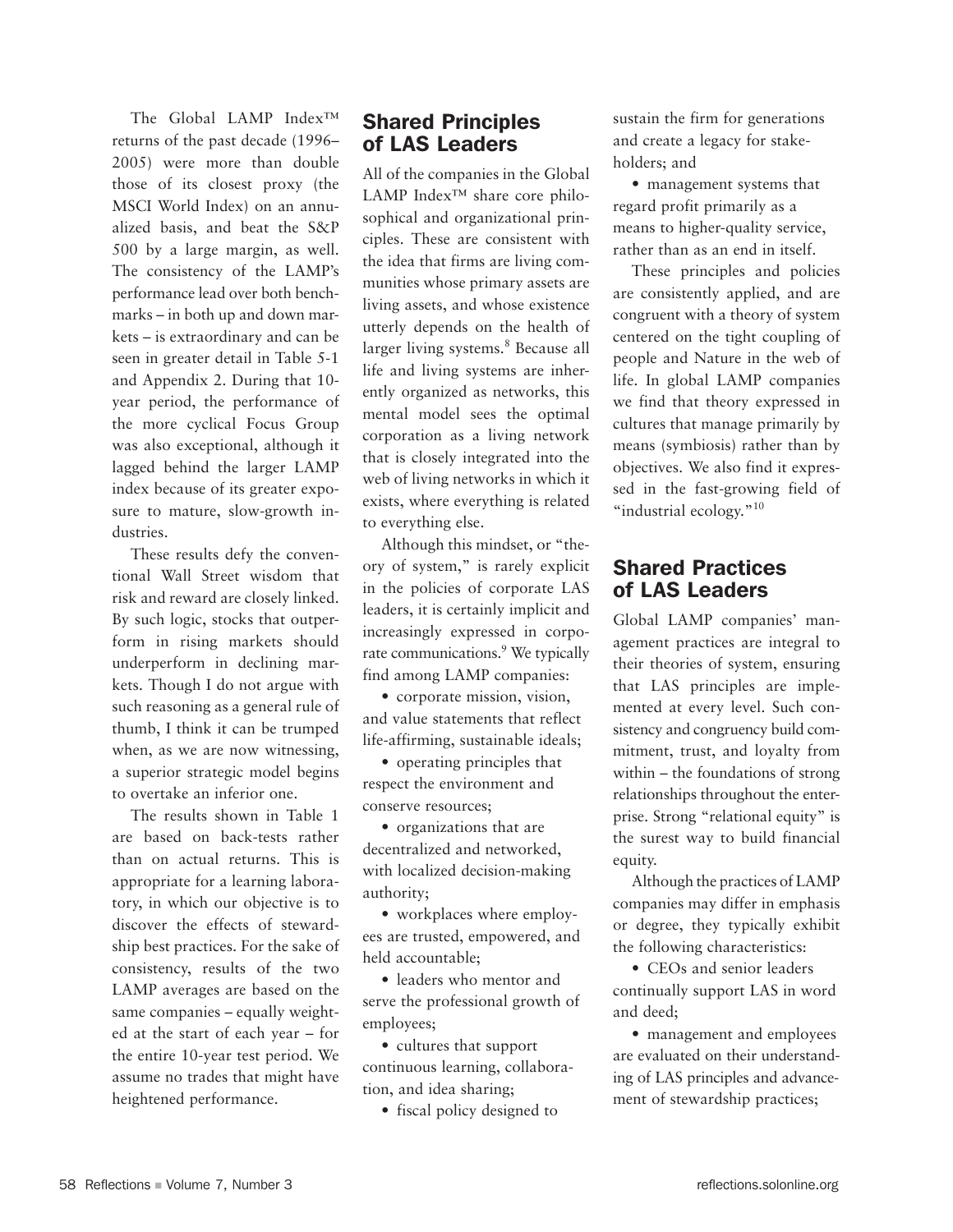• sustainability and respect for life are embedded in all strategic thinking and planning;

• IT infrastructure supports ubiquitous networking between employees, customers, suppliers, and other important stakeholders;

• reporting systems are open and transparent, and include robust, balanced scorecard metrics;

• results are continually audited and evaluated to advance learning;

• investments look to longterm synergies rather than quick returns; and

• borrowing is limited and well within the firm's means – even in the worst of circumstances.

In the opening quote of this Introduction we find strong affirmation of the foregoing principles and practices. Bain & Company has built a dynamic franchise on its "loyalty practice." Frederick Reichheld, who led this practice, puts a high premium on "mutual caring, respect, responsibility, accountability . . . and trust" as ways to build loyalty.<sup>11</sup> This is not to say that Bain and Reichheld endorse Living Asset Stewardship, but they do affirm qualities that are deeply embedded in LAS cultures.

### Leverage

The operating leverage in corporations comes from *synergies*, not from financial (i.e., mechanistic) gearing. Synergies arise when individual transactions benefit not only the transactors, but also the larger living systems in which they exist. When this happens, the

whole becomes more than the sum of its parts. Gearing works differently. It involves a linear and finite *transfer* of energy rather than a continuous and cumulative *cycling* of energy. It also invites risks. Obviously, companies that borrow extensively to leverage their operations must repay the money they borrow.

LAMP companies' aversion to debt is evident in the strength of their balance sheets. More than 58 percent of LAMP companies have Moody's credit ratings of A-1 or higher. (See Appendix 3 for credit ratings for the Global LAMP Index™ companies.) As

seen in Table 3-1, this is more than double the ratio for the global corporate average. Also important, all LAMP companies are rated as investment grade, whereas nearly one-third of the companies comprising the global corporate average are rated below investment grade – a gap that has widened during the past decade. This is not random happenstance, but an integral function of the way the firms operate.

LAMP leaders seek leverage through inspiring employees and nurturing their professional growth. This creates huge synergies, as will be discussed in chap-

| Table 5-1: Performance Comparisons (1996-2005)                                                                                   |             |             |                    |             |                    |  |
|----------------------------------------------------------------------------------------------------------------------------------|-------------|-------------|--------------------|-------------|--------------------|--|
| Global LAMP Index™ vs. MSCI World and S&P 500 Indices<br>Total Returns: Principal + Dividends (as %)<br>LAMP Excess (% pts.) vs. |             |             |                    |             |                    |  |
| Year                                                                                                                             | <b>LAMP</b> | <b>MSCI</b> | <b>S&amp;P 500</b> | <b>MSCI</b> | <b>S&amp;P 500</b> |  |
| 1996                                                                                                                             | 27.72       | 13.47       | 22.94              | 14.25       | 4.78               |  |
| 1997                                                                                                                             | 33.91       | 15.76       | 33.35              | 18.15       | 0.56               |  |
| 1998                                                                                                                             | 29.23       | 24.31       | 28.57              | 4.92        | 0.66               |  |
| 1999                                                                                                                             | 47.66       | 24.94       | 21.04              | 22.72       | 26.62              |  |
| 2000                                                                                                                             | 2.02        | (13.19)     | (9.10)             | 15.21       | 11.12              |  |
| 2001                                                                                                                             | (6.02)      | (16.80)     | (11.88)            | 10.78       | 5.86               |  |
| 2002                                                                                                                             | (13.80)     | (19.88)     | (22.09)            | 6.08        | 8.29               |  |
| 2003                                                                                                                             | 40.61       | 33.10       | 28.67              | 7.51        | 11.94              |  |
| 2004                                                                                                                             | 16.78       | 14.72       | 10.88              | 2.06        | 5.90               |  |
| 2005                                                                                                                             | 11.63       | 9.49        | 4.91               | 2.14        | 6.72               |  |
| <b>Totals as %:</b>                                                                                                              |             |             |                    |             |                    |  |
| <b>Cumulative:</b>                                                                                                               | 394.42      | 97.37       | 138.31             |             |                    |  |

Returns for the Global LAMP Index™ are back casts based on equally weighting each LAMP company at the start of each year. The foregoing LAMP results assume dividends are taken rather than reinvested. Returns for the S&P 500 and the MSCI World indices are weighted by market capitalization and assume reinvestment of dividends as earned. There can be no assurance that any of the performances or performance patterns indicated in this chart will continue into the future. Source of MCSI data: Morningstar.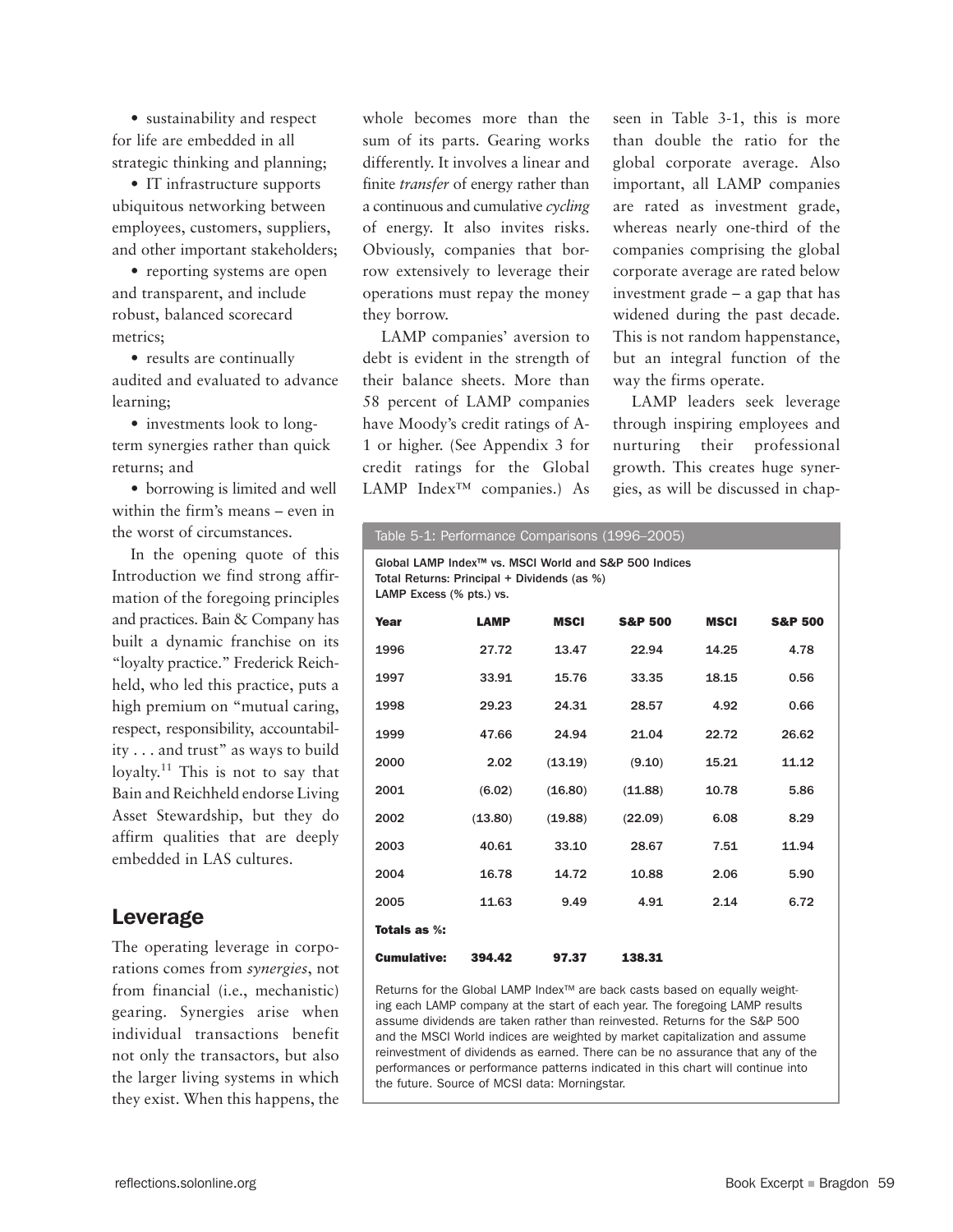ters 1 through 4. These leaders also understand that the carrying costs of debt can overwhelm companies during economic hard times, causing unplanned asset disposals, service interruptions, layoffs, and even bankruptcy. This reality is nowhere more evident than in the auto, steel, and airline industries – a fact that only underscores the outstanding performance of LAS leaders Toyota, Nucor, and Southwest Airlines. All three have been consistent profit and quality leaders in these very industries for more than three decades, with no layoffs. Not surprisingly, they are renowned for the spirit and professionalism of their employees, as well as for their humanistic and caring cultures.

### **Durability**

LAS cultures are more durable than traditional ones because networks are more adaptable than management hierarchies. By engaging all their human resources, rather than just a select few at the top, LAMP companies develop quicker reflexes and deeper insight, which generally feed back to generate superior innovation.

The longevity of our learning laboratory supports this observation. The average and median ages of companies in the Global LAMP Index™ exceed 100 years, as shown in Appendix 4. According to a famous study by Royal Dutch/Shell, this is more than double the average life expectancy of exchange-listed corporations, which is in the vicinity of 40 to 50 years.

Successful networking isn't related to company size, as some might imagine, with advantages accruing mainly to smaller, community-based companies. Some of the world's largest companies – Alcoa, Canon, Hewlett-Packard, HSBC Group, Intel, Johnson & Johnson, Royal Dutch/Shell, 3M, and Toyota – are radically decentralized and networked, with authority pushed as far out to the local level as possible. Within each operating unit these companies foster cultures of community, mutual caring, and shared responsibility.

The role of leaders in such organizations is to serve the professional growth of people working within the network – the means of the network's productive capacity – rather than to manage them by "command and control." Robert Greenleaf has called this approach "servant leadership." In his words, "The first order of business is to build a group of people who, under the influence of the institution, grow taller and become healthier, stronger and more autonomous."<sup>12</sup>

The durability of global LAMP companies is further enhanced by an ethic of freely sharing important business information. Employees are closely linked through corporate intranets so people in diverse business units can readily draw on each other's knowledge and experience. They regularly rotate through different business units and functions as a way of building relationships and exchanging skills within the firm. Employees are encouraged to form communities of practice wherein people with similar interests congregate to exchange ideas – both virtually and face-to-face. Those who make significant contributions are quickly recognized and rewarded without regard to their professional status. When business is good, LAMP companies are quick to share their prosperity with employees. When it is bad, they find creative ways to avoid layoffs or to help displaced employees retrain and find new work.<sup>13</sup>

### Institutional Investors

Institutional investors today control most of the world's publicly traded shares. As public fiduciaries, they must act prudently and in their customers' best interests. If LAS produces better value and investment returns than traditional business practices do, these investors must favor the winning model. As the relative growth of the Global LAMP Index™ attests, they have, indeed, done so.

The more institutional investors come to understand how the dynamics of LAS contribute to profitability, the more active they are likely to become in encouraging better stewardship in portfolio companies. This is already happening on an ad hoc basis among members of the Council of Institutional Investors (CII), a consortium of more than 140 pension funds with approximately \$3 trillion under management.<sup>14</sup>

Looking to the future, I believe that institutional investors who learn the ways of LAS and promote it in the marketplace will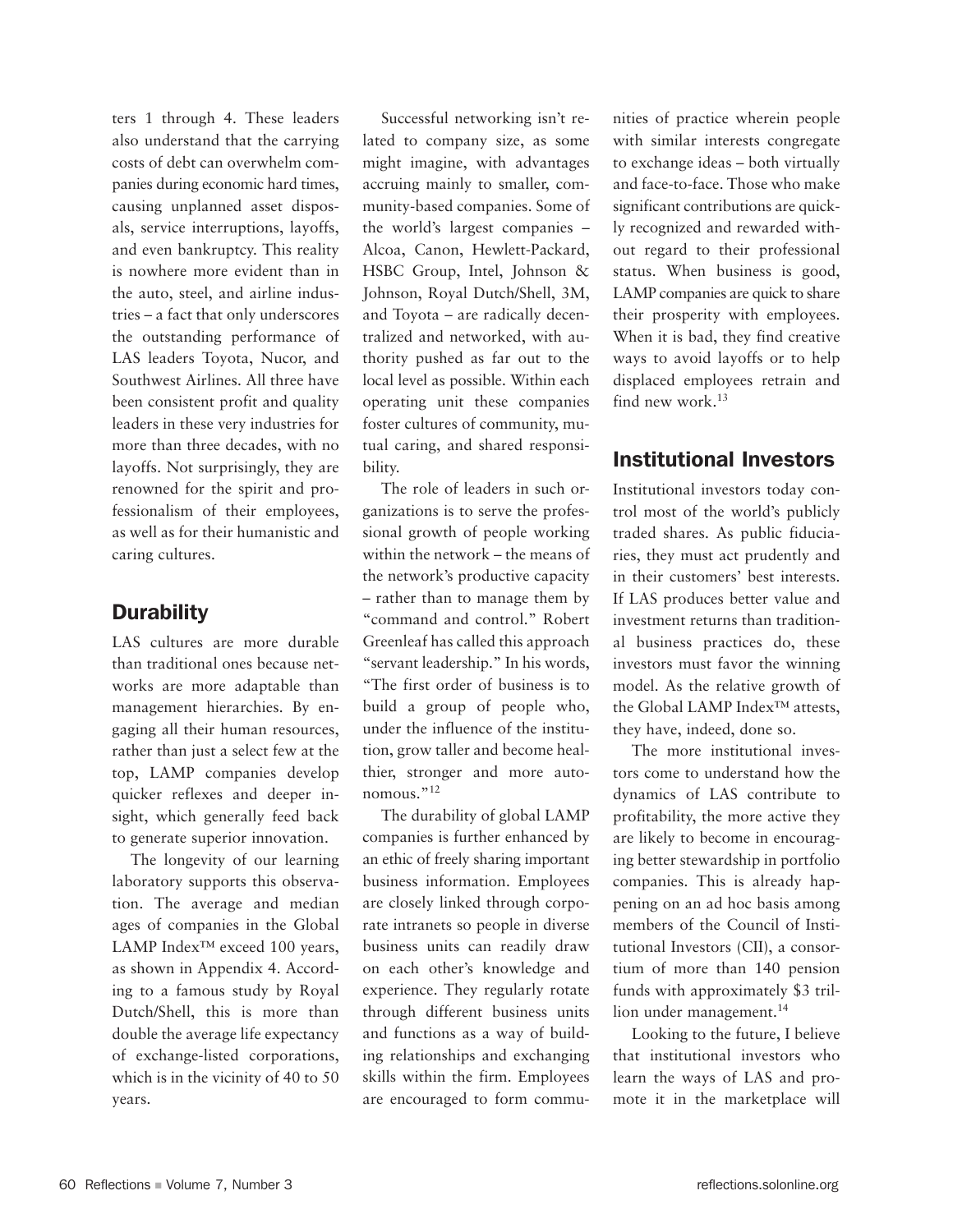gain market share. Those who take the opposite course and hold to traditional methods will be left behind. Such incentives will further accelerate the demand for corporations to implement LAS practices.

### Ideas That Change the World

A simple shift in thinking – that the world is round instead of flat – gave rise to the sixteenth-century Age of Exploration. The simple act of placing living assets ahead of capital assets on a company's value scale offers analogous opportunities for advancement.

Such ideas usually arise for compelling reasons. The round-world theory emerged at a time when Europeans felt constrained and

were looking to find new resources, markets, and trade routes for their expanding commerce. The practice of Living Asset Stew-ardship arises from a similar sense of constraint. World civilizations today feel hemmed in by the explosive growth of populations and by the decline of Earth's carrying capacity. Commercial thought leaders know we must find ways of producing and trading that are more resource-efficient and harmonious than those now in mainstream use.

Humanity abhors constraint. We want to explore, experiment, learn, and find new ways of living that expand frontiers for generations to come. In today's world of limited physical resources, we know that ideas are our only source of unlimited potential. Increasingly, we recognize that the

way forward must be about the primacy of the great web of life. Networked organizations that respect life, that care about people and the things that people care about, inspire us to think and create. Their deep stewardship engages our higher thinking capacities in ways that mechanistic, command-and-control hierarchies could never do.

These realities are so compelling that, once companies get on the LAS path, there is usually no going back. People become wedded to it, will fight fiercely to protect it, and, if they believe they can't protect it, will leave. This kind of passion, as much as the market's validation of LAMP companies, is why Living Asset Stewardship is here to stay.

### Endnotes

- 1 Frederick F. Reichheld, *The Loyalty Effect* (Boston: Harvard Business School Press, 1996), 5.
- 2 Ibid., 28.
- 3 Edward O. Wilson, *The Future of Life* (New York: Alfred A. Knopf, 2002), 42. Biologist Edward O. Wilson puts our economic dilemma bluntly: "The wealth of the world, if measured by domestic product and per-capita income, is rising. But if calculated from the condition of the biosphere, it is falling." The book goes on to explain why this is so and to make a case for better stewardship.
- 4 In 1972 I co-authored, with John T. Marlin, an article titled "Is Pollution Profitable?" in *Risk Management* 19 (4) (April 1972): 9–18. According to professors Joshua D. Margolis and James P. Walsh, this was "the first empirical study" linking stewardship behaviors to the bottom line. See J. Margolis and J. Walsh, *People and Profits?* (Mahwah, NJ: Lawrence Erlbaum Associates, 2001), 1.
- 5 Edward O. Wilson, *Biophilia* (Cambridge: Harvard University Press, 1984).
- 6 The term "management by means," or MBM, was introduced by H. Thomas Johnson and Anders Broms in their classic, *Profit Beyond Measure*, (New York: The Free Press, 2000). I have adopted the term because it neatly frames my theories of system and Living Asset Stewardship.
- 7 I formally began the process of assembling the Global LAMP Index in 1997; the final, 60-company composition of the index was set in 2002.
- 8 Arie de Geus, *The Living Company* (Boston: Harvard Business School Press, 1997). The author, former director of Global Planning at Royal Dutch/Shell, convincingly argues for the proposition that corporations are living communities rather than profit-making machines.
- 9 Many LAMP companies metaphorically describe themselves and/or their markets as "ecosystems." Toyota's widely imitated production system is explicitly based on cybernetic principles found in Nature.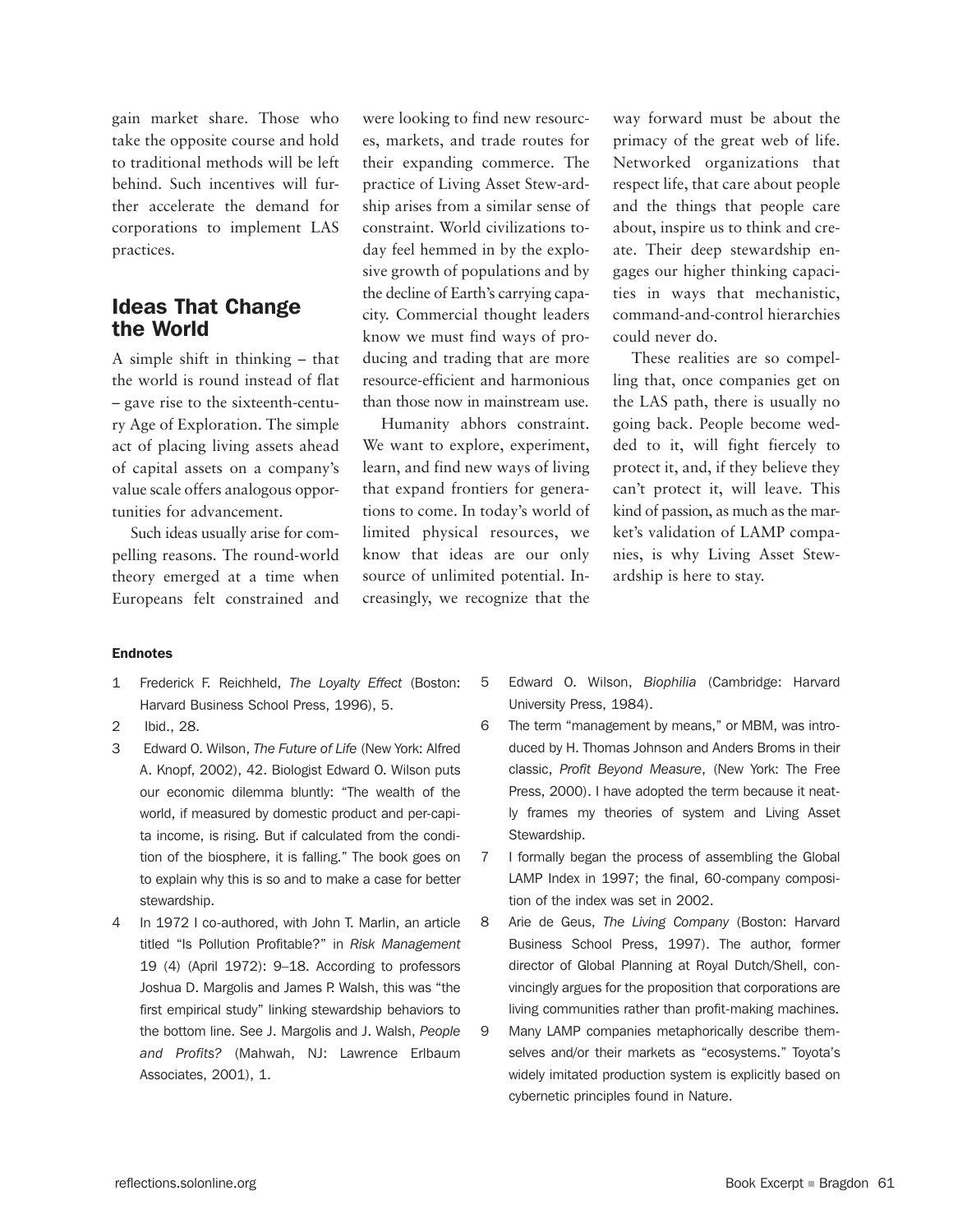- 10 Industrial ecology looks to create companies that mimic Nature by aiming for "closed loop" manufacturing processes in which the wastes of one become the food for another. The *Journal of Industrial Ecology*, published by MIT Press, is an excellent resource on this subject (www.mitpress.mit.edu/JIE).
- 11 Reichheld, *The Loyalty Effect*, 15.
- 12 Robert K. Greenleaf, "The Servant as Leader," essay first published in 1979 by the Paulist Press (repr., Indianapolis, IN: The Robert K. Greenleaf Center, 1991), 30.
- 13 The financial stability of LAMP companies, reflected in their low debt ratios, is their first line of defense against layoffs. To protect employees' jobs, some firms, such as Nucor, will ask everyone to take a percentage pay cut, with executives taking the deepest cuts. At others, such as Toyota, employees are reassigned to new work. If layoffs cannot be avoided, LAMP companies generally give generous severance packages as well as job training and help in finding new work.
- 14 The Council of Institutional Investors uses shareholder proposals to effect change in corporate governance. In 2005 more than 80 majority-voting shareowner proposals were submitted for inclusion in company proxy materials. Supporting votes on these proposals averaged approximately 45 percent – a large increase from the 2004 average of 12 percent. Most institutional shareholder initiatives never get to the proxy stage because they are settled by negotiation. The trend of institutional shareholder activism is rising as investors see the benefits to shareholder return.

### **ABOUT THE AUTHOR**

Joseph H. (Jay) Bragdon is a money manager for high-net-worth families, and a pioneer in the field of corporate stewardship. As a result of his early work in the field, Jay cochaired the first national Conference on Corporate Responsibility in Investments at the Harvard Business School. A member of SoL, he is currently a director of the Sustainability Institute in Hartland, Vermont. *JHBragdon@aol.com*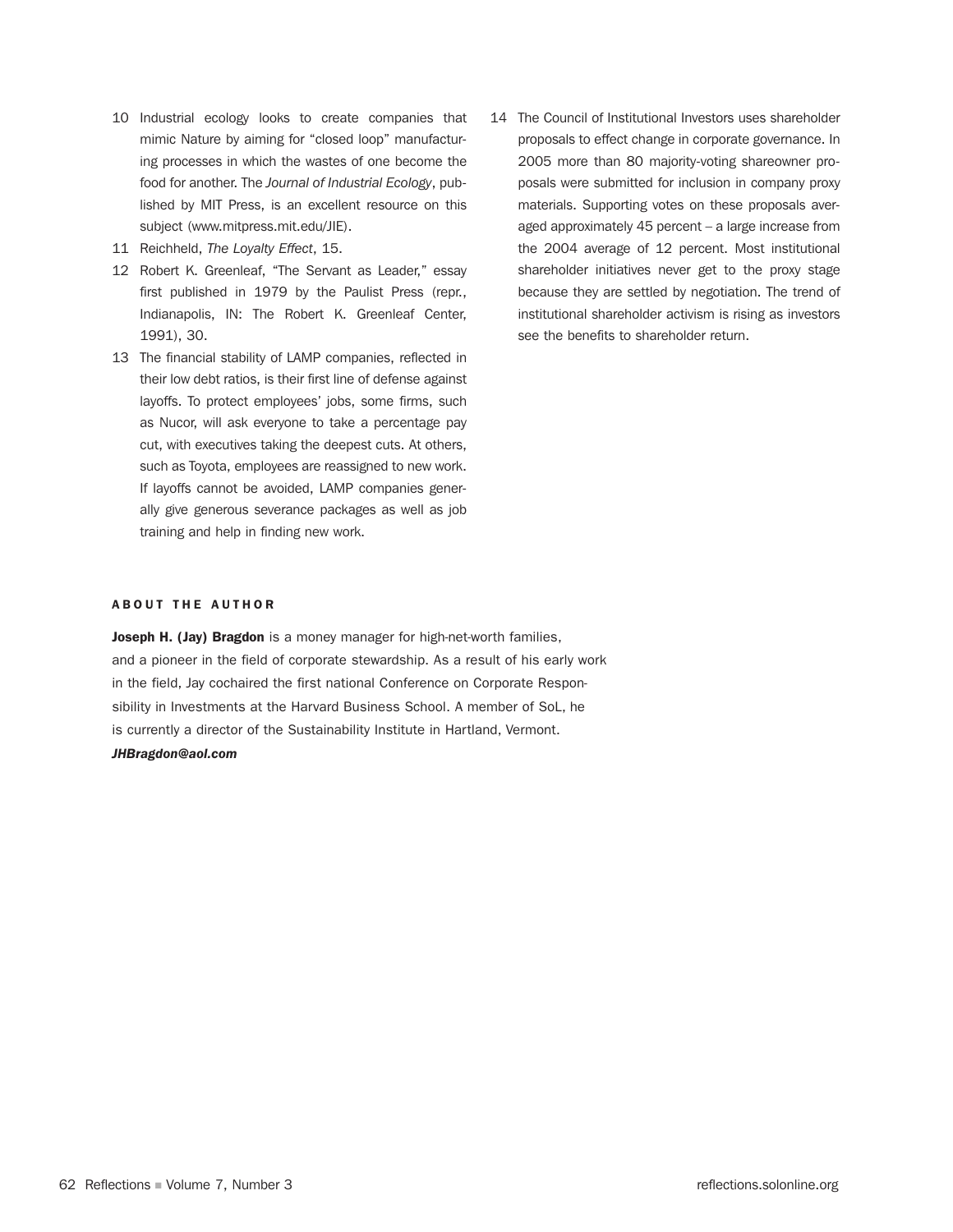### R ecommended R eadin g / resources

### Recommended Reading/Resources

If this issue leaves you with questions about what you can do, the Sustainability Consortium maintains a list of resources at *http://www.solsustainability.org/toolkit.htm*. The Consortium also periodically hosts audio conferences and forums on Business Innovation for Sustainability which are open to the public. Consult their website for more details: *http://www.solsustainability.org/.*

In addition, two recent publications may be of interest.

#### Our friends at Pegasus Communications recommend:

*• The Low Carbon Diet – A 30-Day Program to Lose 5000 Pounds by David Gershon*

The typical American household generates approximately 55,000 pounds of carbon dioxide annually (compared to Sweden's 15,000 pounds per household). We know we have an "overheating" problem; but what can we do about it? This entertaining workbook helps you make the cool choice to quantify and reduce the impact you are having on the planet. Go on this low carbon diet with family, friends, co-workers, and neighbors, and learn as much about each other as you do about climate change.

#### Peter Senge recommends:

*• Child Honoring: How to Turn This World Around* 

*by Raffi Cavoukian and Sharna Olfman (Eds)*

"At this critical point in the history of humankind, the irreducible needs of all children can offer a unifying ethic by which the cultures of our interdependent world might reorder their priorities. Child Honoring is a vision, an organizing principle, and a way of life – a revolution in values that calls for a profound redesign of every sphere of society. *– Raffi*

Joanna Macy calls the concept of child honoring one that "brings us back to life."

This anthology includes contributions from Penelope Leach, Lloyd Axworthy, Riane Eisler, Barbara Kingsolver, ecological economist Ron Colman, indigenous educator Lorna Williams, Matthew Fox, author Joel Bakan, and physicist Fritjof Capra.

As a small taste, the book includes "A Covenant For Honoring Children":

"We find these joys to be self-evident:

That all children are created whole, endowed with innate intelligence, with dignity and wonder, worthy of respect.

The embodiment of life, liberty and happiness, children are original blessings, here to learn their own song.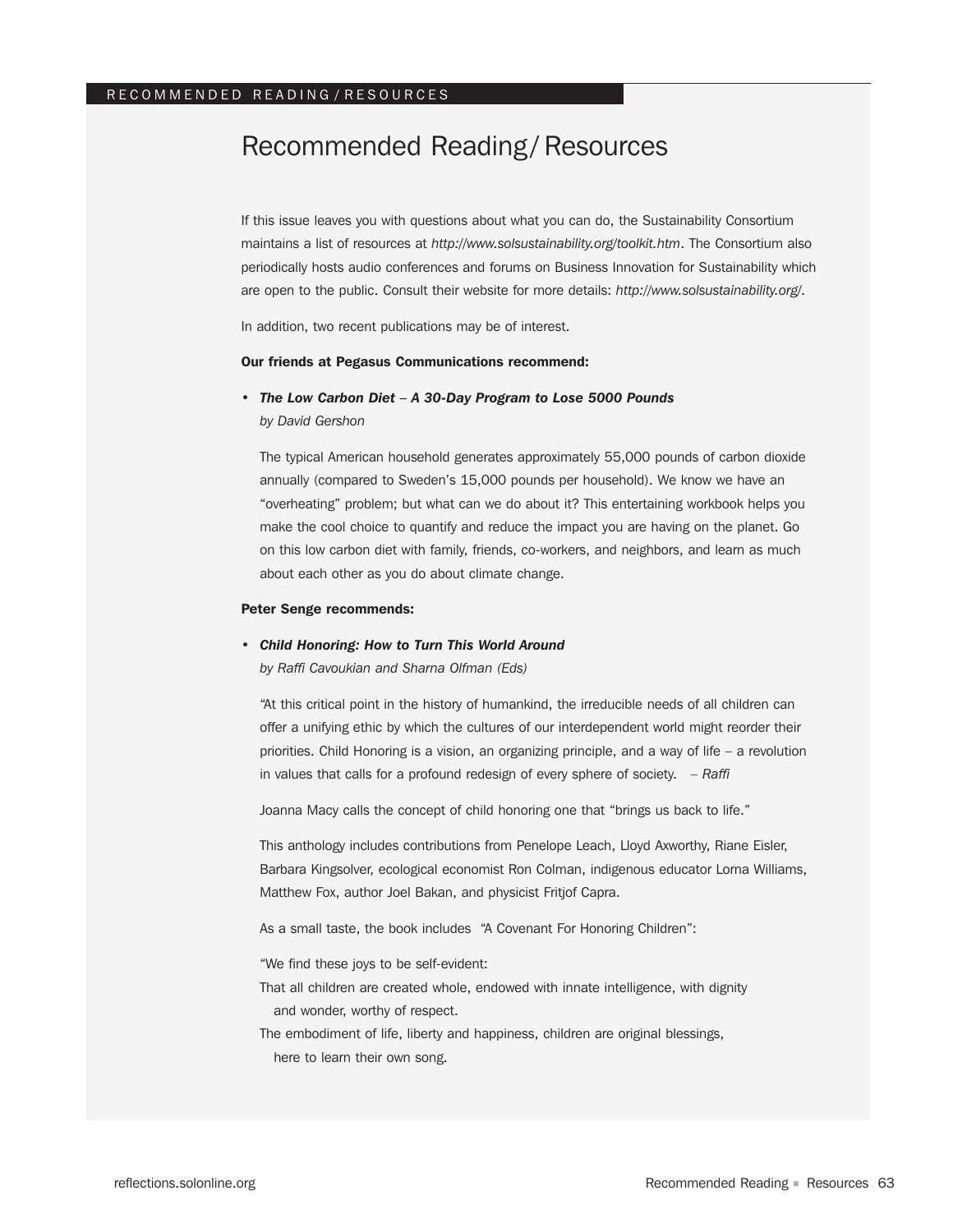Every girl and boy is entitled to love, to dream, and to belong to a loving 'village.' And to pursue a life of purpose.

We affirm our duty to nourish and nurture the young, to honor their caring ideals as the heart of being human.

To recognize the early years as the foundation of life, and to cherish the contribution of young children to human evolution.

We commit ourselves to peaceful ways and vow to keep from harm or neglect these, our most vulnerable citizens.

As guardians of their prosperity we honor the bountiful Earth whose diversity sustains us. Thus we pledge our love for generations to come."

### As a subscriber, you have access to back issues of *Reflections* that feature the following articles on sustainability:

- "Metanoic Organizations in the Transition to a Sustainable Society" *by Charles F. Kiefer and Peter M. Senge*
- "Climbing Mount Sustainability" *by Ray Anderson*
- "On the Plural Attentions Necessary for Catalyzing and Implementing Sustainable Development" *by Hilary Bradbury*
- "The LAKES Story' *by Marlow Hotchkiss, Colleen Kelley, Robert Ott, and John F. Elter*
- "Colorless Green Ideas Sleep Furiously: Is the Emergence of "Sustainable" Practices Meaningful?" *by John R. Ehrenfeld*
- "Rethinking Corporate Responsibility" *by Sir John Browne*
- "Becoming a Sustainable Species" *by Pille Bunnell and Nicholas Sonntag*
- "How Many Experts Do We Need Before We Heed Earth's Warnings?" *by Donella H. Meadows*
- "Conversation with Paul Hawken" *by Nick Robins*
- "Living-Asset Stewardship: How Organizational Learning Leads to Exceptional Market Returns" *by Jay Bragdon and Richard Karash*
- "Confronting the Tyranny of Management by Numbers: How Business Can Deliver the Results We Care About Most" *by H. Thomas Johnson*
- "Searching for Sustainability: No Quick Fix" *by John R. Ehrenfeld*

This collection of articles, compiled under the title *Reflections Sustainability Collection*, is also available for purchase in the SoL online store.